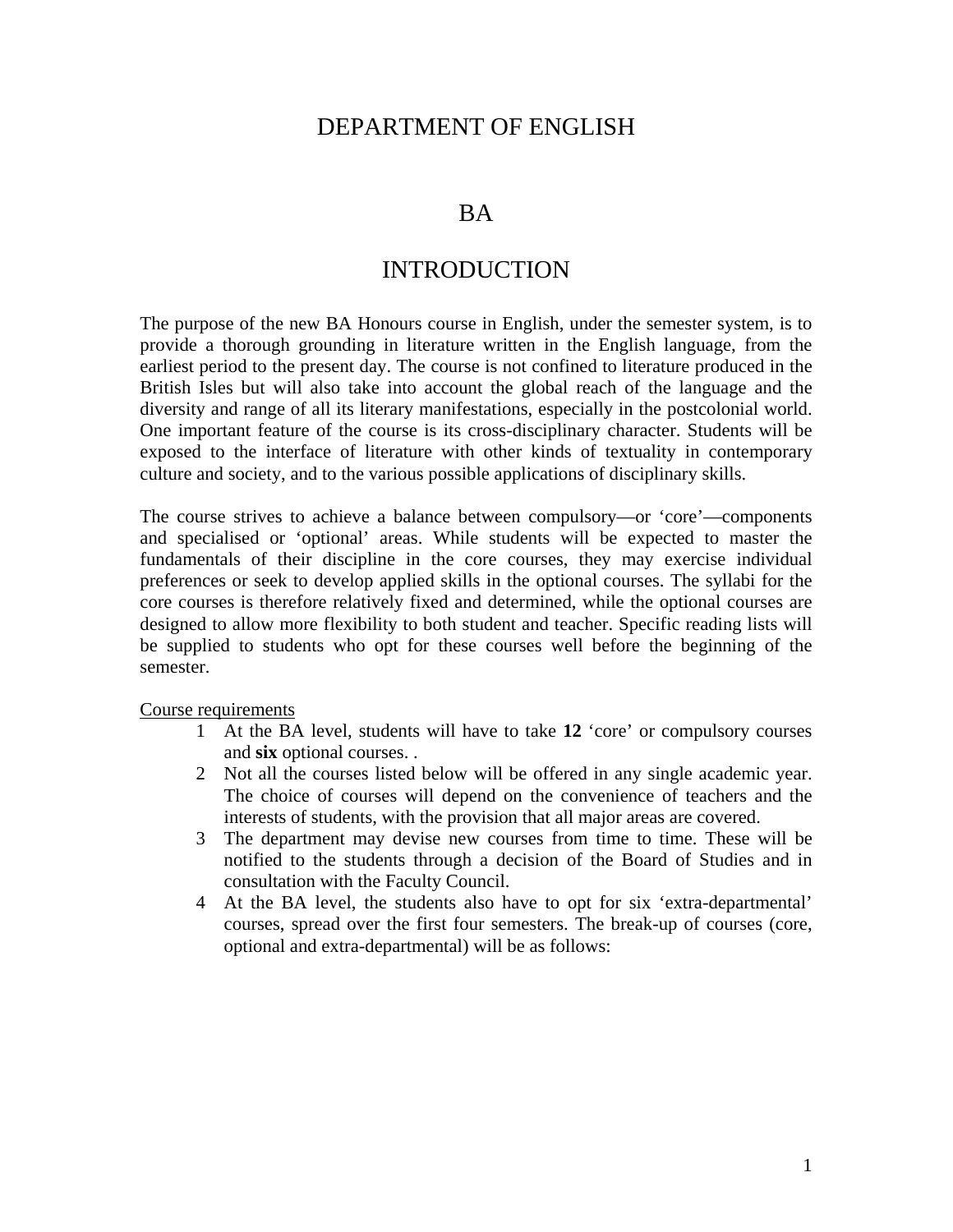| <b>Semester</b> | Core | Optional | <b>Extra-Dept.</b>       | <b>Total</b> |
|-----------------|------|----------|--------------------------|--------------|
|                 |      |          |                          |              |
|                 |      |          |                          |              |
|                 |      |          |                          |              |
|                 |      |          |                          |              |
|                 |      |          | $\overline{\phantom{0}}$ |              |
|                 |      |          | $\overline{\phantom{0}}$ |              |
| <b>Total</b>    |      |          |                          |              |

- 1 Students may please note that with one exception, the extra-departmental courses have to be chosen from courses offered by other departments in the Arts Faculty. The only exception is in the second semester, when the students for the English (Honours) degree will have to take the 'Christian and Classical Background' extra-departmental course offered by the Department of English.
- 2 At the BA level, the department will offer a total of **six** extra-departmental courses.
- 3 From time to time, the department will also offer certain optional courses (honours) to extra-departmental students. This will be done in consultation with other departments in the Arts Faculty.

# COURSE STRUCTURE BA (Honours)

| <b>Title of the Course</b>                                       | <b>Course Number</b> |  |
|------------------------------------------------------------------|----------------------|--|
| <b>Semester 1</b>                                                |                      |  |
| <b>Core Courses</b>                                              |                      |  |
| 1. English Literature 1760-1830                                  | Eng/UG/1.1.4         |  |
| 2. English Literature 1830-1900                                  | Eng/UG/1.1.5         |  |
| <b>Semester 2</b>                                                |                      |  |
| <b>Core Courses</b>                                              |                      |  |
| 3. Literature and the other Arts                                 | Eng/UG/1.2.9         |  |
| 4. Postcolonial English Literature                               | Eng/UG/1.2.7         |  |
| 5. Rhetoric and Composition                                      | Eng/UG/1.2.10        |  |
| <b>Semester 3</b>                                                |                      |  |
| <b>Core Courses</b>                                              |                      |  |
| <b>6.</b> History of Language, Old and Middle English Literature | Eng/UG/2.1.1         |  |
| English Literature 1560-1630<br>7.                               | Eng/UG/2.1.2         |  |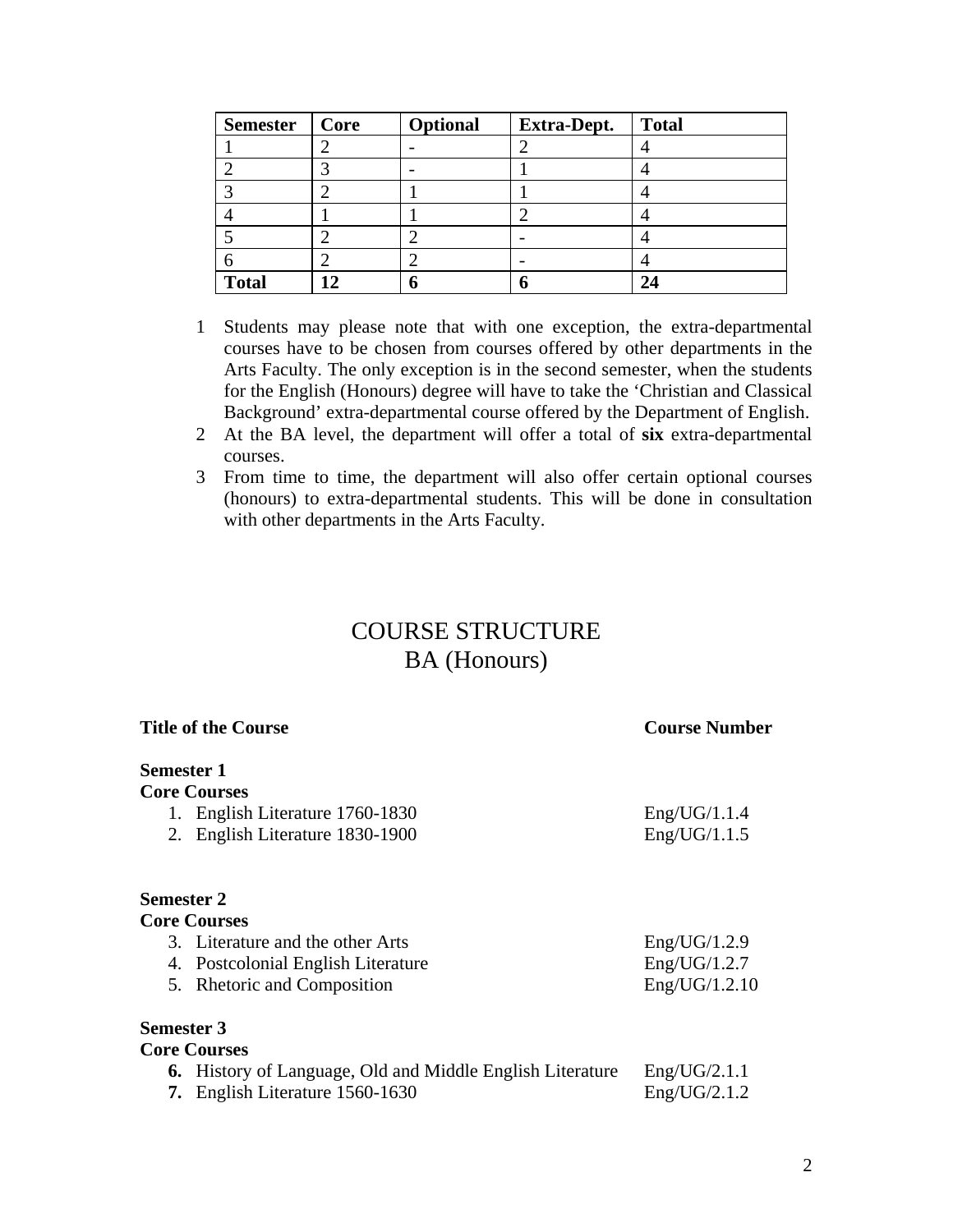| <b>Optional Courses</b><br>Any one from the list of the optional courses |               |
|--------------------------------------------------------------------------|---------------|
| <b>Semester 4</b>                                                        |               |
| <b>Core Courses</b>                                                      |               |
| 8. English Literature 1630-1760                                          | Eng/UG/2.2.3  |
| <b>Optional Courses</b><br>Any one from the list of the optional courses |               |
| <b>Semester 5</b>                                                        |               |
| <b>Core Courses</b>                                                      |               |
| 9. English Literature 1900-2000                                          | Eng/UG/3.1.6  |
| <b>10.</b> Detailed Study of a Shakespeare Play                          | Eng/UG/3.1.11 |
| <b>Optional Courses</b><br>Any two from the list of the optional courses |               |
| <b>Semester 6</b>                                                        |               |
| <b>Core Courses</b>                                                      |               |
| 11. Criticism                                                            | Eng/UG/3.2.8  |
| 12. Indian Writing in English                                            | Eng/UG/3.2.12 |
| <b>Optional Courses</b><br>Any two from the list of the optional courses |               |
| <b>OPTIONAL COURSES</b>                                                  |               |
| Old English Literature<br>1.                                             | Eng/UG/O1     |
| Middle English Literature<br>2.                                          | Eng/UG/O2     |
| 3.<br>Chaucer and Langland                                               | Eng/UG/O3     |
| Renaissance Drama Excluding Shakespeare<br>4.                            | Eng/UG/O4     |
| The Tempest and its Aftermath<br>5.                                      | Eng/UG/O5     |
| <b>Metaphysical Poetry</b><br>6.                                         | Eng/UG/O6     |
| Shakespeare in the 20 <sup>th</sup> Century<br>7.                        | Eng/UG/O7     |
| Introduction to the Renaissance<br>8.                                    | Eng/UG/O8     |
| Literature of the English Revolution<br>9.                               | Eng/UG/09     |
| 10. The Age of Enlightenment                                             | Eng/UG/O10    |

- 10. The Age of Enlightenment<br>
11. The Romantic Novel<br>
Eng/UG/O11 11. The Romantic Novel<br>
12. British Romantic Women Poets<br>
Eng/UG/O12<br>
Eng/UG/O12
- 12. British Romantic Women Poets<br>
13. Romanticism, Verbal and Visual<br>
Eng/UG/O13
- 13. Romanticism, Verbal and Visual Eng/UG/O13<br>14. The Industrial Novel Eng/UG/O14
- 
- 14. The Industrial Novel Eng/UG/O14<br>15. Images of the Orient in Romantic Literature Eng/UG/O15 15. Images of the Orient in Romantic Literature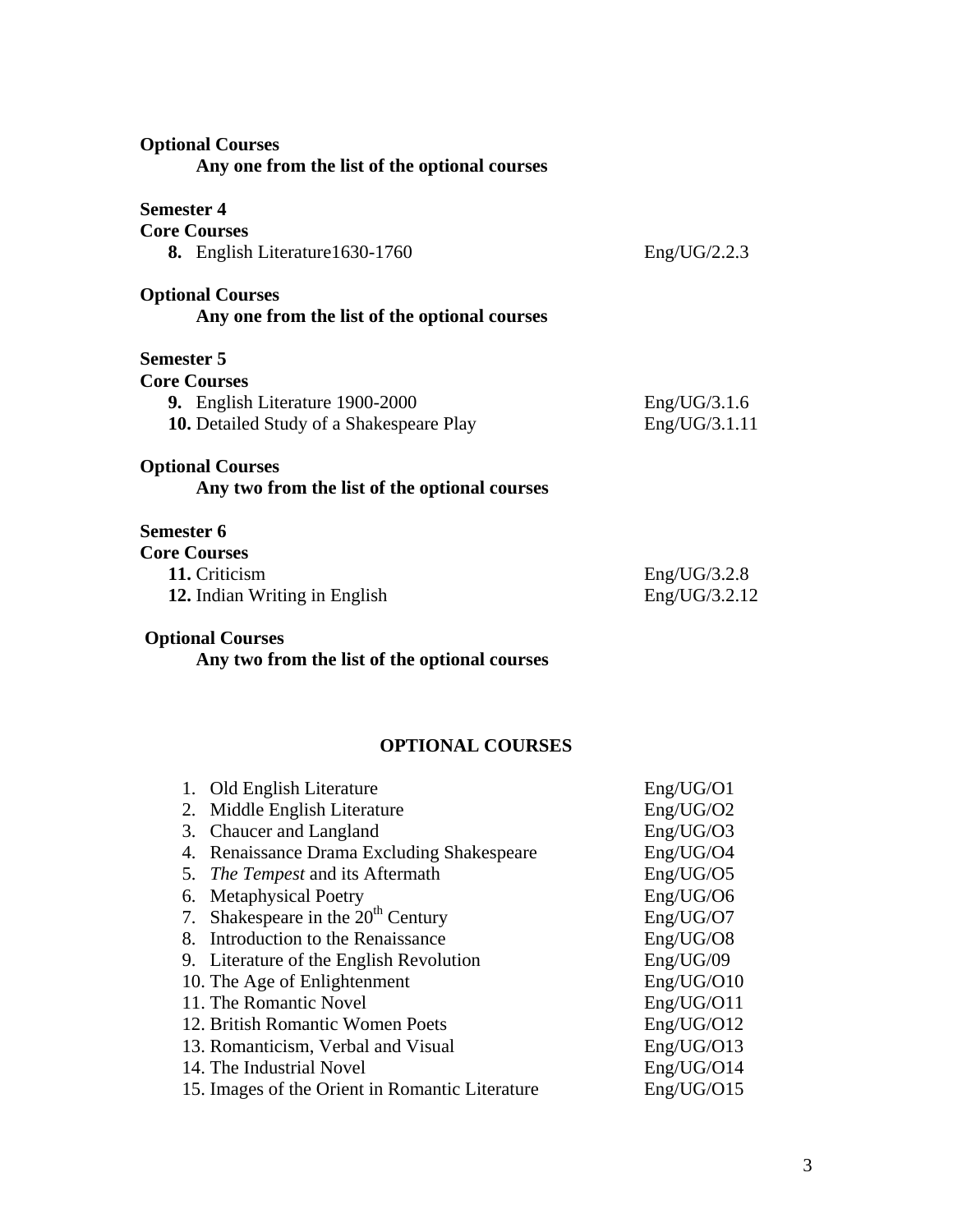| 16. Victorian Women Poets                                    | Eng/UG/O16 |
|--------------------------------------------------------------|------------|
| 17. The Fallen Woman and the 19 <sup>th</sup> Century Novel  | Eng/UG/O17 |
| 18. Poplar and Genre Fiction in the 19 <sup>th</sup> Century | Eng/UG/O18 |
| 19. Edgar Allan Poe                                          | Eng/UG/O19 |
| 20. Crossover: the uses of popular forms of fiction          | Eng/UG/O20 |
| 21. Drama of Ideas in the $20th$ Century                     | Eng/UG/O21 |
| 22. American Poetry                                          | Eng/UG/O22 |
| 23. Modernist Prose                                          | Eng/UG/O23 |
| 24. Crime Fiction                                            | Eng/UG/O24 |
| 25. Literature and Censorship                                | Eng/UG/O25 |
| 26. History, Literature and Criticism                        | Eng/UG/O26 |
| 27. Tragedy                                                  | Eng/UG/O27 |
| 28. Comedy                                                   | Eng/UG/O28 |
| 29. Drama in Practice                                        | Eng/UG/O29 |
| 30. Global Cultures                                          | Eng/UG/O30 |
| 31. Postcolonial Theory                                      | Eng/UG/O31 |
| 32. The American Novel                                       | Eng/UG/O32 |
| 33. The Novel and Modernity                                  | Eng/UG/O33 |
| 34. African Writing in English                               | Eng/UG/O34 |
| 35. Settler Colony Literature                                | Eng/UG/O35 |
| 36. Contemporary Drama in English                            | Eng/UG/O36 |
| 37. Cultures of Protest                                      | Eng/UG/O37 |
| 38. Writing in Practice                                      | Eng/UG/O38 |

# **COURSE DETAILS**

# **Core Courses**

### 1. History of Language, Old and Middle English Literature

- A. HISTORY OF LANGUAGE: THE EMERGENCE OF EARLY MODERN PROSE
	- 1. Origins of the English language and its place in the Indo-European literature
	- 2. Early foreign influences on the vocabulary of English
	- 3. Orthography and pronunciation
	- 4. The triumph of the vernacular: Chaucer to Shakespeare, incl. Bible translations
- B. OLD AND MIDDLE ENGLISH LITERATURE History of Old and Middle English Literature from the beginnings to c.1500, looking at the key primary texts in translation.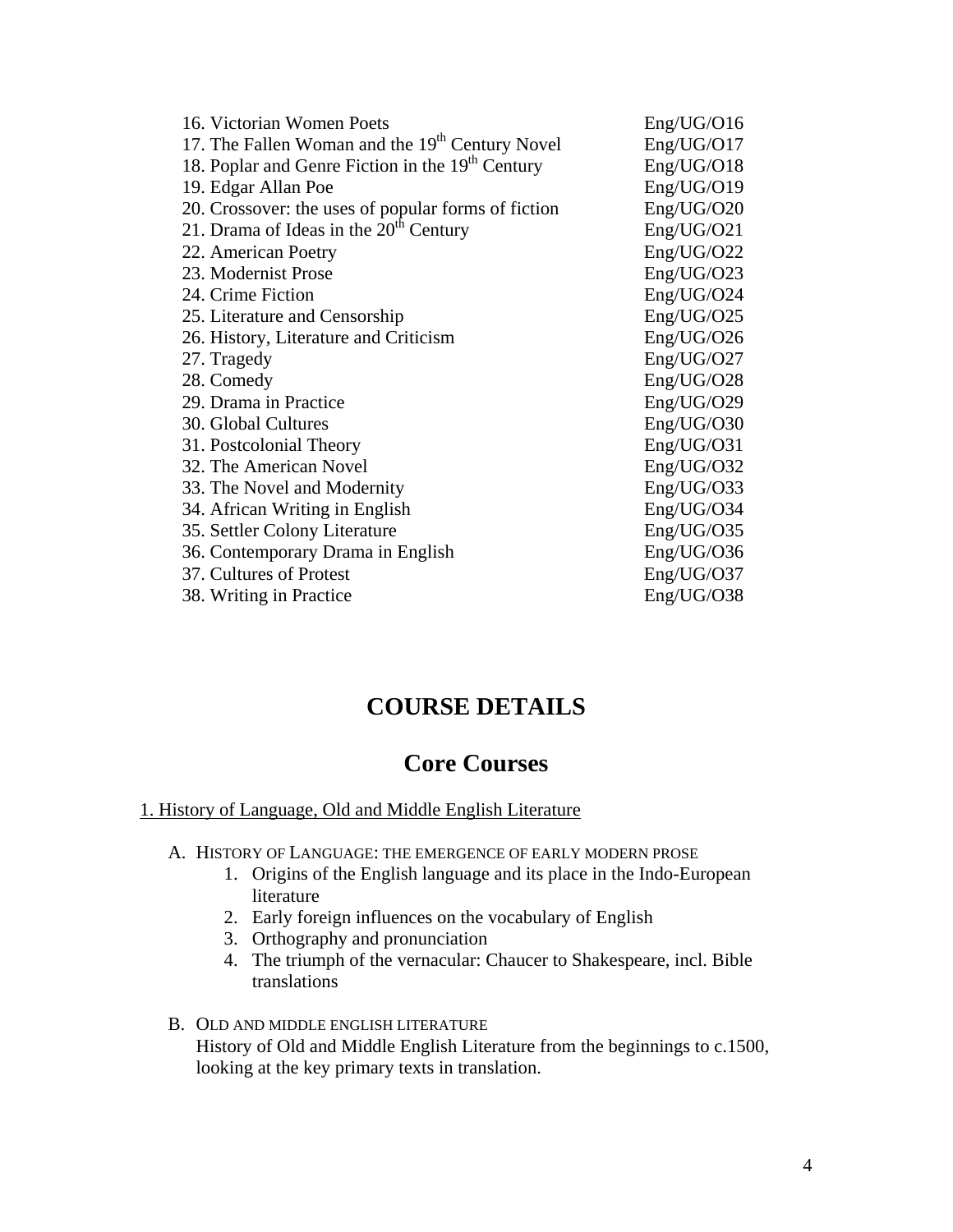Texts K. Crossley-Holland, *The Anglo-Saxon World*  S.A.J. Bradley, *Anglo-Saxon Poetry*  Michael Swanton, *Anglo-Saxon Prose* B. Stone, *Medieval English Verse* 

Recommended reading Greenfield & Calder, *A New Critical History of Old English Literature*  Michael Swanton, *English Literature before Chaucer*  Barron, *Medieval English Romance*  C.L. Wrenn, *The English Language* 

### 2. English Literature 1500-1630

- A. BACKGROUND Historical introduction to the Renaissance
- B. DRAMA
	- 1. Two plays by Shakespeare
	- 2. One play by Marlowe
- C. POETRY

Selections from the poetry of Skelton, Wyatt, Sidney, Spenser, Elizabeth I, Wroth, Shakespeare, Donne

D. PROSE

.

Selections from Bacon's *Essays*, Sidney's *Arcadia* and More's *Utopia* 

Recommended reading Douglas Bush, *Prefaces to Renaissance Literature*  Hardin Craig, *The Enchanted Glass*  A.L. Rowse, *The Elizabethan Renaissance*  David Norbrook, *Politics and Poetry in Renaissance England*  L.C. Knights, *Drama and Society in the Age of Jonson*  Frances Yates, *Astraea*  Stephen Greenblatt, *Renaissance Self-Fashioning*  David Aers, Bob Hodge and Gunther Kress, eds, *Literature, Language and Society in England, 1560-1680*  Julia Briggs, *This Stage-Play World* 

### 3. English Literature 1630-1760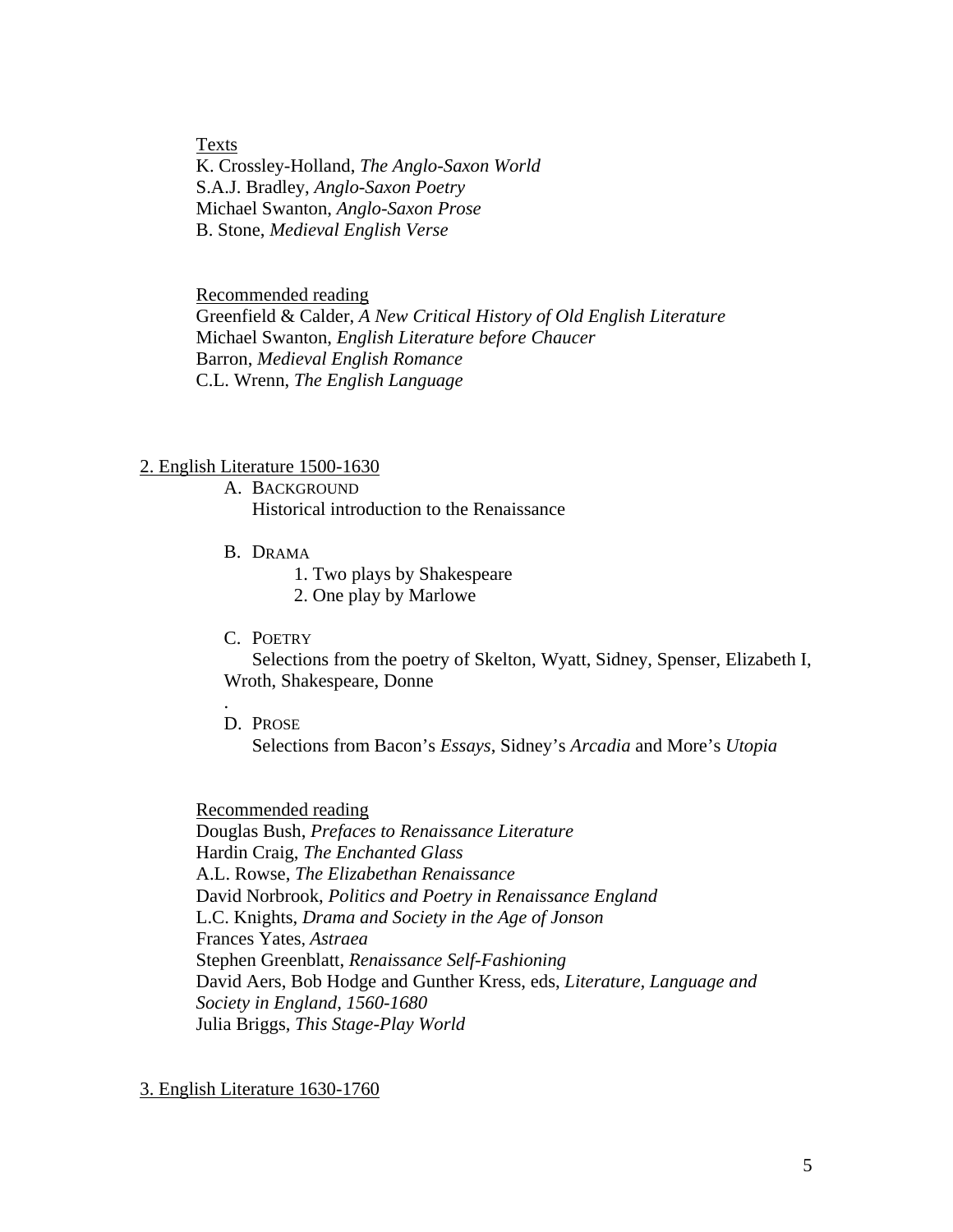- 1) A. BACKGROUND History, politics and culture 1630-1760
- B. Drama

One play by John Dryden/ William Congreve/ John Gay

- C. POETRY (SELECTIONS FROM)
	- 1. Milton, Marvell
	- 2. Religious poetry: Vaughan, Crashaw and Traherne
	- 3. Phillips, Finch
	- 4. Satire: Pope, Rochester, Dryden, Johnson
- D. FICTION

Two novels by Aphra Behn/ Daniel Defoe/ Henry Fielding

E. PROSE

Any *one* of the following components:

- 1. Pamphlets
- 2. Periodical essays
- 3. Journals
- 4. Biographies

Recommended reading

Jeremy Black, ed., *An Illustrated History of Eighteenth Century Britain, 1688- 1793* 

James Clifford, ed., *Eighteenth Century English Literature: Modern Essays in Criticism* 

Bonamy Dobree, *The Oxford History of English Literature Vol. 7*  Christopher Hill, *The World Turned Upside Down: Radical Ideas During the English Revolution* 

Ian Jack, *Augustan Satire: Intention and Idiom in English Poetry 1660-1750*  Ronald Paulson, *Satire and Novel in Eighteenth Century England* 

Pat Rogers, *The Augustan Vision* 

James Sambrook, *The Eighteenth Century: The Intellectual and Cultural Context of English Literature 1700-1789* 

Basil Willey, *The Seventeenth Century Background: Studies in the Thought of the Age in Relation to Poetry and Religion* 

4. English Literature 1760-1830

1) A. BACKGROUND

The historical context of the Romantic Movement

### B. FICTION

1. Two novels by Mary Shelley / Jane Austen / Walter Scott / Peacock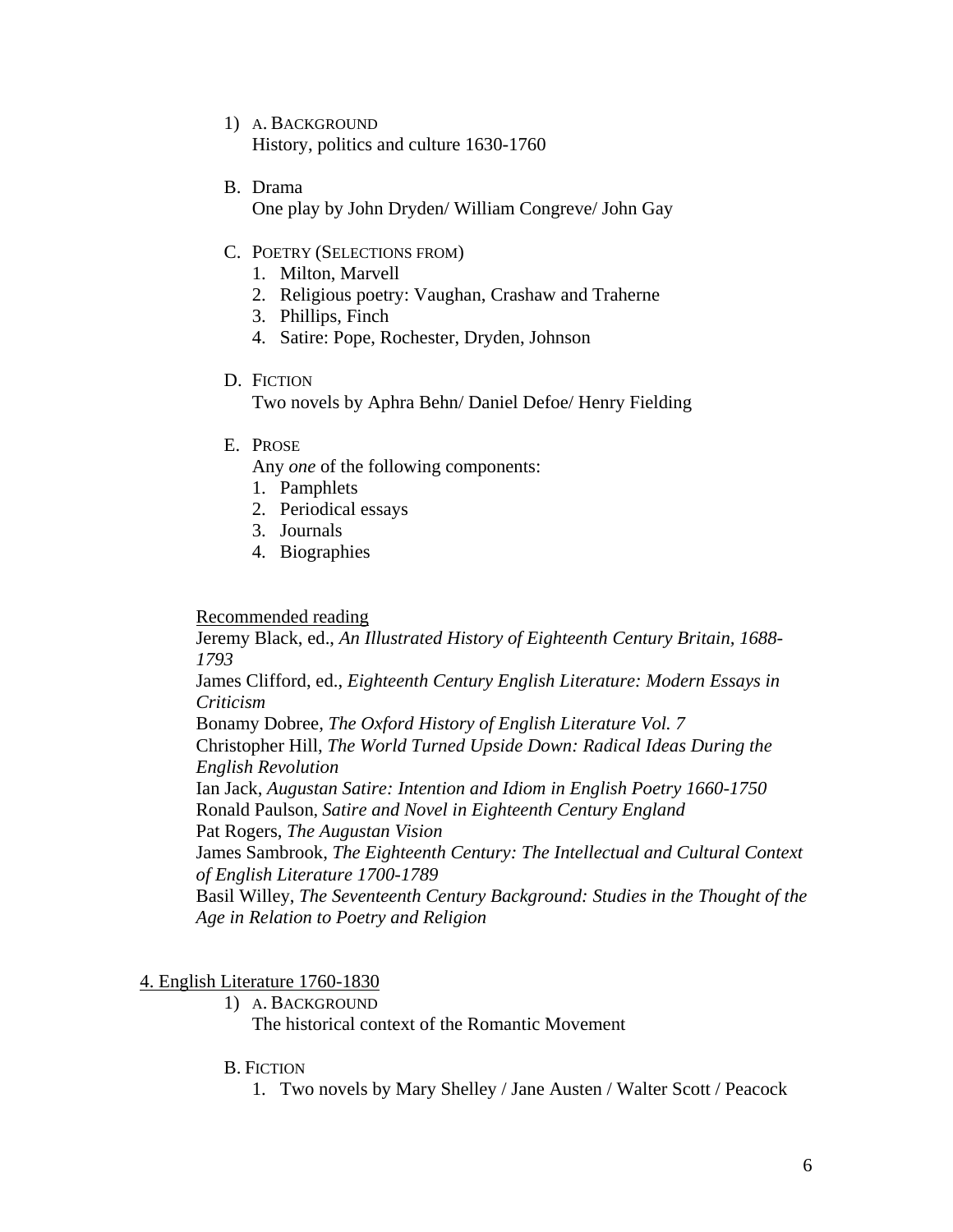C. POETRY (SELECTIONS FROM)

Gray, Wordsworth, Coleridge, Blake, Keats, Shelley, Byron, Robinson, Clare, Charlotte Smith

D. PROSE

Extracts from Burke, Paine, Godwin, Lamb, Hazlitt, Wollstonecraft, De Quincey

### Recommended reading

Marilyn Butler, *Romantics, Rebels and Reactionaries*  Boris Ford, ed., *New Pelican Guide to English Literature, Vol. 5*  E.J. Hobsbawm, *The Age of Revolutions 1789-1848*  Jerome McGann, *The Oxford Book of Romantic Period Verse*  William St Clair, *The Godwins and the Shelleys* 

### 5. English Literature 1830-1900

1) A. BACKGROUND The Victorian Age: literature, society, industry, empire

B. FICTION

Three novels from among the works of Dickens, Emily Bronte, Charlotte Bronte, Hardy, Carroll, George Eliot, Elizabeth Gaskell, Wilde

### C. POETRY (SELECTIONS FROM)

- 1. Tennyson
- 2. Robert Browning
- 3. Elizabeth Barrett Browning
- 4. Swinburne
- 5. Arnold
- 6. Christina Rossetti
- D. PROSE

Extracts from Carlyle, Pater, Ruskin, Morris

### Recommended reading

G.M. Trevelyan, *English Social History*  Asa Briggs, *A Social History of England*  Arthur Pollard, ed., *The Victorians*  Robin Gilmour, *The Victorian Period: The Intellectual and Cultural Context of English Literature 1830-1890\$*  G.M. Young, *Victorian England: Portrait of an Age*  J.H. Buckley, *The Victorian Temper: A Study in Literary Culture*  Gilbert & Gubar, *The Madwoman in the Attic*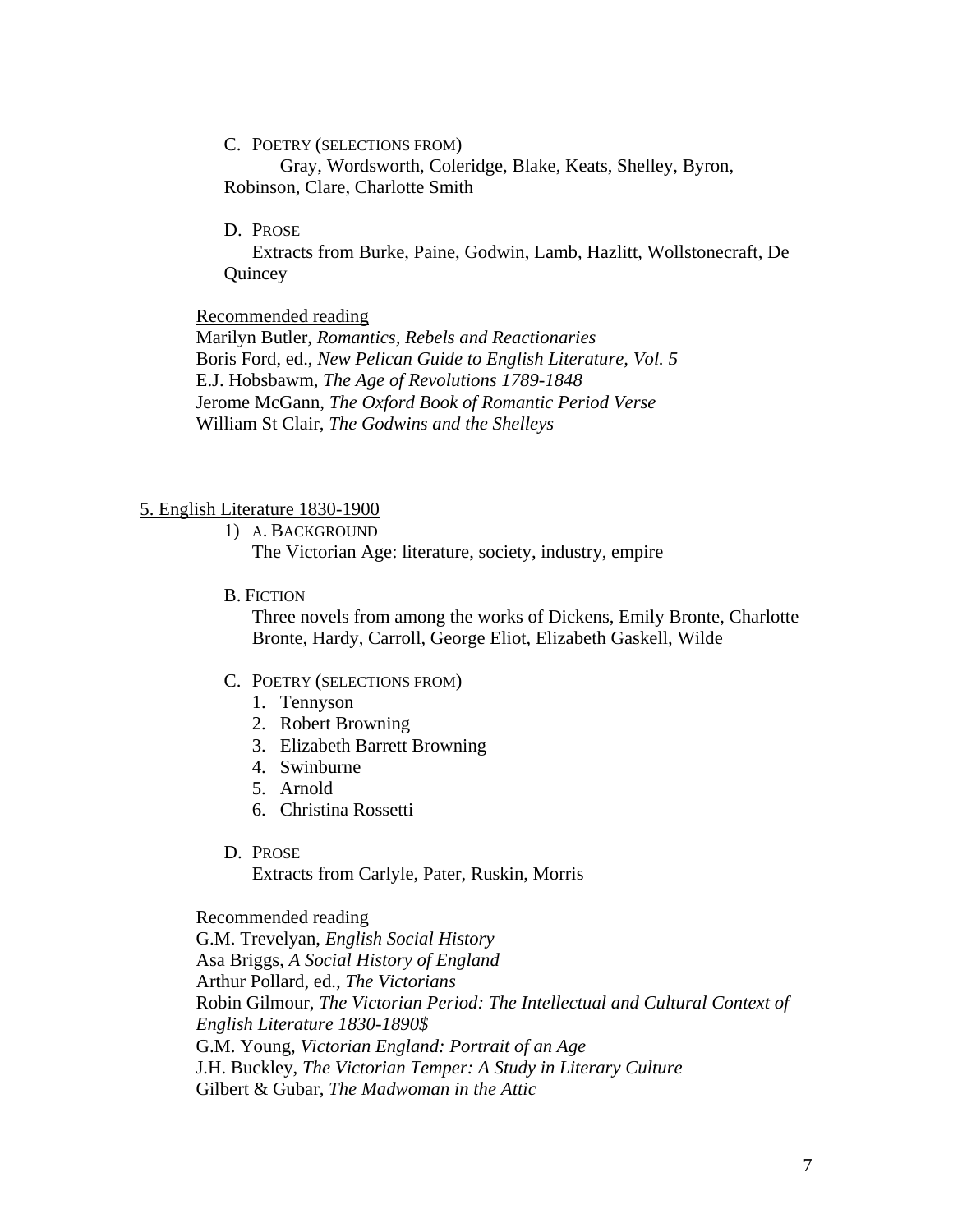### 6. English Literature 1900-2000

A. BACKGROUND Modernism and beyond

B. FICTION

1. Two novels by Virginia Woolf / DH Lawrence / EM Forster / Conrad / Alice Walker/ Toni Morrison / Greene 2. Four short stories from Joyce, Angela Carter, Maugham, JG Ballard, Roald Dahl, Kipling

- C. DRAMA
	- 1. Samuel Beckett, *Waiting for Godot*
	- 2. Arthur Miller, *Death of a Salesman*

### D. POETRY (SELECTIONS FROM)

Selections from the poetry of Hopkins, Yeats, Eliot, Frost, Plath, Langston Hughes, Auden, Owen

E. PROSE

Selected essays by George Orwell, Marshall McLuhan, Susan Sontag, Germaine Greer, Russell

### Recommended reading

AJP Taylor, *English History 1914-1945*  Paul Fussell, *The Great War and Modern Memory*  Julian Symons, *The Thirties*  Angus Calder, *The People's War*  Martin Esslin, *Theatre of the Absurd* Bernard Bergonzi, *Wartime and Aftermath: English Literature and its Background*  Donald Davie, *Under Briggflatts: A History of Poetry in Great Britain 1960-1988*  Alan Sinfield, ed, *Society and Literature 1945-1970*  Gilbert & Gubar, *No Man's Land: Vol. 2: Sexchanges ---The Norton Anthology of Literature Vol. 2* 

### 7. Postcolonial English Literature

A. BACKGROUND AND THEMES

- 1. The scope of postcolonial studies
- 2. The historical background to postcolonial studies
- 3. Postcolonial literature and the reclaiming of history
- 4. Postcolonial writing and the politics of language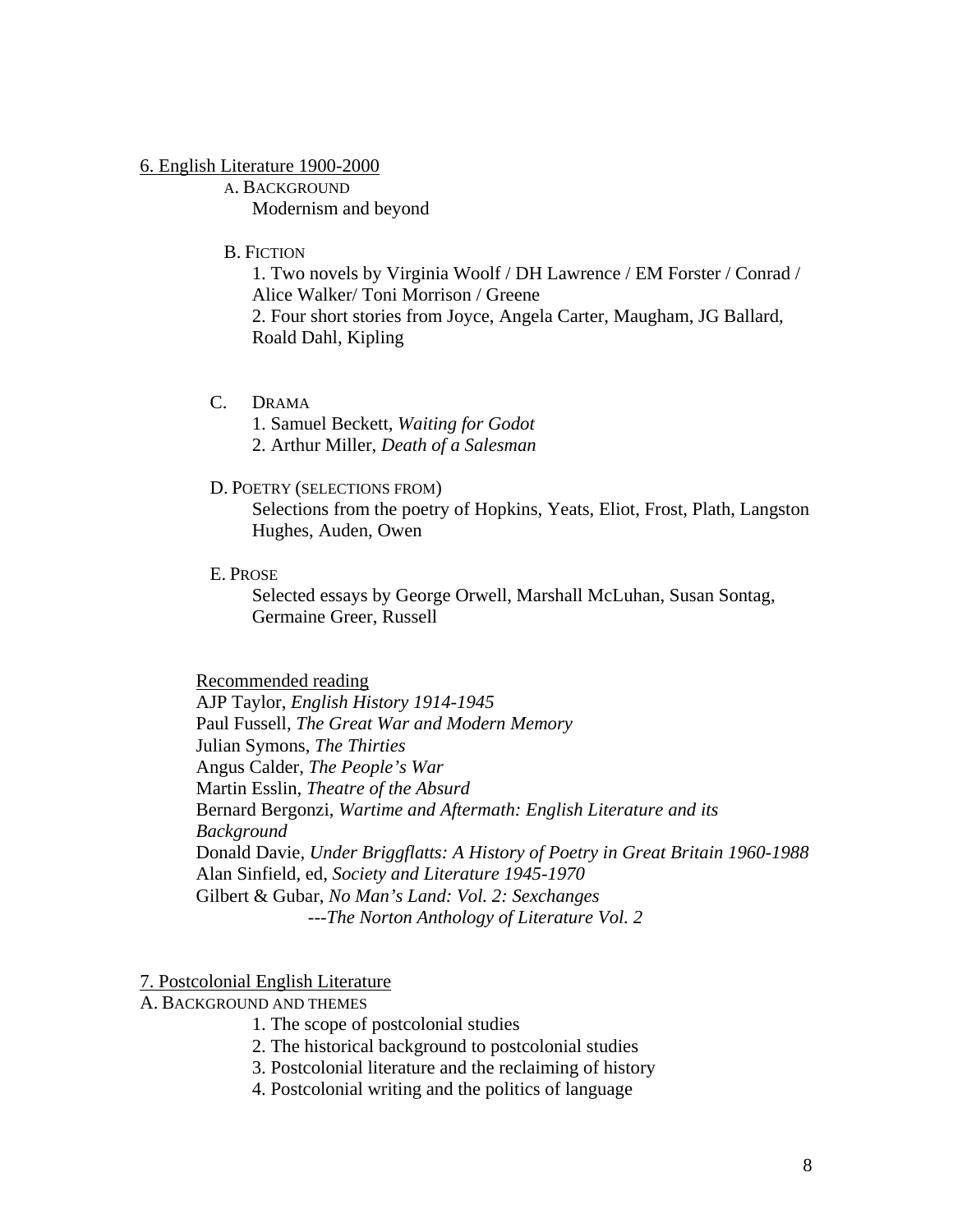### B. Texts

### 1. PROSE

Two novels from among the works of Chinua Achebe / J M Coetzee / Patrick White / Buchi Emecheta Selections from the prose writings (fictional and non-fictional) by Atia Hossain, VS Naipaul, Alex La Guma, Doris Lessing, Ngugi wa Thiong'o, CLR James, Wilson Harris, Peter Carey, Sara Suleri

### 2. DRAMA

One play by Wole Soyinka / Derek Walcott / Athol Fugard

### 3. POETRY

Selections from the poetry of Derek Walcott, Louise Bennett, Andrew Salkey, Michael Ondaatje, Shirley Lim, Wole Soyinka, Gabriel Okara, Dennis Brutus, Sujata Bhatt

### Recommended reading

Ashcroft, Griffiths and Tiffin, *The Empire Writes Back*  Ashcroft, Griffiths and Tiffin, *The Postcolonial Studies Reader*  Eugene Benson and L. Conolly (eds.), *Encyclopedia of Postcolonial Literatures in English* (2nd ed.) B.M. Gilbert, *Postcolonial Theory: Contexts, Practices, Politics*  Ngugi wa Thiong'o, *Decolonising the Mind*  Frantz Fanon, *The Wretched of the Earth*  Meenakshi Mukherjee and Harish Trivedi (eds.), *Interrogating Postcolonialism* 

### 8. Criticism

1. Genres: Tragedy, Comedy, Novel, Lyric and Epic 2. Terms and concepts: Mimesis, Symbol, Imagination, Realism, Dialectic and Sign 3. Practical Criticism

Recommended reading Plato, *Republic* Aristotle, *Poetics*  A. Fowler, *Kinds of Literature*  Raymond Williams, *Keywords* 

### 9. Literature and the Other Arts

- 1. Theatre
- 2. Film
- 3. Song lyrics
- 4. Comics and graphic novels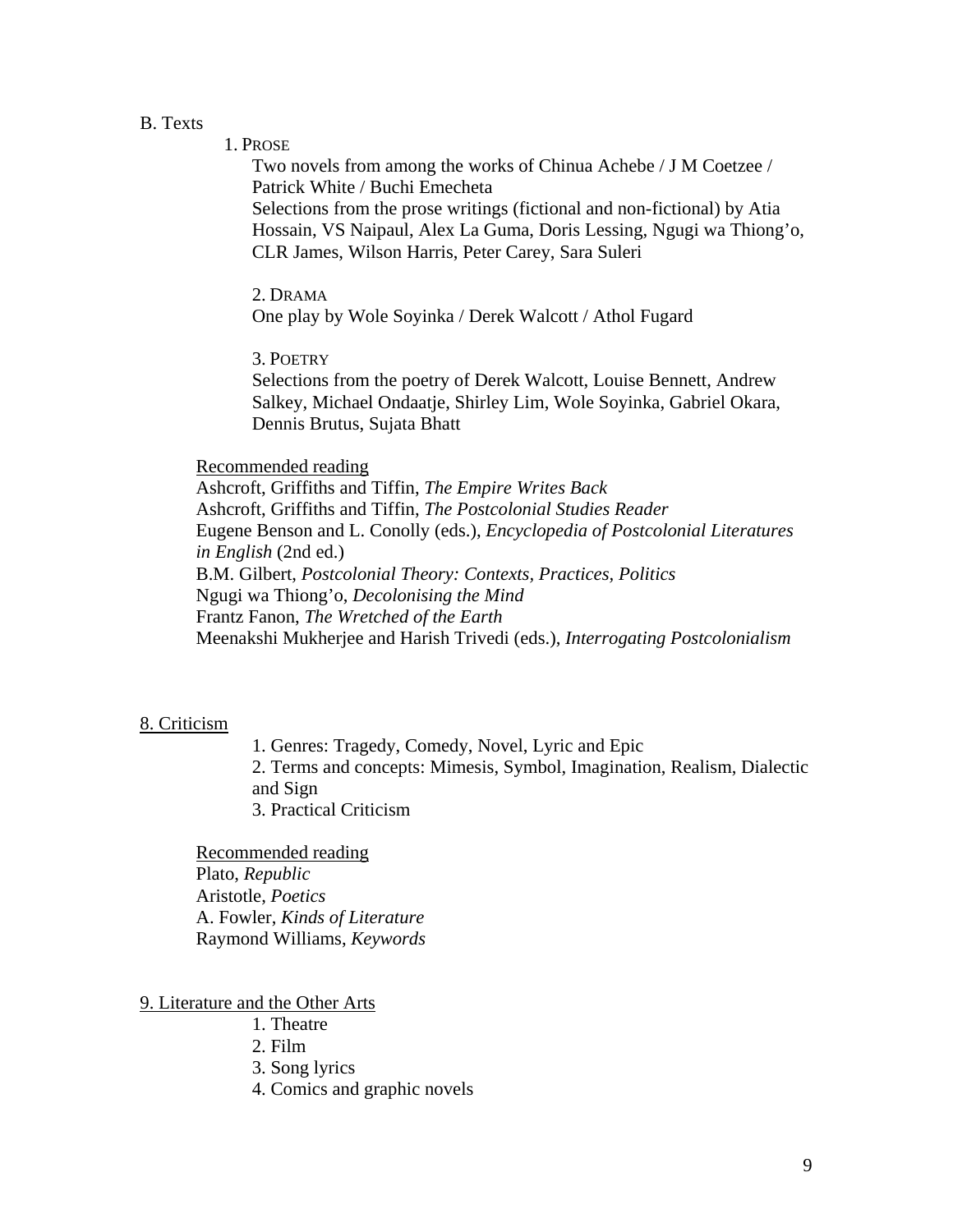Recommended reading

Philip Auslander, *Liveness: Performance in a Mediatized Culture*  Oscar Brockett, *History of Theatre* (9<sup>th</sup> edition) David Carrier, *The Aesthetics of Comics*  Roger Sabin, *Adult Comics: an Introduction*  Patrice Pavis, *Languages of the Stage*  Eugene Vale, *Techniques of Screenplay Writing*  Ed Ward, Geoffrey Stokes, Ken Tucker, *Rock of Ages: The Rolling Stone History of Rock and Roll* 

### 10. Rhetoric and Composition

This core course is designed to give students a sense of how to go about executing academic writing assignments. It will introduce them to the special needs of academic writing, to the rigours of logical argument and the need for extreme care in handling material gleaned from other authors and sources. It will show them how to use ideas with respect, to quote transparently and to document their researches using the main approved systems of documentation. They will also be taught the essentials of proofing and editing manuscripts.

The final module will cover the principles of prosody, scansion and rhetoric. In it students will be taught to scan poetic lines and to recognize the common English metres. They will also learn to identify examples of the common rhetorical figures.

The course will address the following areas:

- 1. Academic writing: first principles
- 2. 'Criticism' in an academic context
- 3. Creating and arranging an academic argument
- 4. Making intelligent use of reference matter
- 5. Avoiding plagiarism
- 6. Documentation: systems and conventions
- 7. Basics of proofing and editing
- 8. Prosody and scansion
- 9. Rhetoric

### Recommended Reading

Richard Lanham, *A Handbook of Rhetorical Terms* Paul Fussell, *Poetic Metre and Poetic Form* Kate L. Turabian, *A Manual for Writers of Theses, Term Papers and Essays* The Chicago Manual of Style (16<sup>th</sup> edition)

### 11. Detailed study of a Shakespeare play

This course will take students through a close reading of a single Shakespeare play. It will introduce students to the nature of textual transmission, historical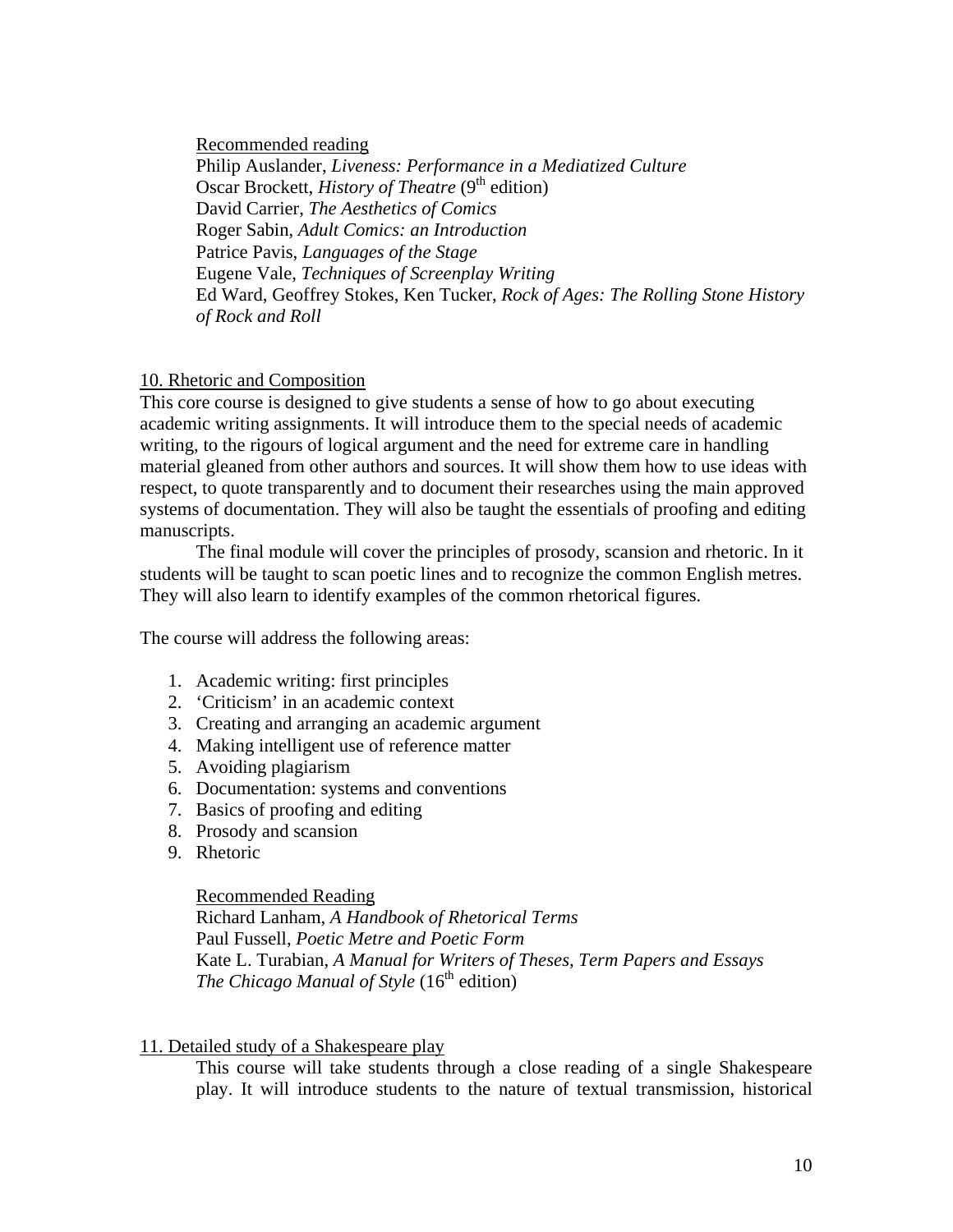context, the Early Modern stage, and interpretative analysis. The choice of play in a particular semester will be specified at the beginning of the semester.

Selected Readings Peter Hyland, *A New Introduction to Shakespeare*  K. Muir and S. Schoenbaum, *The New Cambridge Companion to Shakespeare*  Andrew Gurr, *The Shakespearean Stage*  F. P. Wilson, *Shakespeare and the New Bibliography*  A further reading list will be provided for the specific play prescribed.

### 12. Indian Writing in English

This course will cover Indian writing in the nineteenth and twentieth centuries, written originally in English. Themes such as nation-building, the politics of language, and the rewriting of history will be examined. The development of the novel, the short story, drama and poetry will be traced from the colonial to the postcolonial period. The relevance of print media (especially the press), the publishing industry and popular culture to Indian literature will be explored. Contemporary writing in English is one of the thrust areas.

A. PROSE: Selections from the nonfictional prose of Rammohun Roy, M.K. Gandhi, Rabindranath Tagore, Cornelia Sorabji, Ambedkar, Nehru, Nirad Chaudhuri

B. POETRY:

Selections from the works of Henry Derozio, Michael Madhusudhan Dutt, Toru Dutt, Tagore, Dhangopal Mukherji, Sarojini Naidu

Five poets from the post-Independence period: Nissim Ezekiel, A.K. Ramanujan, Dom Moraes, Kamala Das, Keki Daruwalla, Jayanta Mahapatra, Arun Kolatkar, Agha Shahid Ali, Meena Alexander, Vikram Seth, Imtiaz Dharker

C. DRAMA: One play by Asif Currimbhoy or Girish Karnad

D. FICTION:

Three works from among those by Lal Behary Day, Mulk Raj Anand, Raja Rao, R.K. Narayan, G.V. Desani, Kamala Markandeya, Anita Desai, Shashi Deshpande, Salman Rushdie, Amitav Ghosh, Arundhati Roy, Vikram Chandra, Vilas Sarang

Suggested Reading

S.K. Das, *A History of Indian Literature,* Vols VIII & IX K.R. Srinivasa Iyengar, *Indian Writing in English* R. Sethi, *Myths of the Nation: National Identity and Literary Representation* M. Mukherjee, *Realism and Reality: The Novel and Society in India*  Arvind Mehrotra, ed. *An Illustrated History of Indian Writing in English*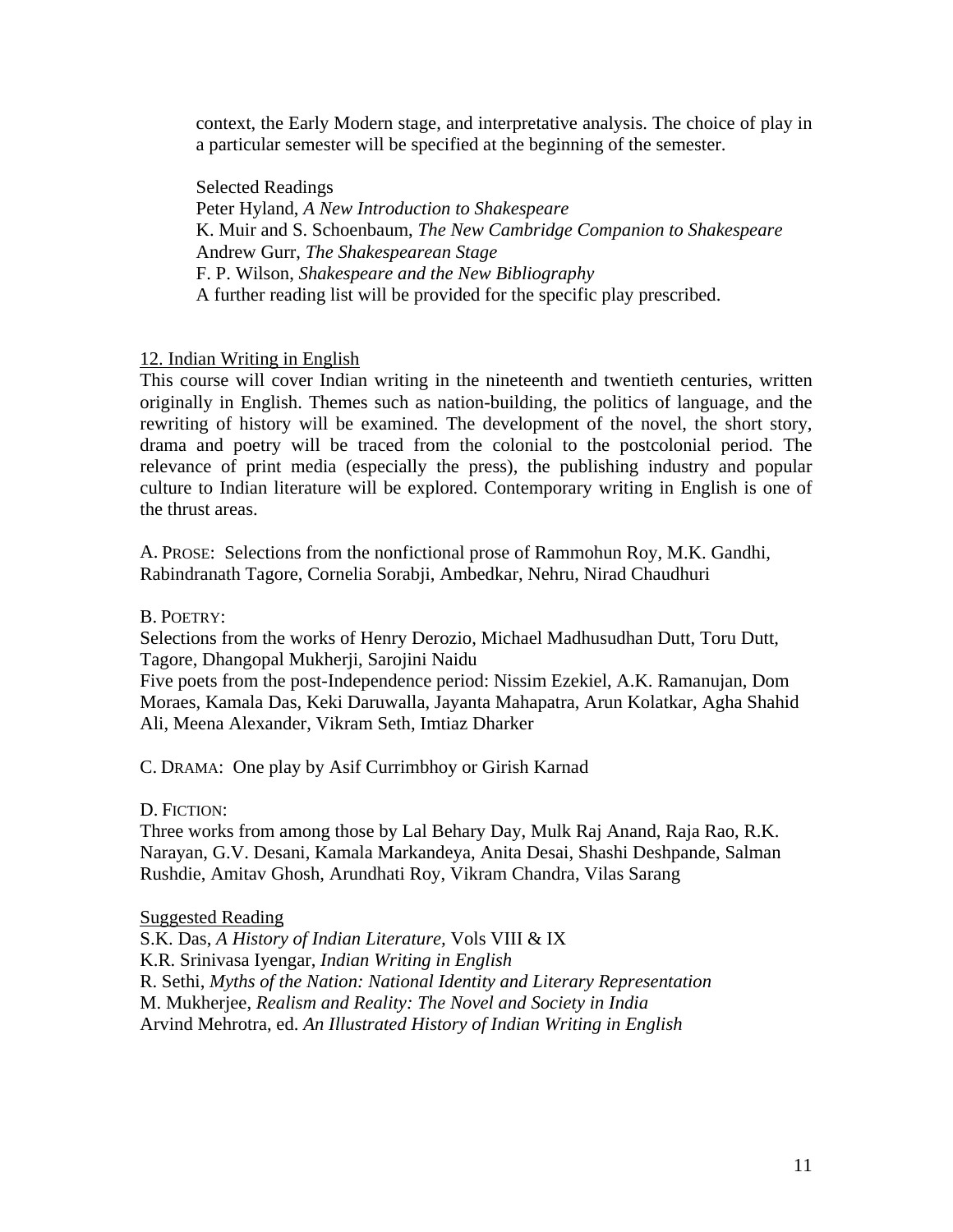12

# **Optional Courses**

Note: Not all the courses listed below will be offered in any single academic year. The choice of courses will depend on the discretion of the department and the interest of students, with the provision that all major areas are covered.

### **1. Old English Literature Eng/UG/O1**

A study of the language of the period up to 1100 as a prelude to close reading and translation of prose and verse texts.

### **2. Middle English Literature Eng/UG/O2**

A study of selected prose and verse texts of the period 1100-1500, including linguistic and literary issues.

### **3. Chaucer and Langland Eng/UG/O3**

The two major authors of the period will be studied through selections from their major work. Their separate uses of allegory, dream, Estates satire and pilgrimage will be studies comparatively.

### **4. Renaissance Drama Excluding Shakespeare Eng/UG/O4**

Selected plays from the works of Christopher Marlowe, Ben Jonson, Thomas Middleton, Jphn Fletcher, John Webster.

### **5.** *The Tempest* **and its Aftermath Eng/UG/O5**

This course will look at Shakespeare's *The Tempest*, as well as its colonial and postcolonial re-appropriations. It will begin with a careful reading of the play in its contemporary historical and dramatic contexts, placing it against the Bermuda pamphlets as well as within the politics of the Stuart court, and considering the play's formal and genetic characteristics. It will then go on to examine the mythicization of the Prospero-Caliban relationship and other elements of the play over centuries of re-reading, involving not only interpretation but re-working.

### **6.** Metaphysical Poetry **English** Englished Englished Englished Englished Englished Englished Englished Englished Englished Englished Englished Englished Englished Englished Englished Englished Englished Englished English

A close study of selections from the religious and secular poetry of Donne, Herbert, Vaughan, Traherne, Marvell and Crashaw.

# **7. Shakespeare in the**  $20^{th}$  **<b>Century** Eng/UG/O7

This course is designed to help students contextualise Shakespeare and tackle issues of "relevance":

- a. Twentieth Century reworkings, adaptations and appropriations of Shakespeare—Stoppard, Bond etc.
- b. Shakespeare on film
- c. Twentieth Century performances of Shakespeare
- d. Postcolonial Shakespeare—Shakespeare and "Us"
- e. The Shakespeare industry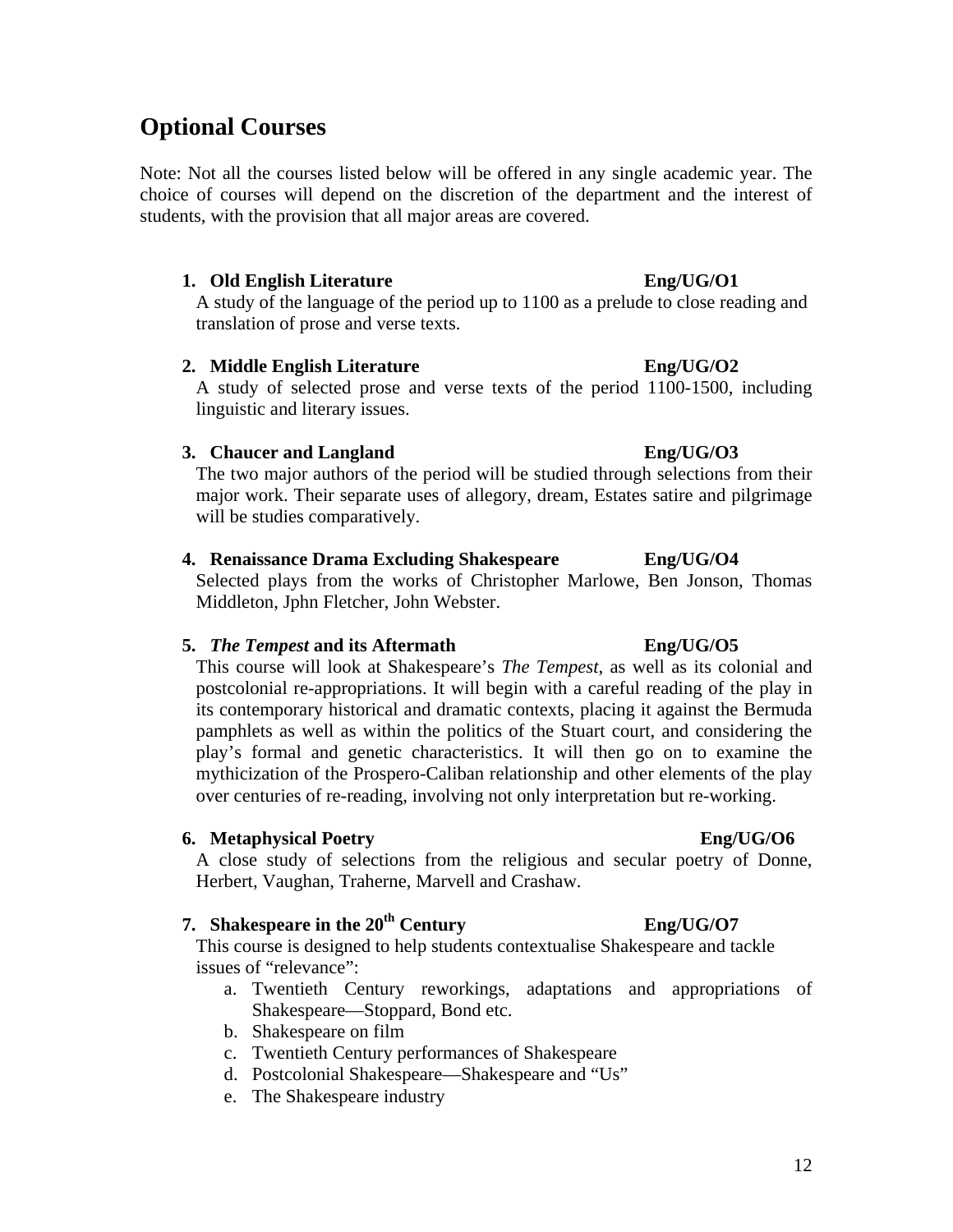# **8. Introduction to the Renaissance Eng/UG/O8**

This course will provide students with a foundation for the study of the complex cultural movement known as the Renaissance in Europe. It will give an account of historical and social changes as well as of humanist scholarship and pedagogy, and their contribution to the development of Renaissance art, culture and literature.

# **9. Literature of the English Revolution Eng/UG/O9**

The course includes a study of the social and cultural backgrounds of the English Revolution; study of select prose pamphlets; the poetry of Milton and Marvell

# **10.** The Age of Enlightenment Eng/UG/O10

This course will explore the intellectual movement called 'Enlightenment' which began in England in the  $17<sup>th</sup>$  century and spread out to France and Germany in the  $18<sup>th</sup>$ , by introducing students to selected texts from the domains of philosophy, political theory, economics, science and religion. It is designed to provide background readings to the study of literature, with a view to understanding what *is* Enlightenment and how it has increasingly come under criticism from the late  $18<sup>th</sup>$  century to the present.

# **11.** The Romantic Novel **Eng/UG/O11**

A reading of five novelists—Walpole, Mrs Radcliffe, Lewis, Scott and Jane Austen. The reading will examine their major thematic and stylistic characteristics, some of them already evident in the new poetry and drama of the time.

## **12. British Romantic Poets Eng/UG/O12**

This course will draw attention to the large corpus of women's poetry in the Romantic period—in particular the themes and concerns of this poetry as well as experiments with form.

# **13. Romanticism, Verbal and Visual Eng/UG/O13**

This course is intended to help define Romanticism by presenting the poetry of this period together with an audio-visual presentation of the works of Blake, Constable, Turner and others.

# **14.** The Industrial Novel **Eng/UG/O14**

A reading of three of the five major industrial novelists: Mrs Tonna, Mrs Gaskell, Disraeli, Dickens and Charles Kingsley. The reading will attempt to formulate the ways in which the generic boundaries of the novel are extended by the new subject matter and setting.

# **15. Images of the Orient in Romantic Literature Eng/UG/O15**

This course is a selective reading of English prose, poetry and drama of the Romantic period with a view to studying the context and significance of certain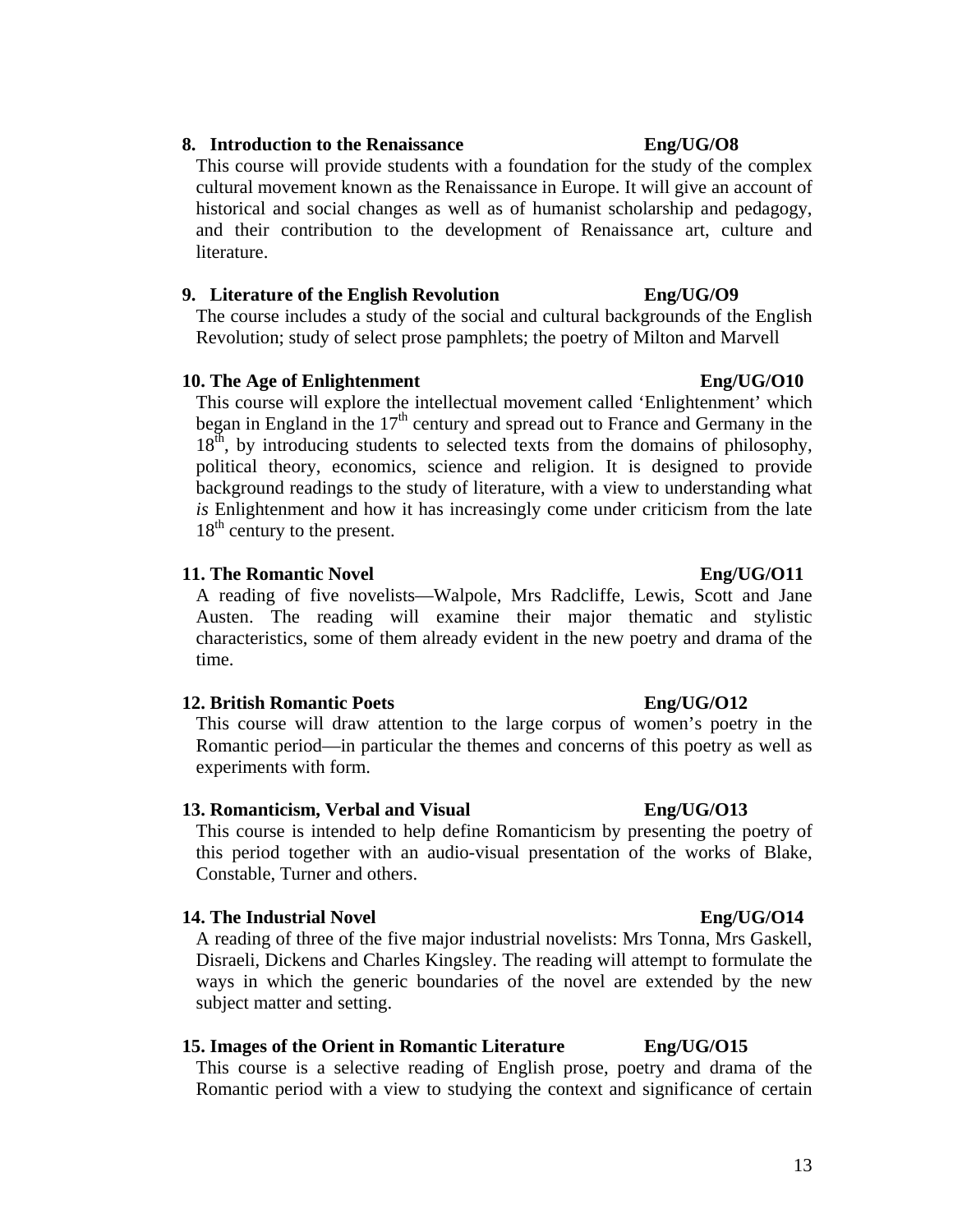images of the Orient recurring in these texts. It will help the students to assess how inadequately the concepts of an Oriental Renaissance or of Orientalism as ideology can be used to describe and explain a literary phenomenon which connected German idealism, revolutionary Romanticism and Orientalism as an academic practice.

### **16. Victorian Women Poets Eng/UG/O16**

This course will focus on the female poetic voices of the Victorian period, an age largely dominated by the male poets. The question of the female writer's role / position in society, the tension between the private domestic sentiments and the larger public concerns, the contemporary responses and modern critical reassessments: these issues will frame a discussion of the works of Elizabeth Barrett Browning, Christina Rossetti, Emily Bronte, George Eliot, Felicia Hemans and Letitia Elizabeth Landon, among others.

# 17. The Fallen Woman and the 19<sup>th</sup> Century Novel Eng/UG/O17

The 'fallen woman' is a recurrent figure in the prose, poetry and art of the nineteenth century. This course seeks to trace the emergence of the 'fallen woman' from a marginal presence to a position of pivotal importance in  $19<sup>th</sup>$ century English fiction. The novels selected for detailed study will be chosen from the works of Walter Scott, Elizabeth Gaskell, George Eliot, Thomas Hardy and George Moore. Comparative references may also be made to the works of 19<sup>th</sup> century European novelists like Flaubert and Tolstoy.

# **18. Popular and Genre Fiction in the 19th Century Eng/UG/O18**

This course will look at the following genres of popular fiction in the  $19<sup>th</sup>$  century: the historical romance, children's story, sensation story, science fiction, detective story and the adventure stories. Writers may include Bulwer-Lytton, Lewis Carroll, Mary Braddon, Wilkie Collins, Rider Haggard, HG Wells, RL Stevenson, Conan Doyle, Bram Stoker and others.

### 19. **Edgar Allan Poe** Eng/UG/O19

This course will deal with the life and selected works of Edgar Allan Poe, as well as with diverse critical approaches to his writings. Candidates opting for the course are expected to read at least one biographical study of Poe's selected tales and poems, and several critical works representing the different schools of Poe criticism.

### **20. Crossover: the uses of popular forms of fiction Eng/UG/O20**

Possible authors: Joseph Conrad (adventure/spy); sections of *Ulysses*; Graham Greene (Entertainments); John Fowles (*The Collector, The French Lieutenant's Woman*); Doris Lessing / Murdoch (science fiction novels" *The Good Terrorist/ The Black Prince*); Truman Capote (*In Cold Blood*); Angela Carter (fairy tales); Ursula le Guin (science-fiction); Patricia Highsmith (the Ripley novels); Peter Carey (*The True History of the Kelly Gang)*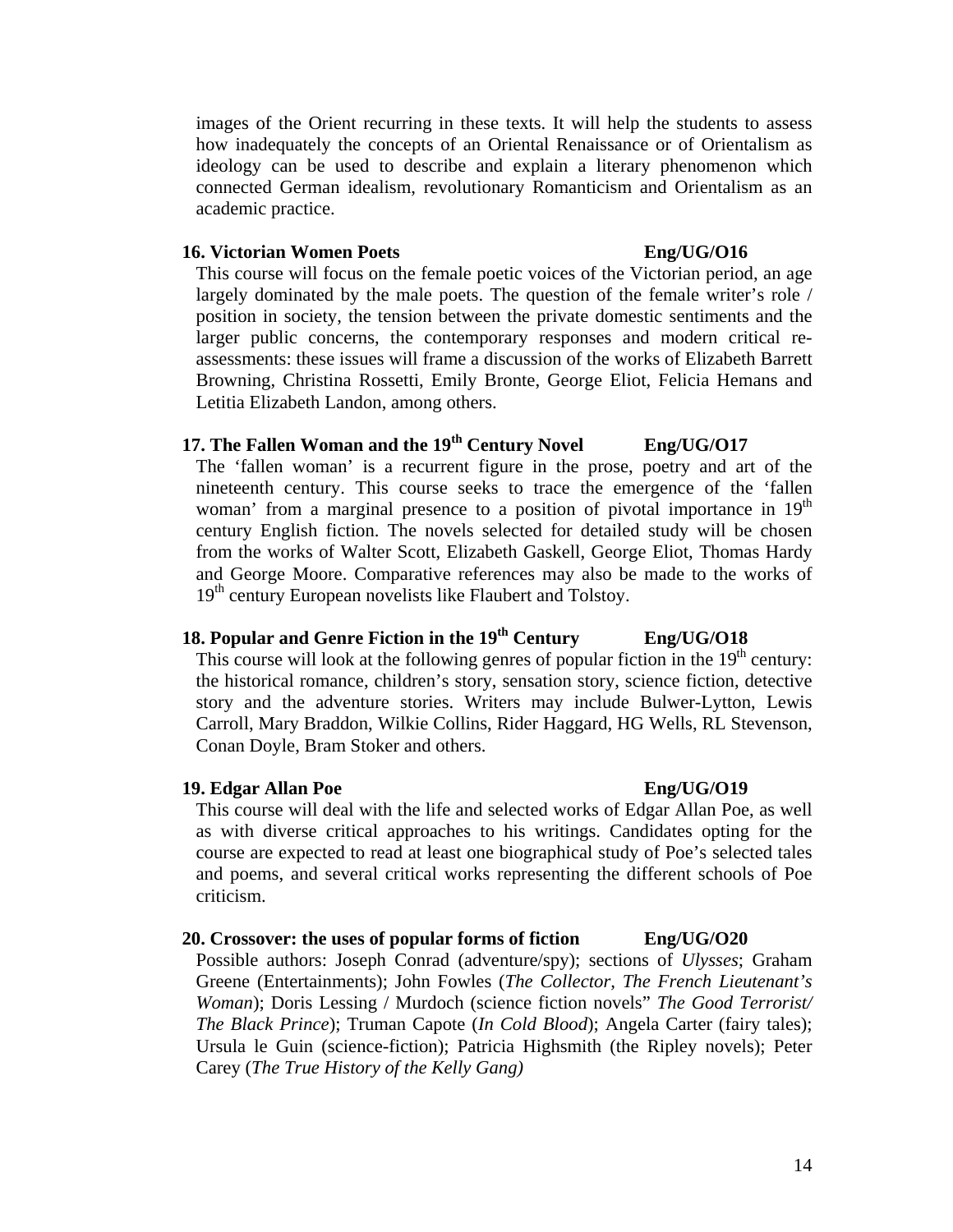# 21. **Drama of Ideas in the 20<sup>th</sup> Century Eng/UG/O21**

This course will look at the development of 'Drama of Ideas' beginning with Ibsen and moving on to a detailed study of some of Shaw's plays.

# **22. American Poetry Eng/UG/O22**

This course seeks to introduce students to the social, historical, cultural and critical contexts of American poetry both in the  $19<sup>th</sup>$  and  $20<sup>th</sup>$  century. This background reading would enable students to better understand the close textual analysis of individual poems that would follow.

# **23. Modernist Prose Eng/UG/O23**

This course will require a close study of selected shorter prose pieces, fictional or non-fictional, of Virginia Woolf, James Joyce and DH Lawrence.

# **24. Crime Fiction Eng/UG/O24**

Examples of early novels: Golden Age of Detective Fiction; American 'hardboiled' crime fiction; Police Procedure; Later Women Novelists; Spy fiction; early and post-Cold War; Domestic thriller. Secondary material: Julian Symons, Jerry Palmer, John Cawelti, Colin Watson, Stephen Knight.

# **25. Literature and Censorship Eng/UG/O25**

This course will look at the ways in which various kinds of censorship have impacted writers and writing. The course will look at the history of censorship in general and several case studies in particular. Possible topics: Samizdat, Clandestine publishing, Exile publishing, Expurgation, The Holocaust, Index Librorum Prohibitorum, Libel, Pornography, Press Regulation; Stamp Acts. Possible case studies: Mark Twain, DH Lawrence, James Joyce, Salman Rushdie and others.

# **26. History, Literature and Criticism Eng/UG/O26**

This course is intended to acquaint students with recent debates pertaining to the relationship of history, literary texts and critical theory. It will pay particular attention to theories of imitation and mediation, theories of ideology and worldviews, and discussions of the relationship of text and event.

Selections from: JP Sartre, *What is Literature?*  Raymond Williams, *Marxism and Literature*  H. Aram Veeser, ed, *New Historicism: A Reader*  Claudio Guillen, *Literature as System*  Hayden White, *Tropics of Discourse* 

# **27. Tragedy Eng/UG/O27**

Through a historical survey of tragedy from Greek to modern times, this course presents the development of not only tragedy as a genre but also theatre as an art form across the world.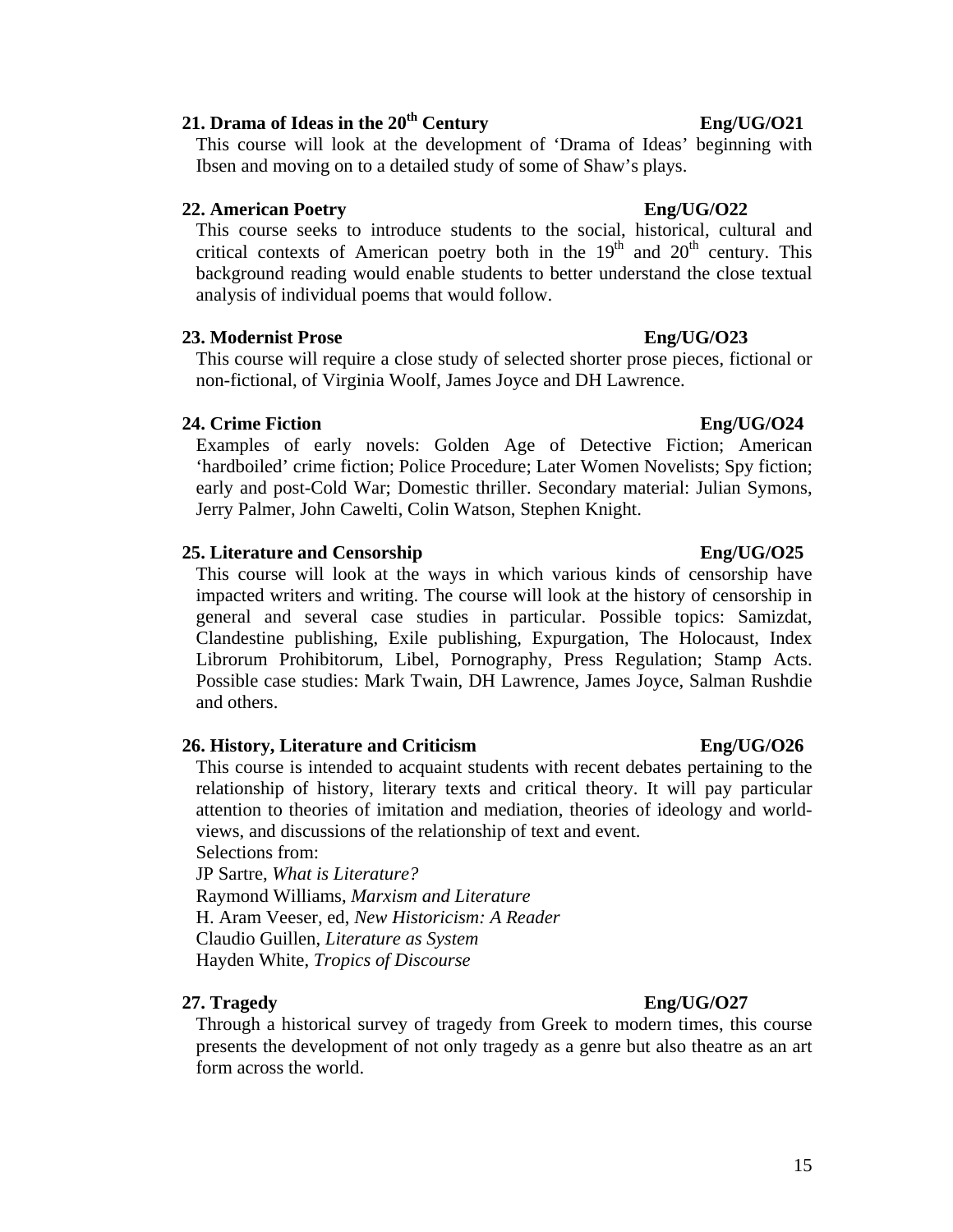### **28. Comedy Eng/UG/O28**

The course will concentrate on the main structures and themes of comic drama, beginning with the Old Greek Comedy and ending with modern comedy.

### **29. Drama in Practice Eng/UG/O29**

The idea that plays must be studies with reference to their staging is the pedagogical aim of this course. The instructor will direct a production of a text involving students in both onstage and backstage activities. Evaluation comprises papers and/ or examinations on the selected play or author, as well as assessment of the students' involvement and creative contribution to the project. Admission to this course will depend on auditions and tests conducted in the first week. Therefore, interested students must submit their resumes with relevant information to the instructor in advance.

### **30. Global Cultures Eng/UG/O30**

An interdisciplinary course that enables the undergraduate student to read literary and other texts in the context of globalization of culture from the colonial period onwards. The lectures will be followed by discussions on relevant literary or audio / visual texts. Students will submit a project at the end of the semester. Lectures will primarily focus on issues such as:

Colonialism old and new: the history of globalisation

The colonial and global subtext of post-1600 English literature

Globalism, education and language

The impact of evolving global infrastructures: the print and electronic media 'Westernisation' and its contestation

### **31. Postcolonial Theory Eng/UG/O31**

This course on postcolonial theory will highlight basic concepts of the theory, outline the essentials of postcolonial criticism and move on to postcolonial 'transformations' and postcolonial 'futures'.

### **32. The American Novel Eng/UG/O32**

This course will look at the contribution of some major  $19<sup>th</sup>$  and  $20<sup>th</sup>$  century American novelists like Hawthorne, Melville, James, Crane and Wright relating them to some of the major trends in the American novel.

### **33. The Novel and Modernity Eng/UG/O33**

This course will look at the rise and development of the English novel as the main vehicle of a nascent modernity, connecting its formal characteristics and representational nature with its social, cultural and intellectual changes that accompany its emergence. It will attempt to link generic considerations with historical ones, reading the novel as a document of modernity from the  $18<sup>th</sup>$  to the  $20<sup>th</sup>$  centuries.

### **34. African Writing in English Eng/UG/O34**

This course will cover the history and development of African literatures in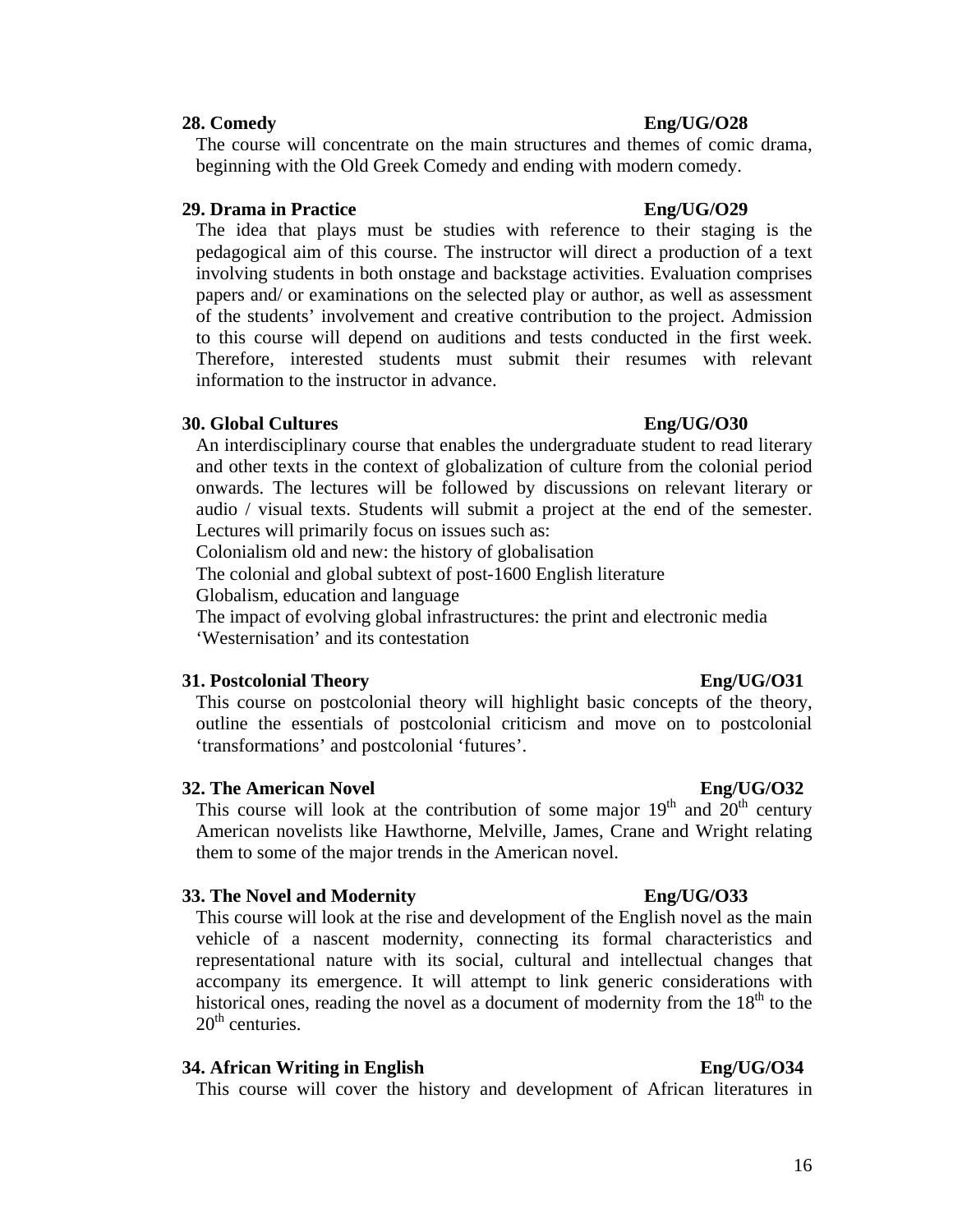English, looking at politics, culture and social transformations. Notable texts from the literatures of Nigeria, Kenya and South Africa, among others, will be covered.

### **35. Settler Colony Literature Eng/UG/O35**

While the core course on postcolonial literature focuses Indian, Caribbean and African literature, this optional course introduces the student to the literature of settler / invader colonies, which reflects a continuity with European culture as well as characteristic themes and patterns of development. Lectures may cover the following areas: defining the nation, the history of settler/ invader colony literature, major themes in settler colony literature and representing the 'native'.

### **36. Contemporary Drama in English Eng/UG/O36**

Reading of post-Second World War plays from the UK, US, Ireland, Canada, West Indies, Africa, Australia, New Zealand and India.

### **37. Cultures of Protest Eng/UG/O37**

The twentieth century has witnessed not only the globalisation of economies and cultures, but the globalisation of protest as well. This course examines the notion of cultural resistance, through a study of local and global movements in the last century and a survey of texts that respond to globalisation. A wide variety of 'texts' are explored, from treaties and agreements to posters, slogans, advertisement campaigns and literary/performance texts. Theories that have evolved out of protest culture, such as ecological criticism and eco-feminism will be studied to understand how cultures negotiate 'development'. The course may occasionally involve fieldwork as well.

### **38. Writing in Practice Eng/UG/O38**

This course is designed to give students the basic technical and stylistic skills necessary to write creative prose. It will use insights from critical theory but focus on the craft of writing and the art of evoking reader response. Students will develop their creativity through writing exercises and performance and become acquainted with the basics of writing professionally. They will be evaluated on the artistic quality, originality, and polish of their works. As endterm evaluation there will be four one-hour-long sessions of presentations open to the entire department in the final week of the course, and a final written examination.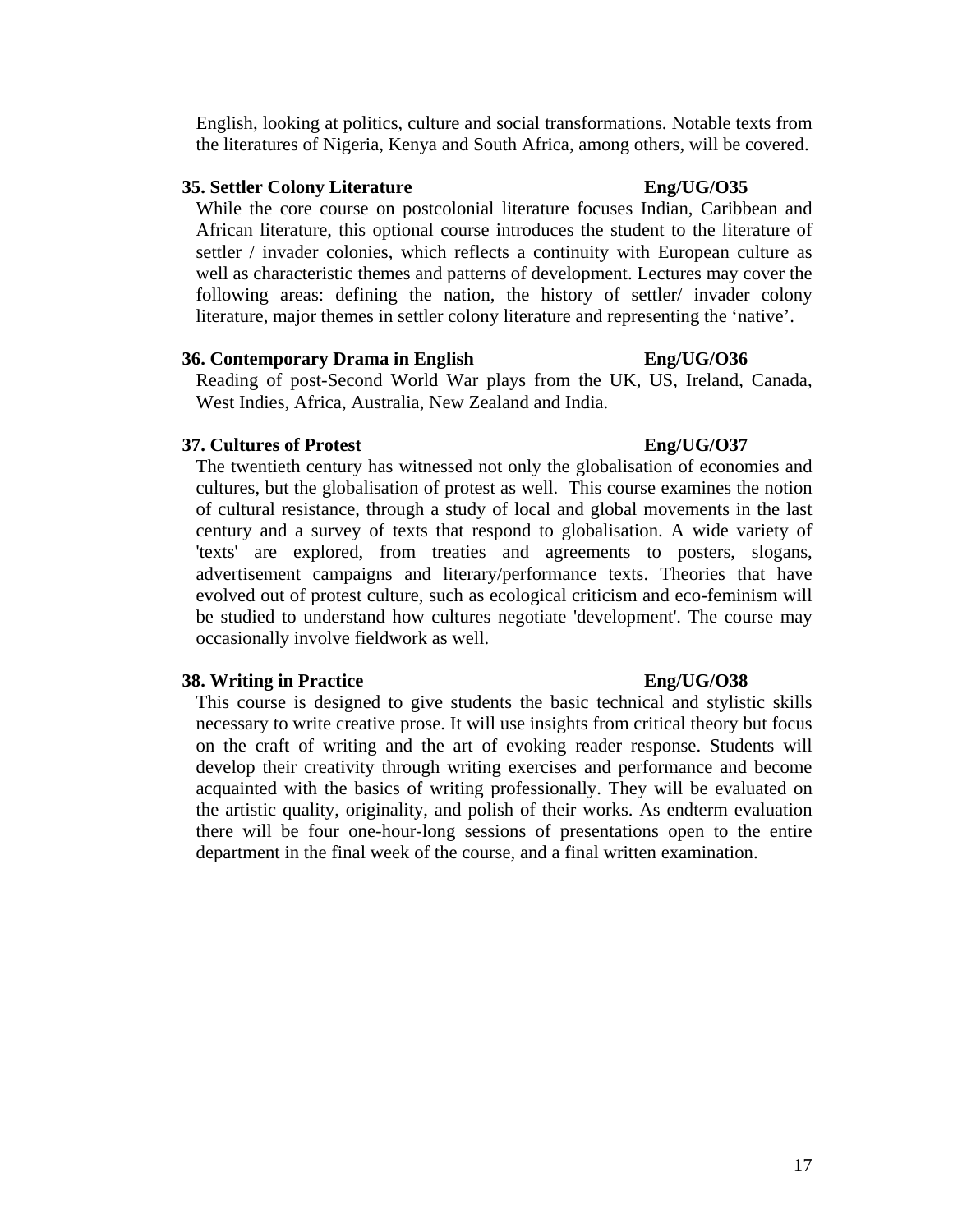# MA INTRODUCTION

The purpose of the new MA course in English, under the semester system, is to offer the postgraduate student of English Literature both basic and specialised training at an advanced level. It is qualitatively different from the BA Honours course, in that is assumes that the student has already made a commitment to higher learning, and is training either for an academic career, or for one that will utilise expertise in area studies.

Students will be required to take eight compulsory or 'core' courses, and eight optional courses. The compulsory requirement will equip the student to carry out teaching, research and allied academic activities in the general field of English studies in India and abroad. The optional courses are intended to develop specific research or professional interests. They are classified under broad chronological or thematic heads for convenience of reference, but the student is free to choose any combination of options.

Course requirements

- At the MA level, students will have to take eight 'core or compulsory courses, and eight optional courses.
- $\Box$  Optional courses are grouped under eight clusters: A, B, C, D, E, F, G, and H (see below). Students are free to choose any combination of options.

Optional courses

 Not all the optional courses listed below will be offered in any one year. The choice of options will depend on the availability of teachers and the interest shown by students.

 $\Box$  The department may devise new optional courses from time to time. These will be notified to the students through a decision of the Board of Studies, approved by the Faculty Council and the Executive Council, Jadavpur University.

 $\Box$  Specific reading lists for the optional courses will be supplied to students who opt for those courses well before the beginning of the semester. Course materials, as and when necessary, may also be supplied in the form of a booklet.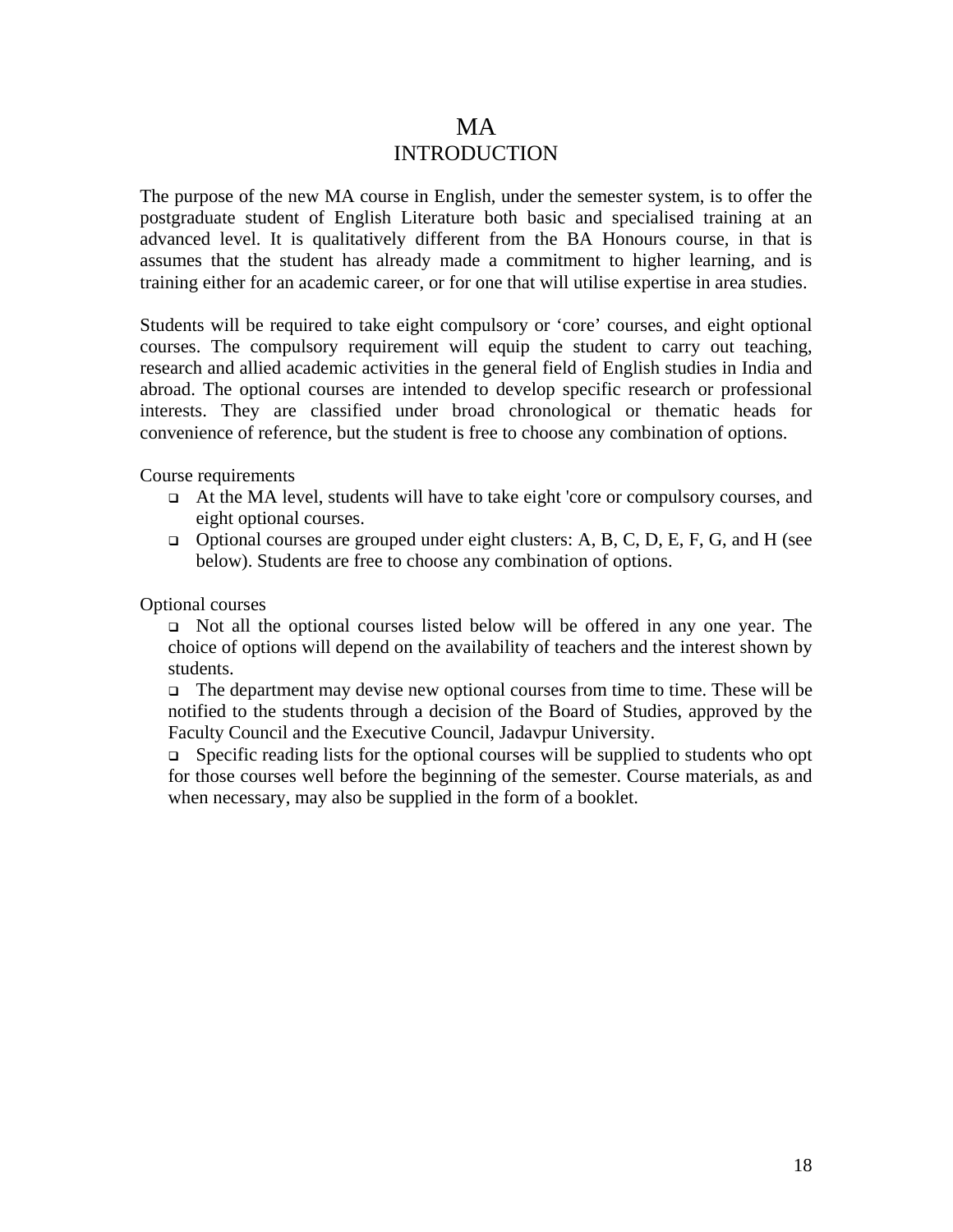# COURSE STRUCTURE MA

# **CORE COURSES Semester 1 Course Number**  1. Medieval and Renaissance English Literature Eng/PG/1.1.1 2. English Literature 1830-1900 **Semester 2**  3. English Literature 1630-1760 Eng/PG/1.2.3 4. English Literature 1760-1830 **Semester 3**  5. English Literature 1900-2000 Eng/PG/2.1.6 6. Literary Theory and Cultural Studies Eng/PG/2.1.8 **Semester 4**  7. Renaissance Drama Eng/PG/2.2.2 8. Postcolonial English Literature Eng/PG/2.2.7 OPTIONAL COURSES **Cluster A: Medieval and Renaissance English Literature**  1. Old English Poetry and Prose Eng/PG/A1 2. Old English Grammar Eng/PG/A2 3. Early Middle English Literature Eng/PG/A3 4. The Pilgrimage in Medieval Literature Eng/PG/A4 5. Medieval Drama Eng/PG/A5 6. Dream in Medieval Literature Eng/PG/A6 7. Arthurian Romance Eng/PG/A7 8. Chaucer Eng/PG/A8 9. Petrarch and the Renaissance Eng/PG/A9 10. Humanism Eng/PG/A10 11. Renaissance Epic Eng/PG/A11 12. Renaissance Art Eng/PG/A12 13. The Protestant Reformation Eng/PG/A13 14. Renaissance Political Thought Eng/PG/A14 15. Renaissance Drama Excluding Shakespeare Eng/PG/A15

16. Shakespeare Eng/PG/A16 17. Donne Eng/PG/A17 18. Revenge Tragedy Eng/PG/A18 19. Science, Poetry and Politics in the Renaissance Eng/PG/A19 20. Women and the Renaissance Eng/PG/A20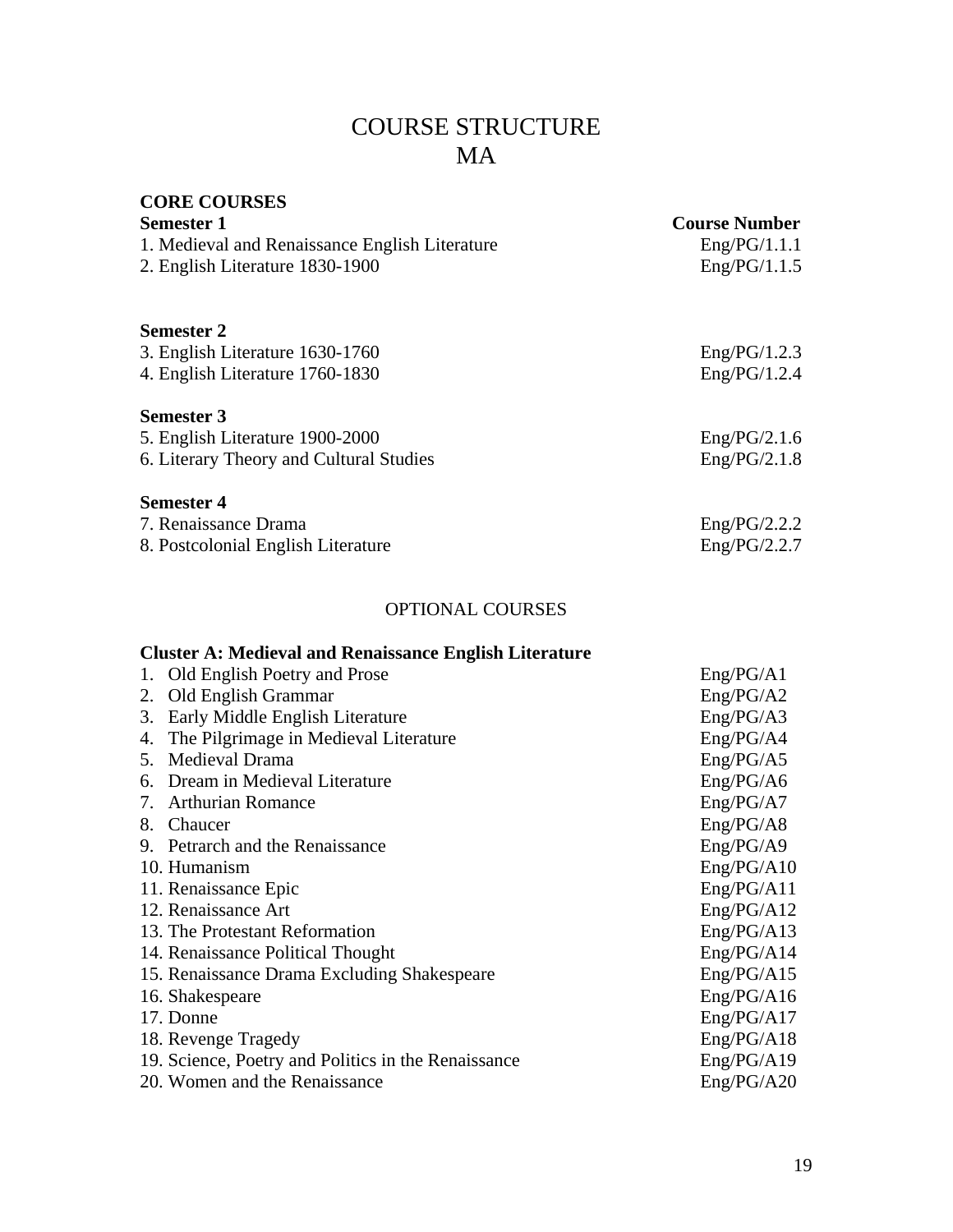| <b>Cluster B: English Literature 1630-1760</b>                     |                        |
|--------------------------------------------------------------------|------------------------|
| 21. Society and Literature during the English Civil War            | Eng/PG/B1              |
| 22. Milton: Prose and Poetry                                       | Eng/PG/B2              |
| 23. Enlightenment and the Culture of Reason                        | Eng/PG/B3              |
| 24. The Beginnings of the Novel                                    | Eng/PG/B4              |
| 25. Poetry, Politics, and Society, 1660-1760                       | Eng/PG/B5              |
| 26. Drama: Heroic, Comic and Sentimental                           | Eng/PG/B6              |
| <b>Cluster C: English Literature 1760-1830</b>                     |                        |
| 27. Literature and the French Revolution                           | Eng/PG/C1              |
| 28. Romanticism and the Culture of Dissent                         | Eng/PG/C2              |
| 29. Shelley                                                        | Eng/PG/C3              |
| 30. Keats                                                          | Eng/PG/C4              |
| 31. Romantic Geographies                                           | Eng/PG/C5              |
| 32. The Historical Novel                                           | Eng/PG/C6              |
| 33. Sensibility, Travel and the Gothic                             | Eng/PG/C7              |
| <b>Cluster D: English Literature 1830-1900</b>                     |                        |
| 34. Victorian Literature and Empire                                | Eng/PG/D1              |
| 35. Mystery and Detection in the Victorian Novel                   | Eng/PG/D2              |
| 36. New Woman Novels                                               | Eng/PG/D3              |
| 37. Thomas Hardy                                                   | Eng/PG/D4              |
| 38. Darwin and the Victorian Novel                                 | Eng/PG/D5              |
| 39. Science and Victorian Poetry                                   | Eng/PG/D6              |
| 40. George Eliot                                                   | Eng/PG/D7              |
| 41. Nineteenth Century Women Novelists                             | Eng/PG/D8              |
| <b>Cluster E: Literature in the Twentieth Century</b>              |                        |
| 42. Graham Greene                                                  | Eng/PG/E1              |
| 43. Modern Theatre                                                 | Eng/PG/E2              |
| 44. British Fiction Between the Wars                               | Eng/PG/E3              |
| 45. Modern European Fiction                                        | Eng/PG/E4              |
| 46. Modernism and Poetry                                           | Eng/PG/E5              |
| <b>47. Postmodern Fictions</b>                                     | Eng/PG/E6              |
| <b>Cluster F: Postcolonial and American Literature</b>             |                        |
| 48. Indian Writing in English                                      | Eng/PG/F1              |
| 49. Subaltern Studies                                              | Eng/PG/F2              |
| 50. American Literature in the Nineteenth Century                  | Eng/PG/F3              |
| 51. American Literature in the Twentieth Century                   | Eng/PG/F4              |
| 52. Ethnic-American Literature                                     | Eng/PG/F5              |
| 53. African Writing in English<br>54. Caribbean Writing in English | Eng/PG/F6<br>Eng/PG/F7 |
| 55. Diaspora Studies                                               | Eng/PG/F8              |
|                                                                    |                        |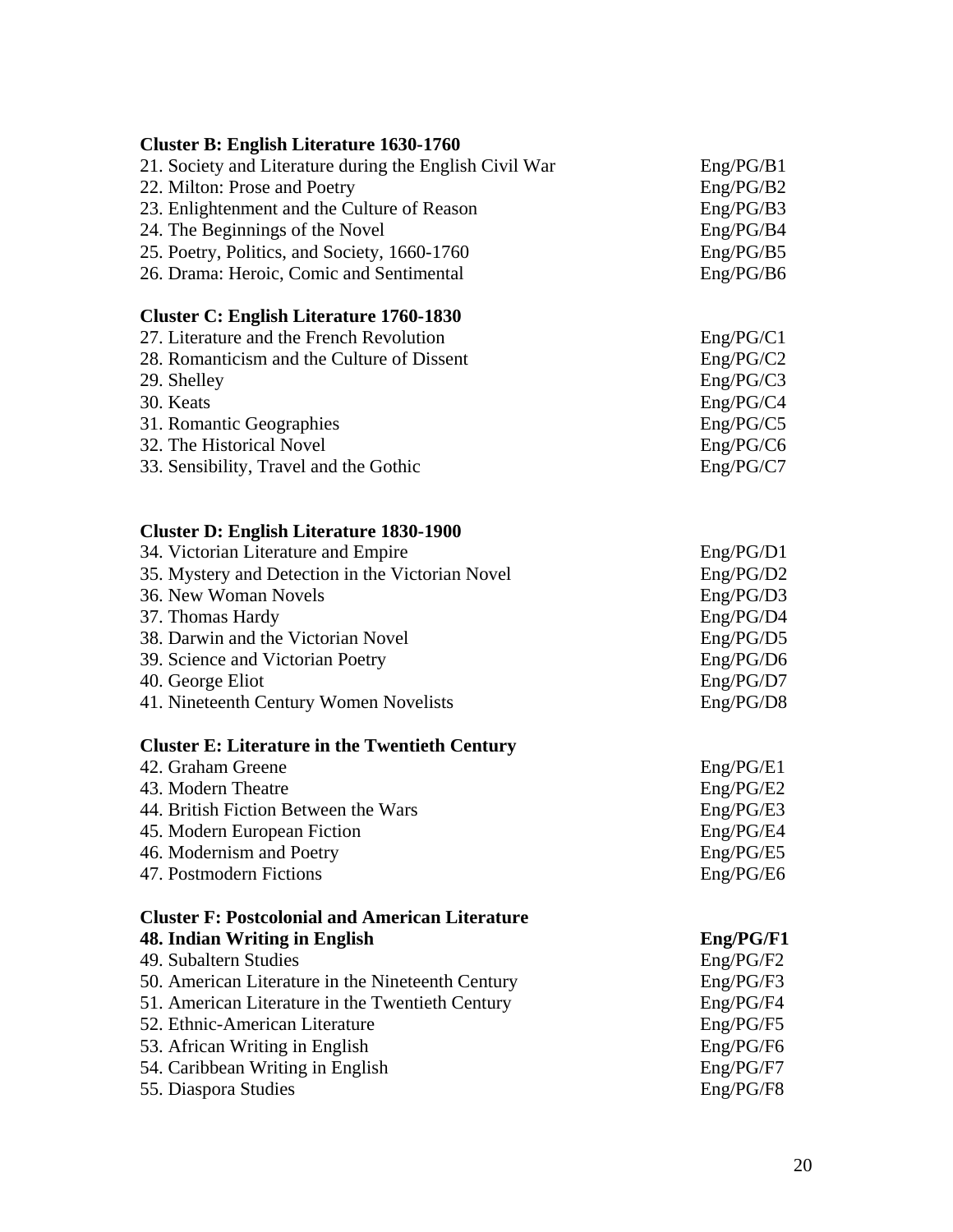| 56. Canadian Literature                                           | Eng/PG/F9  |
|-------------------------------------------------------------------|------------|
| 57. The Literature of New Zealand, Australia and the Asia Pacific | Eng/PG/F10 |
| 58. Shakespeare and Empire                                        | Eng/PG/F11 |
|                                                                   |            |
| <b>Cluster G: Literary Theory and Cultural Studies</b>            |            |
| 59. Textual Criticism                                             | Eng/PG/G1  |
| 60. Many Feminisms                                                | Eng/PG/G2  |
| 61. Foucault                                                      | Eng/PG/G3  |
| 62. Literature and Psychoanalysis                                 | Eng/PG/G4  |
| 63. Greek Literary and Aesthetic Thought                          | Eng/PG/G5  |
| 64. Romantic Critical Thought                                     | Eng/PG/G6  |
| 65. Realism                                                       | Eng/PG/G7  |
| 66. Structure, Sign and Play                                      | Eng/PG/G8  |
| 67. Image and Text                                                | Eng/PG/G9  |
| 68. A Change of Mind: Literature and the Human Brain              | Eng/PG/G10 |
| 69. The Dream in Literature                                       | Eng/PG/G11 |
|                                                                   |            |
| <b>Cluster H: Special Areas</b>                                   |            |
| 70. Women, Writing, Madness                                       | Eng/PG/H1  |
| 71. History of the Book                                           | Eng/PG/H2  |
| 72. Shakespeare in Performance                                    | Eng/PG/H3  |
| 73. Literature and the Visual Arts                                | Eng/PG/H4  |
| 74. Popular Literature                                            | Eng/PG/H5  |
| 75. Translation: A Case Study of Tagore                           | Eng/PG/H6  |
| 76. Literature and Gender                                         | Eng/PG/H7  |
| 77. Queer Studies                                                 | Eng/PG/H8  |
| 78. Utopian Literature                                            | Eng/PG/H9  |
| 79. The Literature of Espionage                                   | Eng/PG/H10 |
| 80. Writing Leisure                                               | Eng/PG/H11 |
| 81. Learning English? A Study of Text Books in English            | Eng/PG/H12 |
| 82. Literature and Film                                           | Eng/PG/H13 |
| 83. Performative Play: The Literature and Culture of Sport        | Eng/PG/H14 |
| 84. The Theban Plays of Sophocles                                 | Eng/PG/H15 |
| 85. Classical Tragedy                                             | Eng/PG/H16 |
| 86. Classical Comedy                                              | Eng/PG/H17 |
| 87. Drama in Practice                                             | Eng/PG/H18 |
| 88. Special Author                                                | Eng/PG/H19 |
| 89. Children's Literature                                         | Eng/PG/H20 |
| 90. Science Fiction                                               | Eng/PG/H21 |
| 91. Linguistics                                                   | Eng/PG/H22 |
| 92. Language and Thought                                          | Eng/PG/H23 |
| 93. Death in Western Civilization                                 | Eng/PG/H24 |
| 94. Literature and Medicine                                       | Eng/PG/H25 |
| 95. Writing in Practice                                           | Eng/PG/H26 |
|                                                                   |            |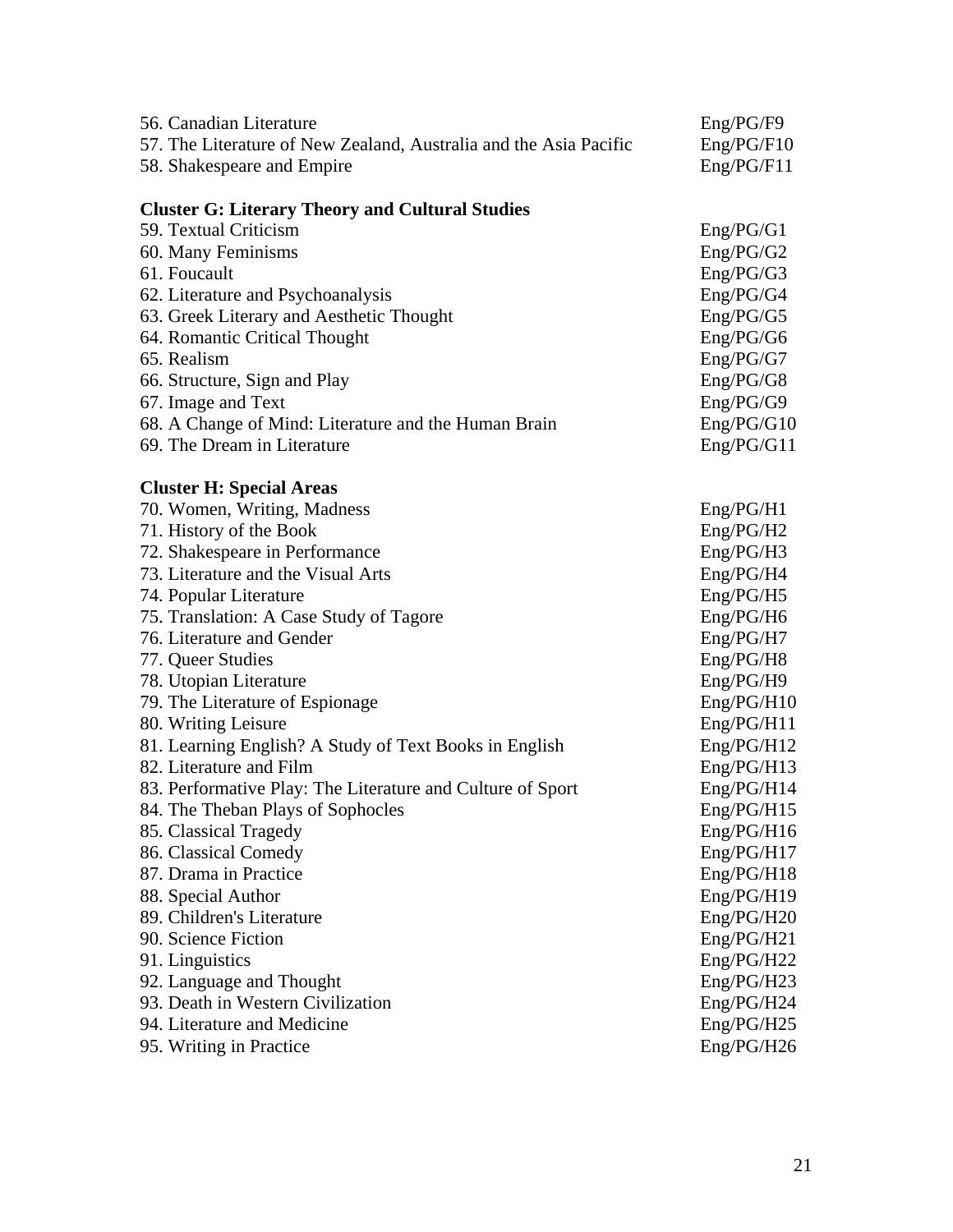# CORE COURSES

### **1. Medieval and Renaissance English Literature Eng/PG/1.1.1**

The purpose of this course will be to ground the students' understanding of Medieval and Renaissance English literature in the study of specific texts. However, some basic conceptual and historical orientation will also be given in the introductory and valedictory hours.

Course structure:

1. Medieval and Renaissance: the historical and conceptual framework.

2. Two or three tales from The Canterbury Tales or other equivalent material from Chaucer.

3. Two or three passus from Piers Plowman.

4. The Faerie Queen: any one book.

5. A selection of Renaissance English poetry, from the Elizabethan lyric; mythological poetry; Shakespeare's sonnets; Metaphysical poetry and other early seventeenth century pieces down to the Cavalier poets, bringing out affinities and continuities obscured by the present canonical categories.

6. A selection of Renaissance English prose.

Recommended reading and works of reference:

(a) Selected primary texts from relevant sections of *The Oxford Anthology of English Literature* and/or *The Norton Anthology of English Literature*, *The Portable Renaissance Reader*, ed. E. Cassirer, P.O. Kristeller and J.H. Randall, Penguin Viking 1953, *The Renaissance Philosophy of Man*, Chicago, 1948.

(b) Works on the age and background:

C.S. Lewis, *The Discarded Image*, Cambridge, 1964 Marc Bloch, *Feudal Society* (English translation, London 1961) Jacques le Goff, *Time, Work and Culture in the Middle Ages*, Chicago, 1980 Eileen Power, *Medieval Women*, Cambridge, 1975 Hardin Craig, *The Enchanted Glass*, New York, 1936 Paul O. Kristeller, *Renaissance Thought and Its Sources*, New York, 1979 C.S. Lewis, *The Allegory of Love*, Oxford 1936 William Kerrigan and Gordon Braden, *The Idea of the Renaissance*, Baltimore, 1989 J.B. Trapp (ed.) *Background to the English Renaissance*, London 1974 Douglas Bush, *Mythology and the Renaissance Tradition in English Poetry*, New York, 1963 Carlo Ginzburg, *The Cheese and the Worms*, Baltimore, 1992 Gilbert Highet, *The Classical Tradition*, Oxford, 1949, relevant sections Robert Ashton, *Reformation and Revolution, 1558-1660*, London 1984, Julia Briggs, *This Stage-Play World*, Oxford 1997, 2nd edn. Stephen Greenblatt, *Renaissance Self-Fashioning*, Chicago 1980, Margaret L. King, *Women in the Renaissance*, Chicago 1991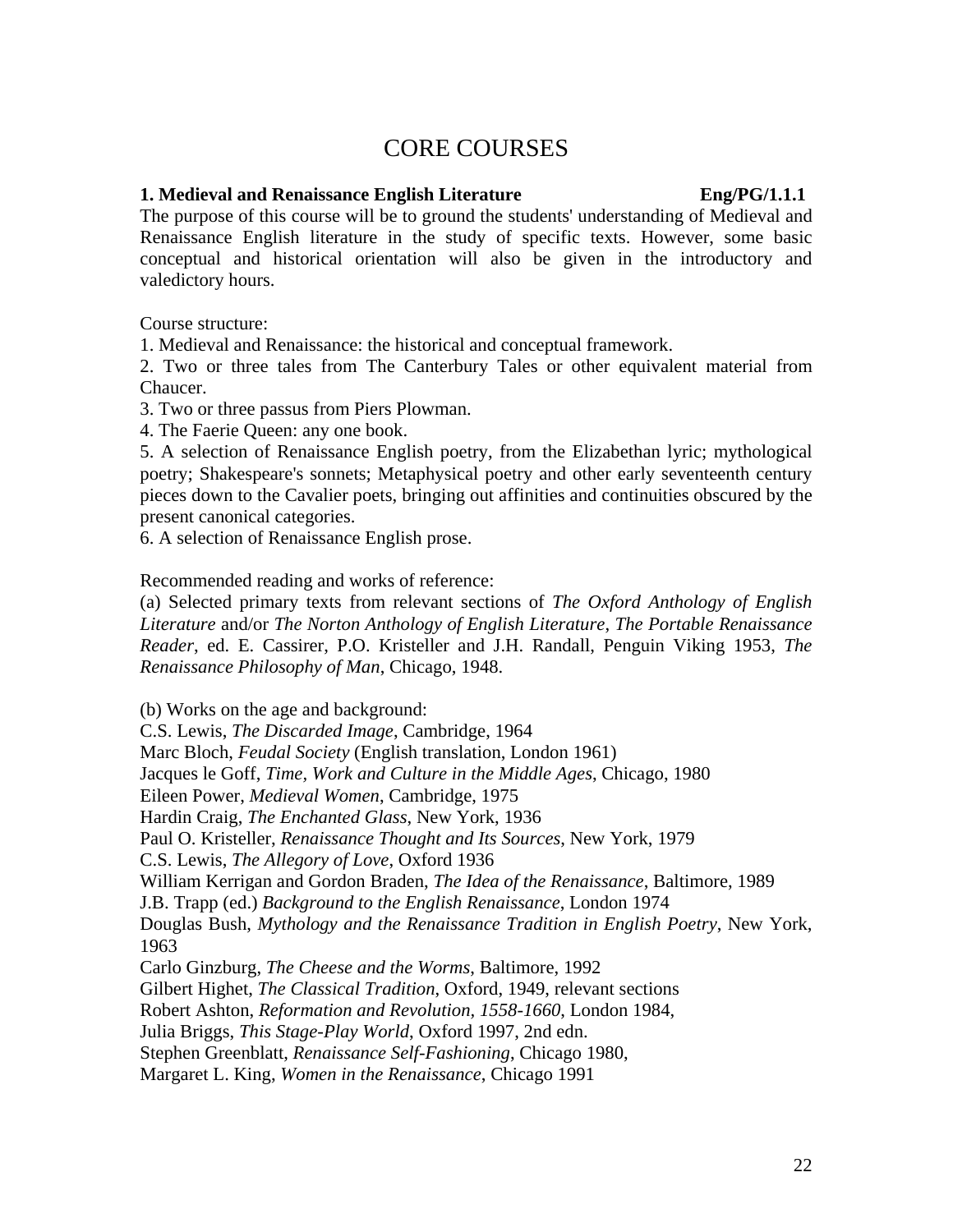### **2. Renaissance Drama** Eng/PG/2.2.2

1. Three plays from among the work of the following dramatists: Kyd, Marlowe, Jonson, Webster, Middleton, Marston.

2. Four plays of Shakespeare, taking one each from any four of these five groups:

a) *Much Ado About Nothing*, *The Merchant of Venice*, *A Midsummer Night's Dream*

b) *King Lear, Hamlet*

c) *Measure for Measure* 

d) *Richard III, Henry IV Parts 1 & 2*

e) *Julius Caesar, Anthony and Cleopatra* 

Note: All the above options need not be taught.

Recommended reading and works of reference: *Revels History of English Drama*: relevant volumes E.K. Chambers, *William Shakespeare: A Study of Facts and Problems*, London 1930 Jean Wilson, *The Archaeology of Shakespeare*, Stroud, 1995 E.K. Chambers, *The Elizabethan Stage*, Oxford 1923 G.E. Bentley, *The Jacobean and Caroline Stage*, Oxford 1941-68 Stanley Wells and Gary Taylor, (eds), *William Shakespeare: A Textual Companion*, Oxford 1987 O.J. Campbell and E.G. Quinn, (eds.) *A Shakespeare Encyclopaedia* (also published as *Reader's Encyclopaedia of Shakespeare*) London/New York 1966 Julia Briggs, *This Stage-Play World*, Oxford 1997, 2nd edn.

### **3. English Literature 1630-1760 Eng/PG/1.2.3**

A. Poetry Selected texts from Vaughan, Marvell, Milton, Dryden and Pope

B. Fiction Two novels by Behn, Fielding and Sterne

C. Allegory and Satire One text each by Bunyan and Swift

D Non-Fictional Prose

Selections from biography/autobiography, travel literature, religious, scientific and philosophical prose.

E. Drama Two plays from Milton, Dryden, Congreve and Wycherley

Recommended reading: Basil Willey, *The Seventeenth Century Background; The Eighteenth Century Background* Christopher Hill, *Milton and the English Revolution* Raymond Williams, *The Country and the City*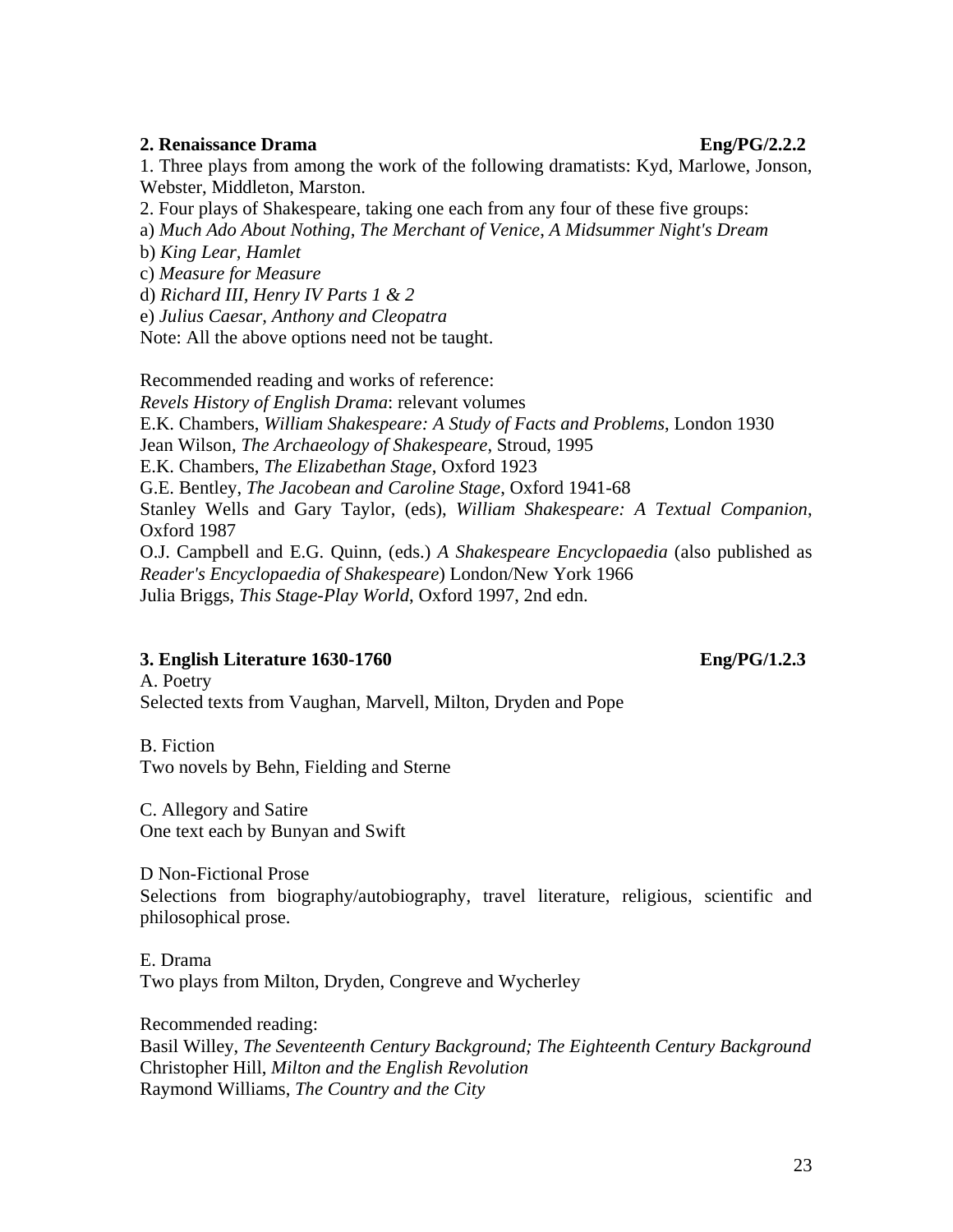W. J. Bate, *The Burden of the Past and the English Poet* Anthony Low, *The Georgic Revolution* L.J. Bredvold, *The Intellectual Milieu of John Dryden* E.J. Waith, *Ideas of Greatness; The Herculean Hero* Maynard Mack, *The Garden and the City* John Dixon Hunt, *The Figure in the Landscape* Ian Watt, *The Rise of the Novel* Paul Fussell, *The Rhetorical World of Augustan Humanism Revels History of English Drama*, relevant volumes

### **4. English Literature 1760-1830 Eng/PG/1.2.4**

### Poetry

1. Wordsworth - The Prelude

2. Romantic Narrative Poetry - selections from the following poets: William Blake,

Percy Bysshe Shelley, George Gordon Noel, Lord Byron, John Keats.

3. Shorter poems selected from the following poets:

Oliver Goldsmith, William Cowper, George Crabbe, Robert Burns S.T. Coleridge John Keats William Jones John Clare Robert Southey Felicia Hemans Mary Robinson

4. Fiction

To be selected from the works of the following: Lawrence Sterne Horace Walpole Anne Radcliffe M.G. Lewis Jane Austen Walter Scott Thomas Love Peacock Mary Shelley

5. Non-fiction Prose

A selection fromt eh writings of William Hazlitt, Charles Lamb, James Boswell, Thomas De Quincey, Edmund Burke, Thomas Paine, William Godwin, and Mary Wollstonecraft.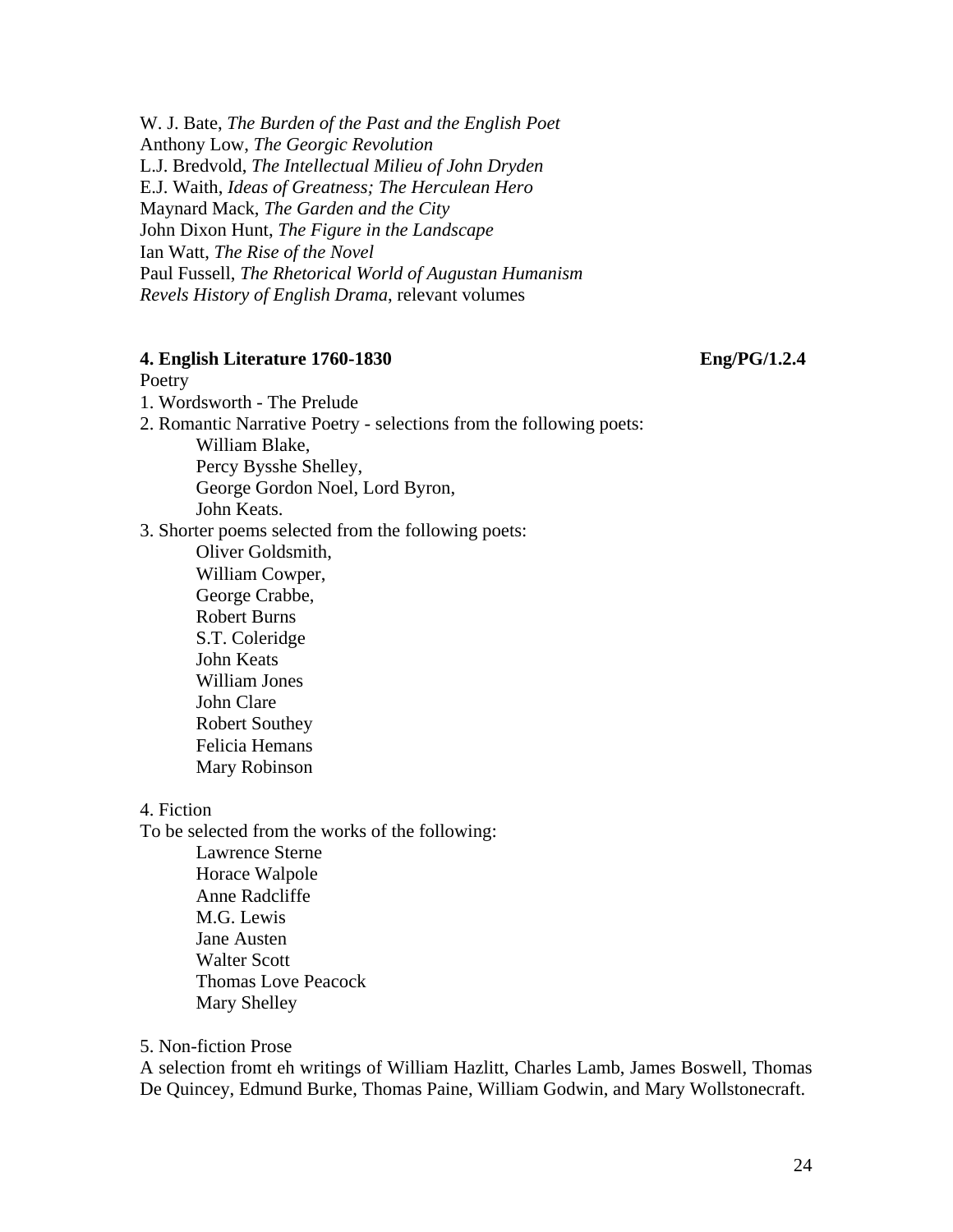Recommended reading:

M.H. Abrams, *The Mirror and the Lamp: Romantic Theory and the Critical Tradition* (1953) Cynthia Chase, *Romanticism* (1993) Stuart Curran, *The Cambridge Companion to British Romanticism* (1993) Duncan Wu, *Romanticism: A Critical Reader* (1995)

The following anthologies may be consulted although selection of pieces may be from other sources: Harold Bloom and Lionel Trilling, *Romantic Poetry and Prose* (1973) Jerome J. McGann, *The New Oxford Book of Romantic Period Verse* (1993) Duncan Wu, *Romanticism: An Anthology* (1994) Duncan Wu, *Romantic Women Poets: An Anthology* (1994)

### **5. English Literature 1830-1900 Eng/PG/1.1.5**

A. Fiction

1. One novel by Dickens

2. One novel by George Eliot

3. One novel by W.M. Thackeray / Wilkie Collins / George Gissing / Samuel Butler / Thomas Hardy / Nathaniel Hawthorne / Herman Melville

### B. Poetry

Selections from the poetry of Alfred Lord Tennyson, the Brownings, Matthew Arnold, the Rosettis, Charlotte Mew, William Morris, George Meredith

### C. Prose

Selections from the porse of Matthew Arnold, Thomas Carlyle, Henry Mayhew, William Morris, John Ruskin

Recommended reading:

Friedrich Engels, *The Working Class in Manchester* 1884. Karl Marx and Freidrich Engels, *The Communist Manifesto* G.M. Young, *Victorian England: Portrait of an Age* E.P. Thompson, *The Making of the English Working Class* E.H. Hobsbawm, *Industry and Empire*  T.B. Macaulay, *Minute on Education in India 1835* Charles Darwin, *Origin of Species*

### **6. English Literature 1900-2000 Eng/PG/2.1.6**

### A. Fiction

1. One novel by Joseph Conrad

2. One Novel by James Joyce

3. One novel by Graham Greene / William Faulkner / John Fowles / Ralph Ellison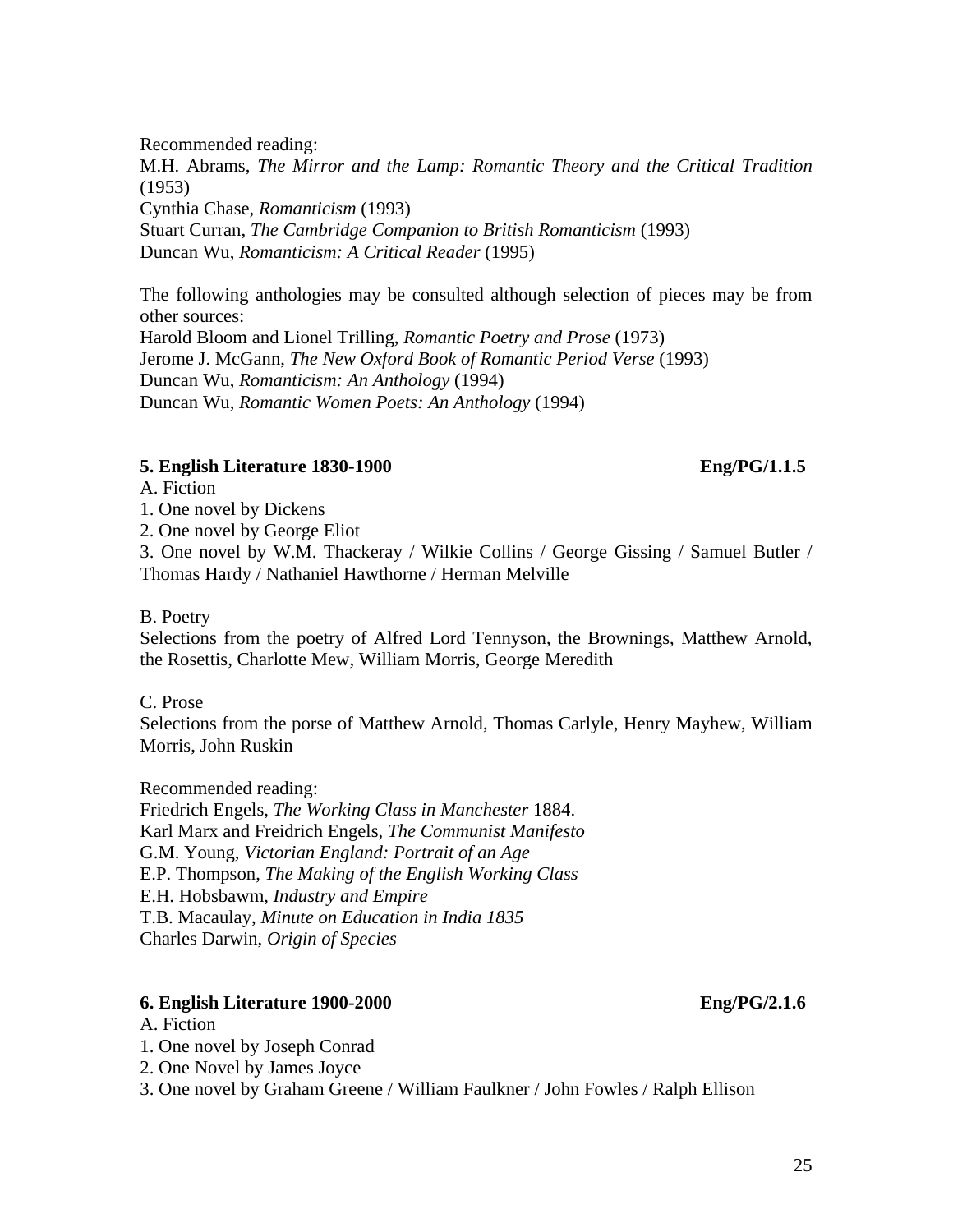B. Drama

- 1. One play by George Bernard Shaw
- 2. One play by Harold Pinter / Tom Stoppard / Edward Bond / Edward Albee
- C. Poetry

Selections from the poetry of T.S. Eliot, W.H. Auden, Stephen Spender, Langston Hughes, Seamus Heaney

D. Non-fictional Prose Selections from the work of English and American writers

Recommended reading: Jean-Paul Sartre, *Being and Nothingness* Sigmund Freud, *The Interpretation of Dreams* Sigmund Freud, *Civilization and Its Discontents* Robert Graves, *Goodbye to All That* Albert Einstein, *The World As I See It* Virginia Woolf, 'Modern Fiction' in *The Common Reader* Henrik Ibsen, *A Doll's House* and *Ghosts* Anton Chekhov, *The Cherry Orchard* Samuel Hynes, *The Auden Generation* Stephen Spender, *The Struggle of the Moderns* Ellman and Feidelson (eds) *The Modern Tradition: Backgrounds of Modern Literature*  Ellman and Butler, *The Modern Tradition* Leon Edel, *The Psychological Novel* Malcolm Bradbury and James McFarlane (eds) *Modernism* Robert Humphrey, *Stream of Consciousness and the Modern Novel*  Edmund Wilson, *Axel's Castle*

### **7. Postcolonial English Literature Eng/PG/2.2.7**

A. Themes, Issues, Backgrounds

This section will cover readings of history and basic essays on the issues related to it, such as Gandhi, Nehru, Fanon, Ngugi, Selections from the *Postcolonial Reader* (ed. Ashcroft, Griffth, Tiffin)

B. Early Works From novels by Raja Rao, Jean Rhys, Alan Paton

C. Constructing the Nation From novels and/or plays by Ngugi wa Thiongo, Wole Soyinka, George Lamming, Salman Rushdie

D. Literature from Settler Colonies Selections of poems and novels by Patrick White, Margaret Atwood, J.M. Coetzee,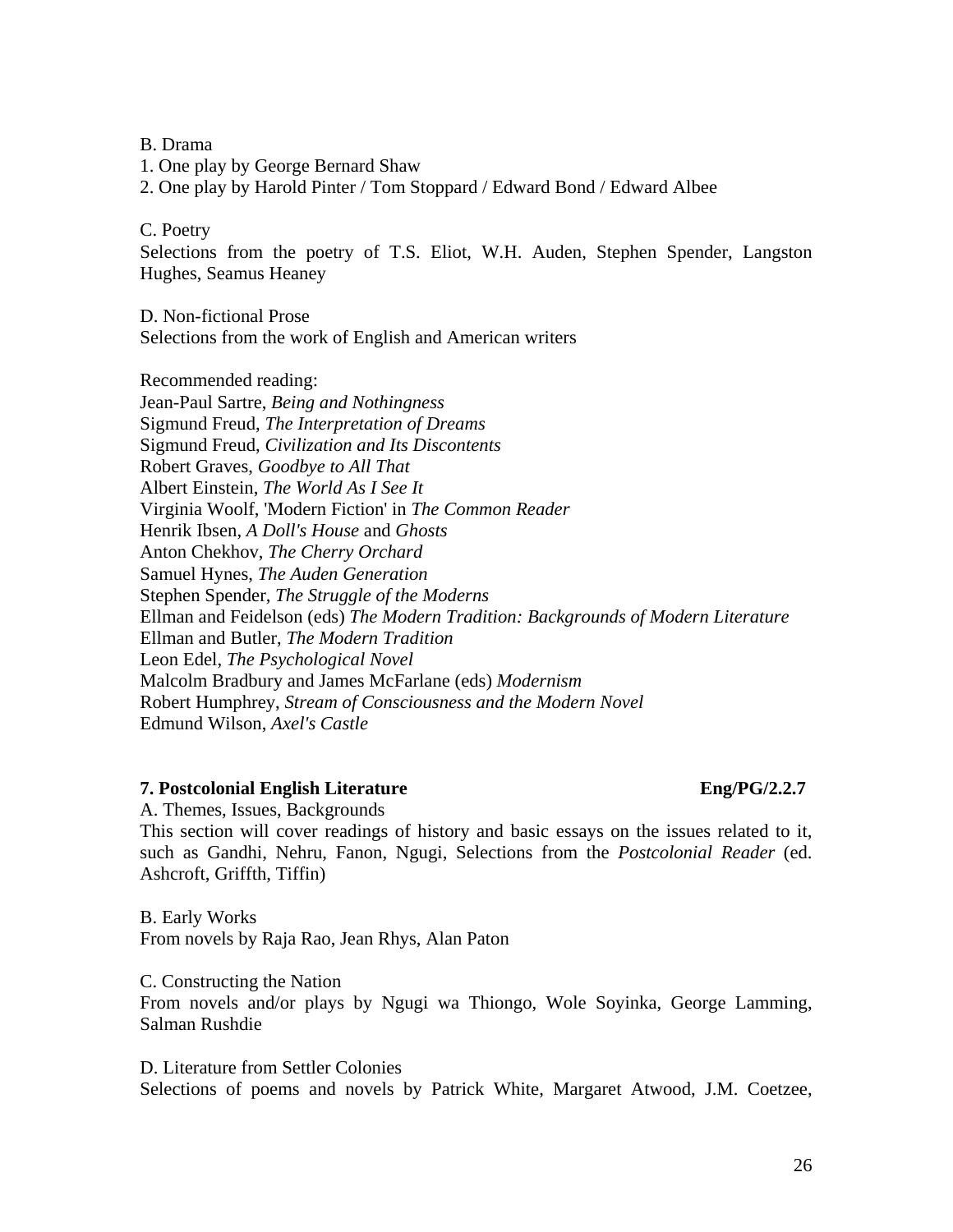Nadine Gordimer, and selections from 'native' writers.

E. Diaspora Novels by V.S. Naipaul, Amy Tan, Hanif Kureishi, Michael Ondaatje

F. Beyond the Nation

The work of Ama Ata Aidoo, Amitav Ghosh, selection of short stories and poems from *Postcolonial Literatures in English* ed. John Thieme

Suggested reading:

Benedict Anderson, *Imagined Communities: Reflections on the Origin and Spread of Nationalism* K.W. Appiah, *In My Father's House: Africa in the Philosophy of Culture* Homi Bhaba, ed. *Nation and Narration* W. Harris, Tradition, *The Writer and Society* G. Lamming, *The Pleasures of Exile* Meenakshi Mukherjee, *The Twice-Born Fiction: Themes and Techniques of the Indian* 

*Novel in English*

Edward Said, *Orientalism* 

Wole Soyinka, *Myth, Literature and the African World* 

### **8. Literary Theory and Cultural Studies Eng/PG/2.1.8**

Topics

The Nature of Literary Theory

Classical Literary Theory and the notion of mimesis. Poetry as false knowledge: Plato Classical Literary Theory and the notions of structure and form. The ends of poetry: Aristotle.

Renaissance Neoclassicism and the issues of pleasure and profit. History, philosophy and poetry: Castelvetro and Sidney.

The Consolidation of Neoclassicism: nature, judgement and decorum in the seventeenth and eighteenth centuries: Dryden, Boileau and Johnson

German aesthetic theory. Poetry and the other arts: Lessing. The poet and the world: Schiller.

Varieties of English Romanticism. Imagination and feeling: Wordsworth, Coleridge, Keats, Shelley

Reactions to Romantic egoism: Arnold, Eliot, Richards. 'Romantic' literary history: Bloom.

Fictional representation: constituting and dissolving selves: James, Woolf.

Fictional representation: History, society, dialogue: Lukacs, Bakhtin

Linguistics and structuralism: Saussure, Jakobson, Barthes

Dissolving subjects: Derrida, Lacan

Interrogating discourses: Foucault, Said, feminist theories

Recommended reading:

*The Cambridge History of Criticism*, relevant volumes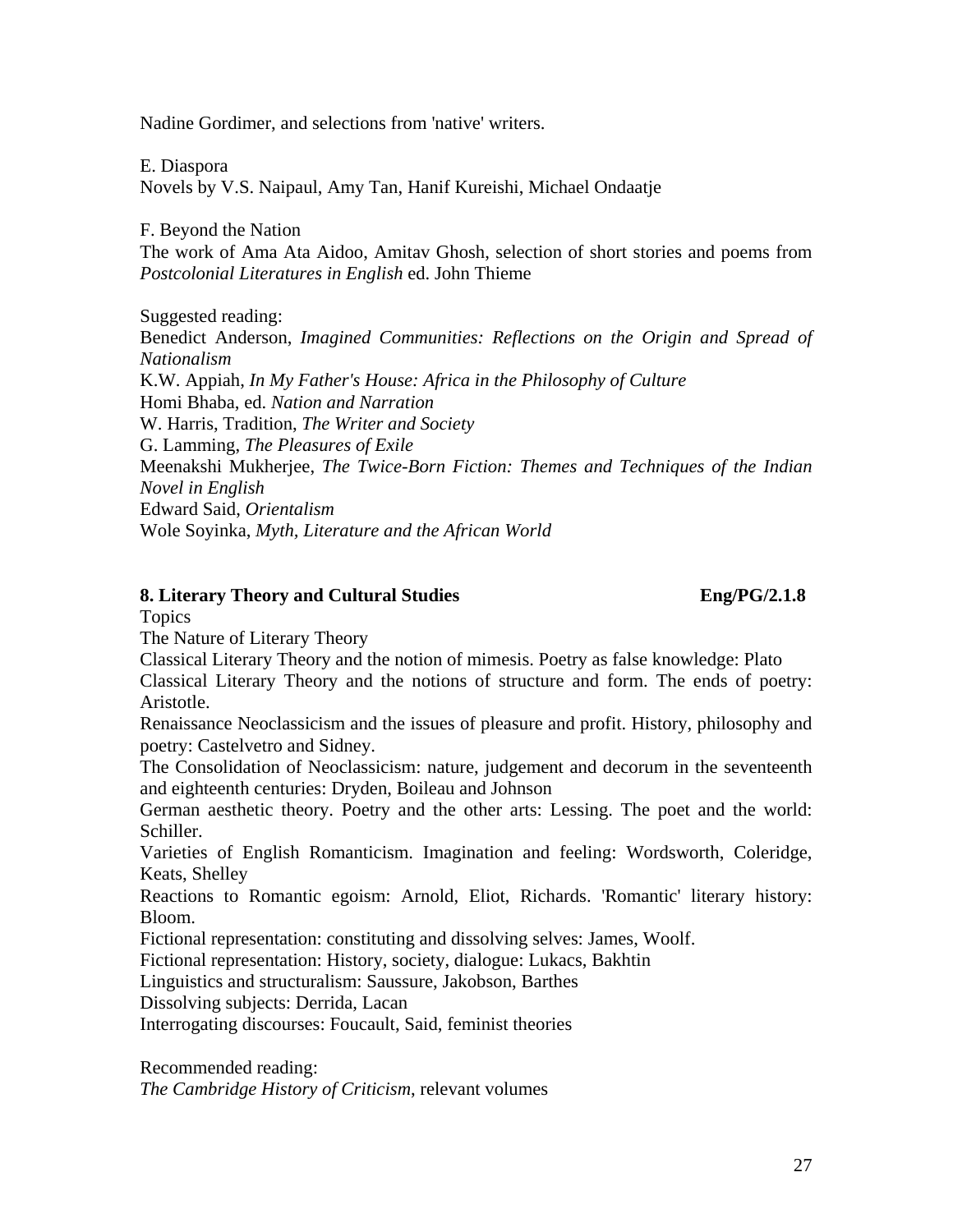D.A. Russell and M. Winterbottom, eds, *Ancient Literary Criticism* A.H. Gilbert, ed. *Literary Criticism: Plato to Dryden* David Simpson, ed., *The Origins of Modern Critical Thought* K. Wheeler, D. Simpson, H. Nisbet, eds, *German Aesthetic and Literary Criticism* 3 vols. Rene Wellek, *A History of Modern Criticism* Hazard Adams and Leroy Searle, eds, *Critical Theory Since 1965*  David Lodge, ed., *Modern Criticism and Theory: A Reader*

### OPTIONAL COURSES

Note: Not all of these courses will be offered in any given semester. The choice of courses to be offered will depend on the convenience of teachers and the interest shown by students, with the provision that all major areas must be covered.

### **Cluster A: Medieval and Renaissance English Literature**

### **1.** Old English Poetry and Prose English English English English English English English English English English English English English English English English English English English English English English English Engl

Close reading of selected texts from Sweet's Anglo-Saxon Reader, revised by D. Whitelock, and other selections. Also, a study of the general literary and social background of the period. Basic elements of the language too will be considered.

### **2. Old English Grammar Eng/PG/A2**

A study of the major points of OE phonology, accidence, vocabulary, syntax and dialectology.

### **3. Early Middle English Literature Eng/PG/A3**

Close reading of selected prose and verse texts of the period c.1100-c.1350, and the literary and social background. Also, the language of the various selected texts.

### **4. The Pilgrimage in Medieval Literature Eng/PG/A4**

This course will examine the centrality of the pilgrimage in Medieval life and literature. It will look first at the idea of the pilgrimage in the Old Testament and especially the New Testament Emmaus pilgrimage. One would read Deguileville, Lydgate, Boccaccio etc in translation where necessary and the works of Chaucer and Langland looking at least as far forward as Bunyan if not to the present day.

### **5. Medieval Drama Eng/PG/A5**

This course will introduce students to the rise of drama in medieval Europe. It will cover selected English Mystery and Miracle Plays as well as European cognates.

### **6. Dream in Medieval Literature Eng/PG/A6**

On this course students will be expected to study prototypes of the dream from Classical and Biblical sources, medieval ones like the Roman de la Rose, others from hagiographical texts. From here they will move to medieval dream poems in English where the dream frames narrative poems and also examine dreams mentioned or described in the course of the narrative poems.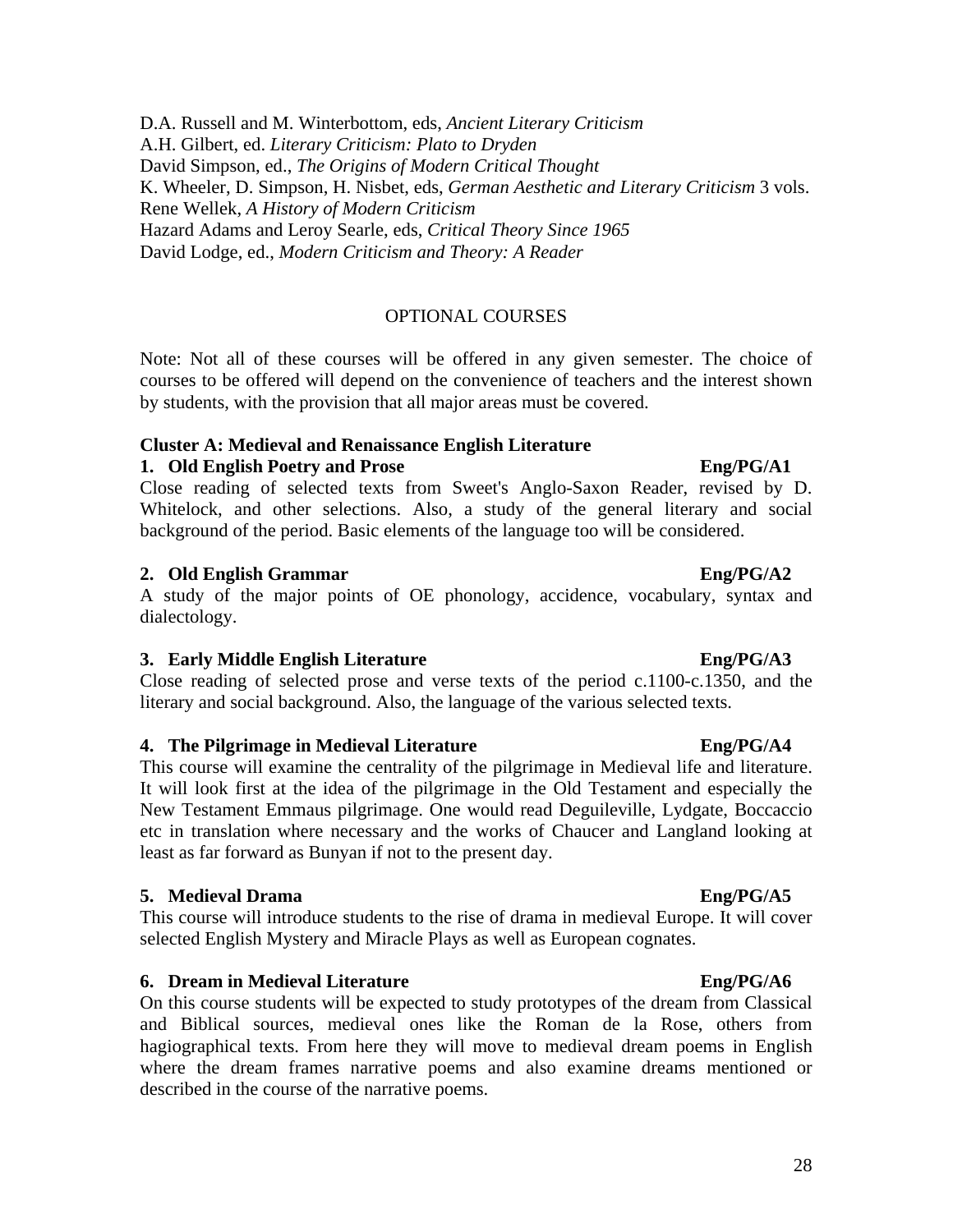### 29

### **7. Arthurian Romance** Eng/PG/A7

The Arthurian legends; French and British traditions; the rise of romance; reading of one text from Malory, one from Chretien de Troyes, *Gawain and the Green Knight, The Quest of the Holy Grail*.

### **8. Chaucer Eng/PG/A8**

This course will offer students the opportunity to specialise in the work of Chaucer, focussing on historical and social background, language, poetic forms and a close study of selected texts.

## **9. Petrarch and the Renaissance Eng/PG/A9**

This course will examine the poetry and literary influences of Petrarch, whose work inaugurates in many important ways the cultural and historical movement known as the Renaissance. It will include close examination of texts while also considering the history of ideas, forms and motifs.

## **10. Humanism Eng/PG/A10**

This course will attempt to define the contours of the complex and wide-ranging European pedagogic and cultural enterprise known as Humanism. It will begin by looking at the thought and influence of the earliest European humanists, professional scholars and teachers located mainly in Italy, and then consider the spread of the movement all over Europe, especially through the influence of figures such as Erasmus. The association of this pedagogic enterprise with philosophical, cultural and literary achievements, as well as its social and intellectual prestige, will be examined.

### **11.** Renaissance Epic English English English English English English English English English English English English English English English English English English English English English English English English English

This course will examine the mixed form of Renaissance epic, focussing on exemplary instances of chivalric or romantic epic such as those written by Ariosto, Tasso and Spenser. It will also take into account other Renaissance endeavours int eh epic form, such as those by Ronsard, Vida or Du Bartas, looking ahead to the summit of Renaissance epic composition as achieved in the poetry of Milton. It will relate texts not only to contemporary history and culture, but also to Renaissance theories of heroic and epic poetry, such as that provided by Tasso's *Discourses on the Heroic Poem*.

### **12.** Renaissance Art **Eng/PG/A12**

This course will introduce students to the major achievements of Renaissance art and artists. While taking students through a history of the development of styles of modes of representation as well as technical innovations, it may also consider art theory, iconography, analogies between the visual and the verbal, and the larger contexts of society, culture, patronage and the market.

### **13. The Protestant Reformation Eng/PG/A13**

Course components: Reform and reformation: late medieval religion; humanism and the reformation; study of major ideas of Luther, Zwingli, Calvin, Arminius; the radical reformation; literature and reformation thought. Suggested reading: selections from major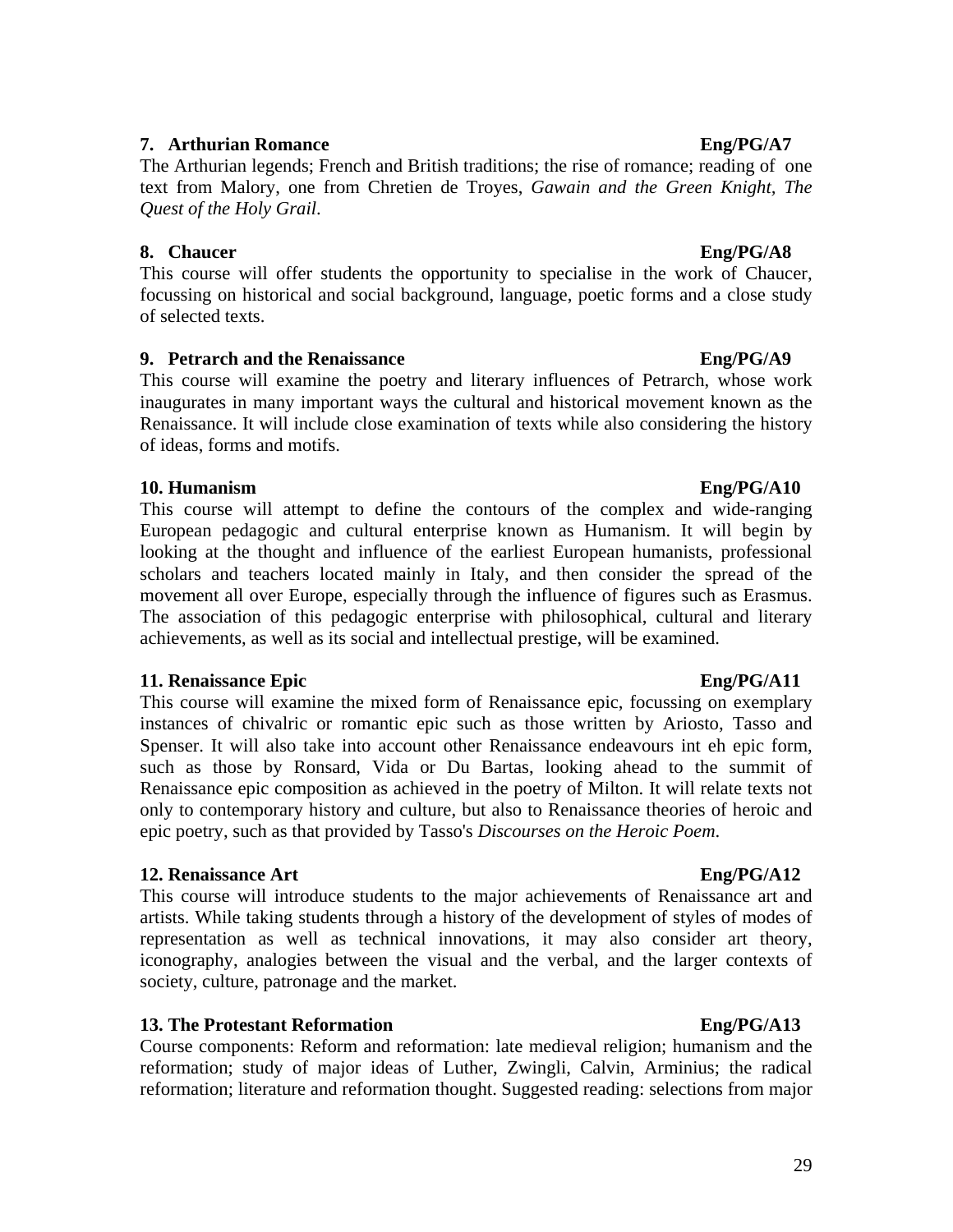## Reformation texts in H.J. Hillerbrand, *The Protestant Reformation*.

## **14. Renaissance Political Thought Eng/PG/A14**

Course components: Overview of classical and medieval political theory; early humanism; the *vir virtutis*; Machiavelli, fortune and virtue; the state of nature and the social contract; Protestant and reformed political theory. Suggested background reading: *The Foundations of Modern Political Thought*, 2 vols; J.G.A. Pollock, *The Machiavellian Moment*.

### **15. Renaissance Drama Excluding Shakespeare Eng/PG/A15**

Any two plays from each of groups A and B and one play from group C shall be offered to each batch, making a total of five plays:

### **Group A**

Thomas Kyd, *The Spanish Tragedy* Christopher Marlowe, *Doctor Faustus* (Versions: A & B) John Webster, *The White Devil* John Ford, *'Tis Pity She's a Whore*

Group B John Lyly, *Endymion* or *Campaspe* Ben Jonson, *Epicene* or *Volpone* Thomas Middleton and Thomas Dekker, *The Roaring Girl*  Thomas Middleton, *A Chaste Maid in Cheapside*

Group C John Fletcher, *The Wild Goose Chase* or *Philander* Ben Jonson, *Oberon: The Faery Prince, The Golden Age Restored, Love's Triumph Through Callipolis*

A knowledge of practices in the playhouse and printing-house of the time, and an acquaintance with the history of the early modern English theatre would be expected. Recommended for reference: A.R. Braunmuller and Michael Hattaway, eds, *The Cambridge Companion to English Renaissance Drama* (Cambridge: Cambridge University Press, 1990)

### **16. Shakespeare Eng/PG/A16**

a) Shakespeare's life and professional career

b) Shakespeare's texts, canon and chronology

c) Shakespeare's theatre: architecture, audience, patronage, regulation

d) Shakespeare scholarship and criticism (select study of editions, schools, etc)

e) Shakespeare in India: curriculum, performance, translation (historical study of select instances)

### **17. Donne Eng/PG/A17**

This will be a specialized course on the poetry and prose writings of John Donne, examining his career, his secular and religious writings, and his place in the culture of late sixteenth and early seventeenth century England. Students will be expected to read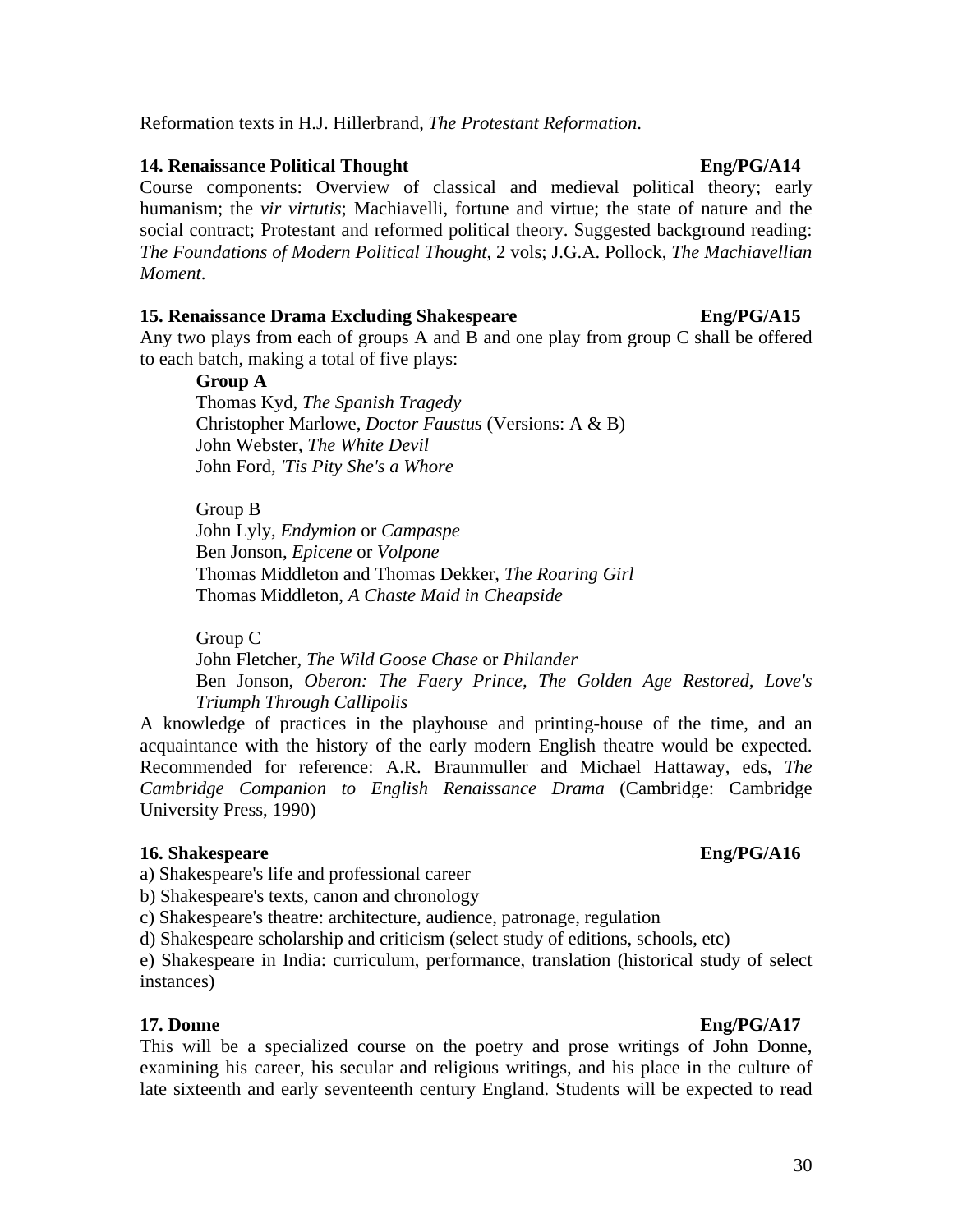### most of Donne's major work in its social and historical context.

### **18. Revenge Tragedy Eng/PG/A18**

This course will treat the development of the Revenge genre, from its classical beginnings (*Oresteia*, Seneca's *Thyestes* etc) to its specific manifestations in Elizabethan and Jacobean drama. It will involve a close study of dramatists like Kyd (*The Spanish Tragedy*) Shakespeare (*Titus Andronicus* and *Hamlet*), Tourneur (*The Revenger's Tragedy*), Webster (*The White Devil* and *Duchess of Malfi*) Ford (*The Broken Heart*) focussing on themes of family, kinship. honour codes, feudalism, Christianity, notions of masculinity etc.

## **19. Science, Poetry and Politics in the Renaissance Eng/PG/A19**

This option will focus on the advancements in astronomy, medicine and other sciences in the Renaissance as well as some of the pseudo-sciences allied with these fields. The course will draw attention to the debates that arose as a result, and at the way in which this entire intellectual ferment is reflected in the poetry of Milton, Marvell, Donne and others.

### **20. Women and the Renaissance Eng/PG/A20**

The course will examine the following issues:

a) Did women have a renaissance? Examining Joan Kelly's question through a study of the debates about women in the different discourses of politics, religion, education, marriage and family, medicine etc.

b) Representations of women in men's literature/ feminist rereadings of drama, romances, masques, lyrics and satire. This section will introduce students to the vast body of feminist readings of Renaissance texts.

c) Women in the Visual Arts: representations of women's bodies, the iconography of Queen Elizabeth etc.

d) Women's writings: a study of women authors like Mary Sidney, Queen Elizabeth, Isabella Whitney, Aemilia Lanyer, Elizabeth Carey, Mary Wroth and others. This section will also examine how certain genres were appropriated and feminized by women.

### **Cluster B: English Literature 1630-1760**

## **21. Society and Literature during the English Civil War Eng/PG/B1**

The course will study the relations between society and culture of the English Civil War period. Apart from components on social and economic history, the course of study will include historical and philosophical texts; various kinds of Presbyterian, Independent and sectarian writing; poetry and autobiography.

Background reading:

C. Russell, ed., *The Origins of the English Civil War* (1973)

C. Hill, *The World Turned Upside Down* (1972)

H. Brailsford, *The Levellers and the English Revolution* (1961)

A.L. Morton, *The World of the Ranters* (1970)

Nigel Smith, *Perfection Proclaimed: Language and Literature in English Radical Religion 1640-1660* (1989)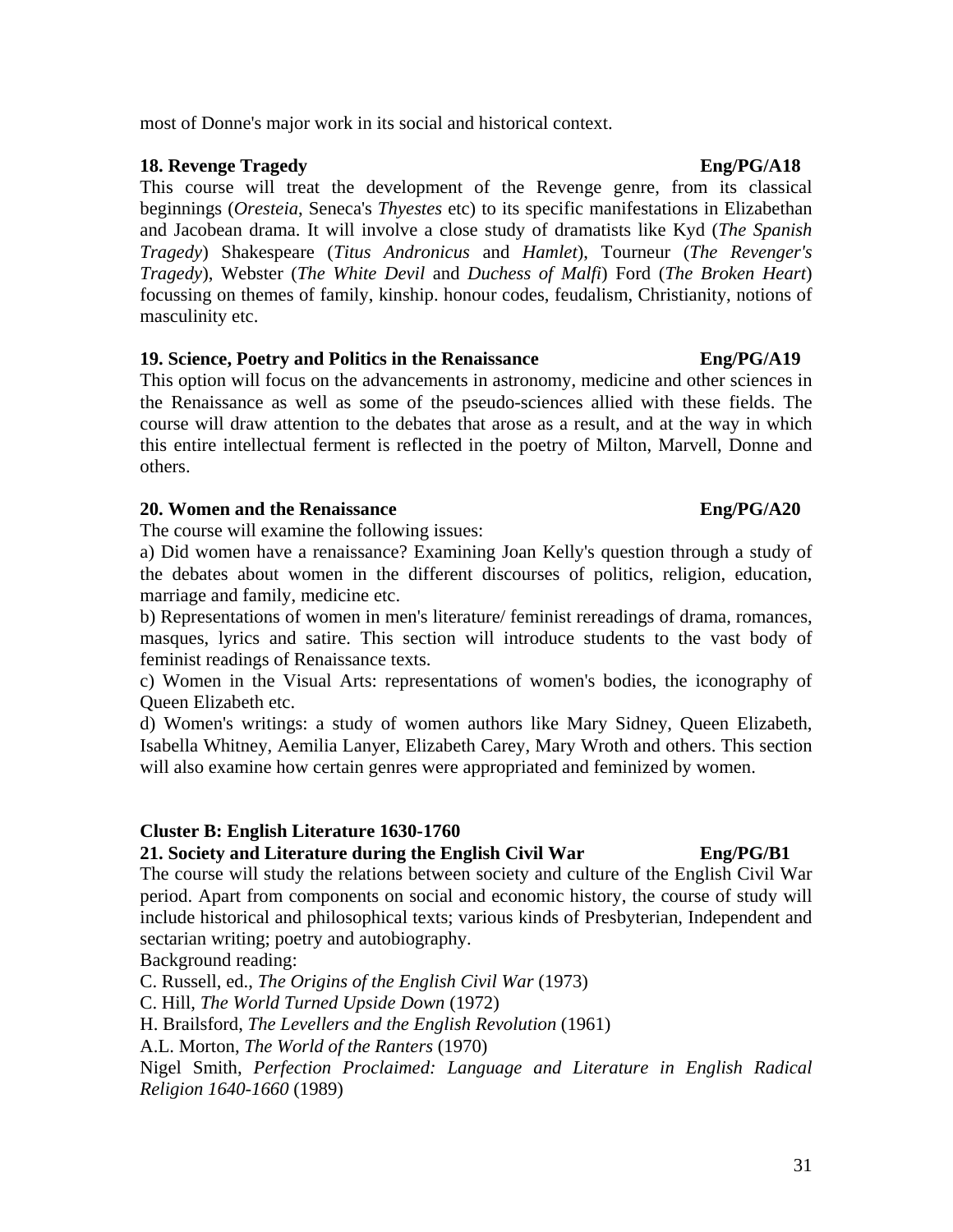### **22. Milton: Prose and Poetry Eng/PG/B2**

Course components: Life and education; Civil War, Regicide and Protectorate; the Restoration; study of selected texts.

Suggested texts:

*Nativity Ode, Comus, Lycidas, Paradise Lost, Paradise Regained, Samson Agonistes, Of Reformation, Areopagitica, Doctrine and Discipline of Divorce, Ready and Easy Way* 

### **23. Enlightenment and the Culture of Reason Eng/PG/B3**

This course will take stock of the movement known as the European Enlightenment, tracing its beginnings in the scientific revolution of the seventeenth century, its links with the spirit of rational enquiry and philosophical empiricism fostered by the Royal Society and John Locke, and its pan-European spread through the thought of the eighteenth century *philosophes*. Attention will be focussed on representative English writers, such as Jonathan Swift, and reference made to the larger context of European thought.

## **24.** The Beginnings of the Novel **Englerical Englerical Englerical Englerical Englerical Englerical Englerical Englerical Englerical Englerical Englerical Englerical Englerical Englerical Englerical Englerical Englerical**

This course will focus on the rise and development of the novel in English, and its emergence as the vehicle of a new representational impulse in the early eighteenth century and thereafter. Beginning with examples of Elizabethan prose fiction, the course will require students to read representative texts from Defoe to Sterne, and to relate them to social and historical contexts.

### **25. Poetry, Politics, and Society, 1660-1760 Eng/PG/B5**

The hundred years from 1660 to 1760 constitute a great age of public poetry, a poetry directly and vividly informed by social and political concerns. This course will examine the contexts within which this poetic discourse was shaped, the formal choices (such as the choice of genres) that resulted. The course includes and selective reading of English poetry produced in the age of Enlightenment with a view to analysing how far the political and social concerns of the English poets are representative of the trends of the Enlightenment, and to what extent they are fraught with the tensions inevitable to a process of transition from the domination of aristocratic culture to bourgeois hegemony.

## **26. Drama: Heroic, Comic and Sentimental Eng/PG/B6**

The reopening of the theatres in England at the close of the Interregnum led to a great resurgence in drama. This course will study the variety of new dramatic forms in the late seventeenth and early eighteenth centuries, focussing especially on the heroic play, the comedy of manners, and the sentimental drama (both comic and tragic) which took precedence at the turn of the century and thereafter.

# **Cluster C: English Literature 1760-1830**

**27. Literature and the French Revolution Eng/PG/C1**  The years immediately preceding and succeeding the French Revolution produced a body of works with responded to the spirit of the Revolution in a variety of ways. This course will survey a sample of such works, on both sides of the English Channel. Possible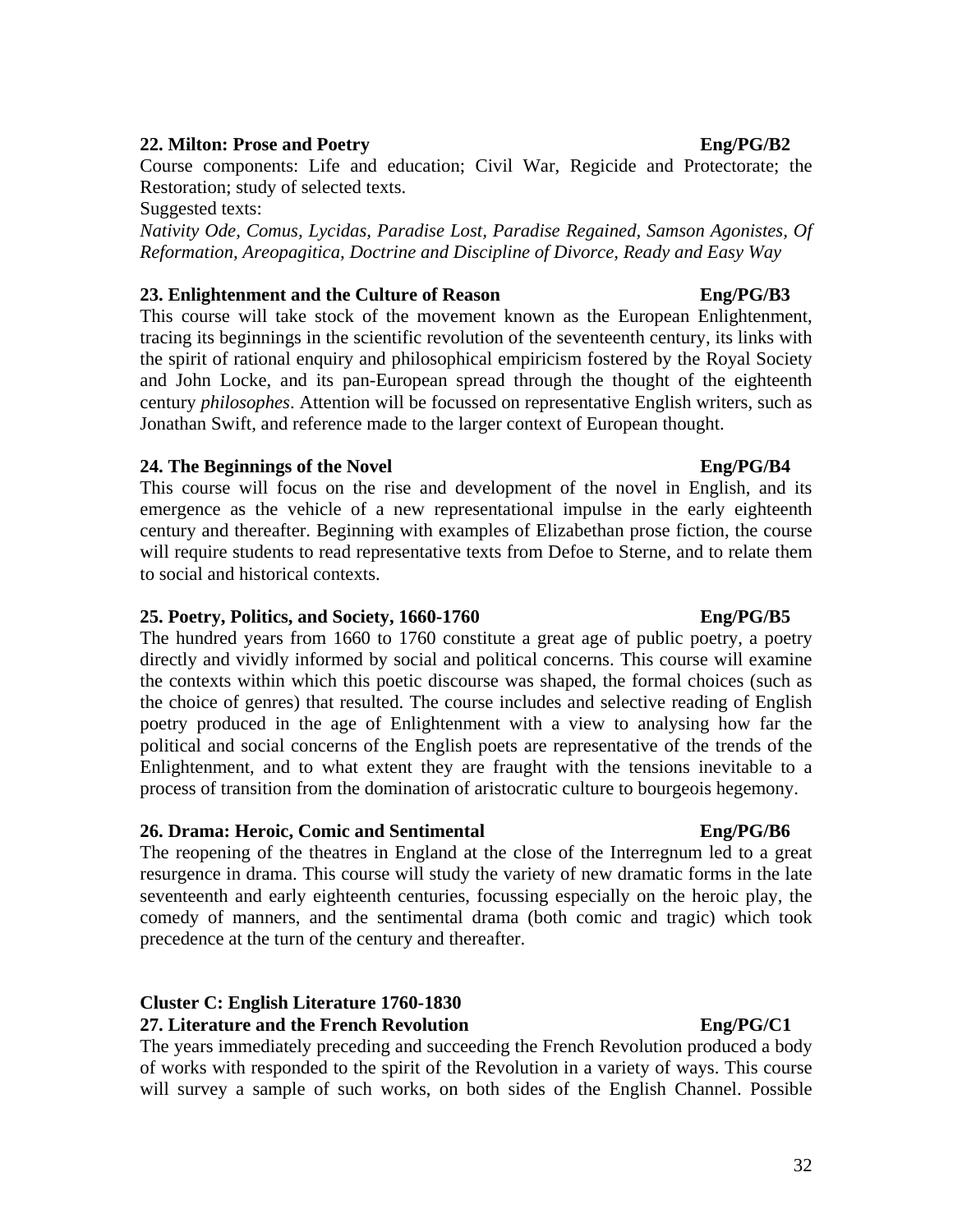### authors: Tom Paine, Mary Wollstonecraft, Beaumarchais, the Marquis de Sade, Andre Chenier, Edmund Burke, the early Romantics, William Godwin.

### **28. Romanticism and the Culture of Dissent Eng/PG/C2**

Recent work by New Historicist critics throws fresh light on many familiar poems by Blake, Wordsworth, Coleridge, Keats and others. This course will direct attention to the existence of a number of dissenting groups, specially in London, and the close connection between them and mafor4 poets of the Romantic period as a way of encouraging a fresh look at the poetry of the time.

### **29. Shelley Eng/PG/C3**

This course will require a sustained and specialised study of the works of Percy Bysshe Shelley, placing him in the contexts of history and politics. Shelley's revolutionary thought, the political impetus he sought to give to his lyrical gift, and his dramatic experiments, will all be considered in relation to the central corpus of his poetry.

## **30. Keats Eng/PG/C4**

This course focuses on Keats's poems and letters, as well as letters written by others to Keats. The course looks at the phenomenon of 'Cockney' romanticism, and tries to locate Keats in his time.

## **31. Romantic Geographies Eng/PG/C5**

This course looks at the importance of the Lake District and the interactions taking place there, as well as the politics of walking in the period.

## **32. The Historical Novel Eng/PG/C6**

Starting with Walter Scott and the rise of the historical novel at the beginning of the nineteenth century, this course intends to trace the development of the form looking forward to George Eliot's Romola.

## **33. Sensibility, Travel and the Gothic Eng/PG/C7**

This course will deal with the new forms of writing that emerge in the later part of the eighteenth century, arguing for a general shift in feeling and in the structures of representation. The literature of sensibility, productive both f fiction and of poetic texts; the treatment of travel as a form of moral education; and the gothic romance, which tends to combine sensibility with travel, will provide the main texts under review.

# **CLUSTER D: ENGLISH LITERATURE 1830-1900**

## **34. Victorian Literature and Empire Eng/PG/D1**

The Empire figures strongly in the life and literature of this period. Representative texts in prose, poetry and fiction will be read.

# **35. Mystery and Detection in the Victorian Novel Eng/PG/D2**

The beginnings of the genre will be examined in the Victorian period using texts such as those of Wilkie Collins, Charles Dickens and samples from the Gothic bibliography of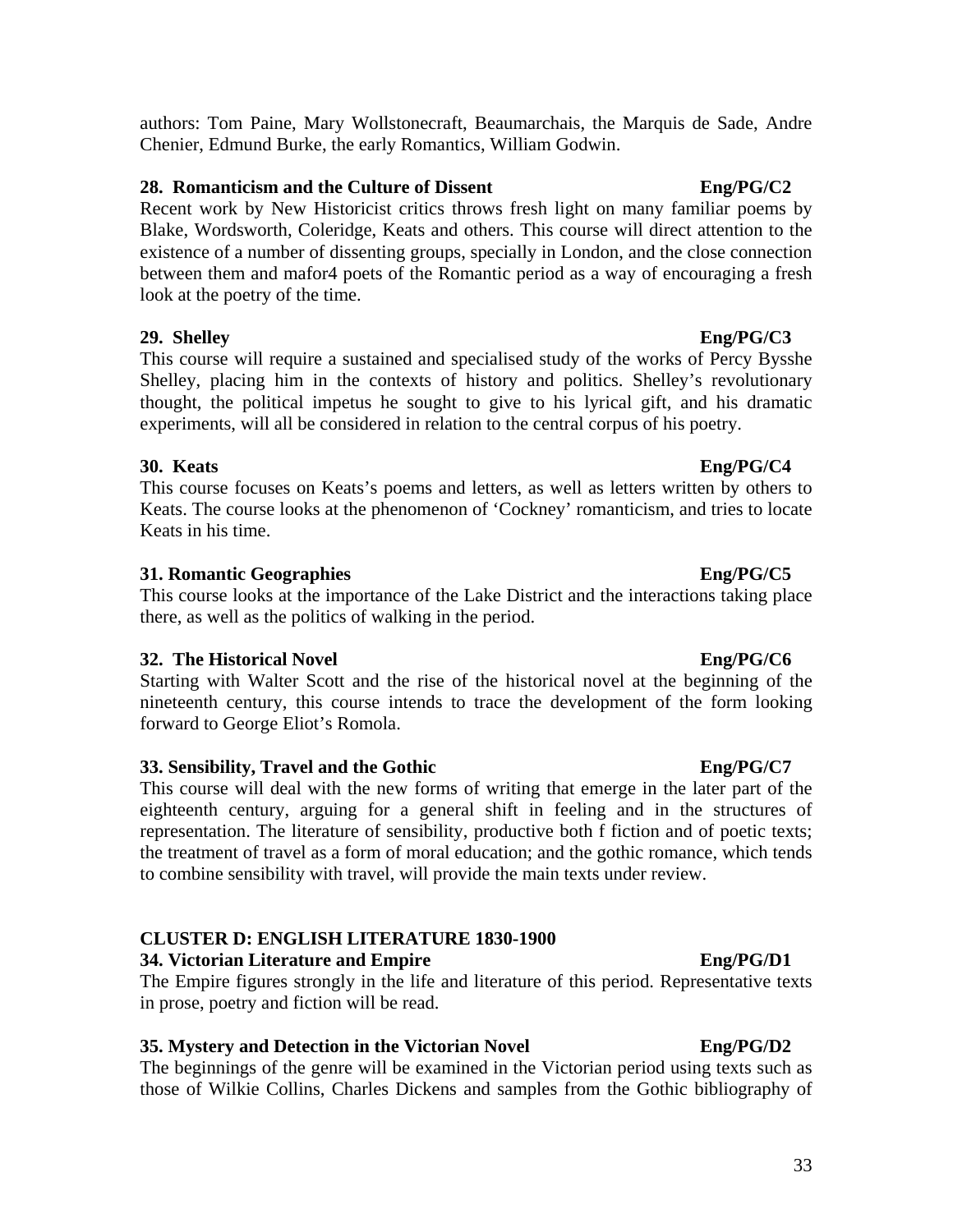### Montague Summers.

### **36. New Woman Novels Eng/PG/D3**

This course will examine the social, political, economic and legal conditions which led to the emergence of the 'New Woman' in England in the 1880s and '90s. Fictional representations of the 'New Woman' in the works of Olive Schreiner, Grant Allen, George Egerton, Sarah Grand, Thomas Hardy and George Gissing will be selected for detailed study. Journalistic responses to this literary phenomenon will also be reviewed, e.g. in the works of Eliza Lynn Linton, Margaret Oliphant, and Mona Caird.

### **37. Thomas Hardy Eng/PG/D4**

This course is designed to take a holistic approach to Thomas Hardy's cast literary output — fourteen novels, fifty-plus short stories, nonfictional prose (prefaces and essays), approximately a thousand poems, and the epic drama *The Dynasts* — in order to focus on reiterative motifs and imagery patterns, and also certain unifying artistic and philosophical concerns. This course will highlight modern critical approaches to Hardy especially feminist interpretations of his work.

### **38. Darwin and the Victorian Novel**  Eng/PG/D5

This course will look at the Evolutionary debate carried on in the nineteenth century, culminating in Darwin's *The Origin of Species* (1859). The fictional reverberations of this challenge to traditional religious belief as reflected in the novels of the Victorian writers, especially George Eliot, Thomas Hardy, George Gissing, will be discussed.

### **39. Science and Victorian Poetry Eng/PG/D6**

This course will examine the impact of science and technology on Victorian poetry with special reference to the poems of Tennyson, Arnold, Elizabeth Barrett Browning, A.C. Swinburne, William Morris and D.G. Rosetti.

### **40. George Eliot Eng/PG/D7**

An assessment of George Eliot's contribution to women-centric issues in nineteenth century fiction, taking on board modern — especially feminist — revaluations of her work.

### **41. Nineteenth Century Women Novelists Eng/PG/D8**

This course will survey the profession of authorship among women in nineteenth century England in general and certain key fictional texts in particular. This course will focus on novels by the following authors: George Eliot, Elizabeth Gaskell, Margaret Oliphant, Olive Schreiner and Sarah Grand, among others.

## **CLUSTER E: LITERATURE IN THE TWENTIETH CENTURY**

### **42. Graham Greene** English English English English English English English English English English English English English English English English English English English English English English English English English En

This course will deal with the life and major works of Greene (including travelogues, short stories and letters), place him against the socio-political background of the period and students are also expected to be acquainted with the diverse critical approaches to his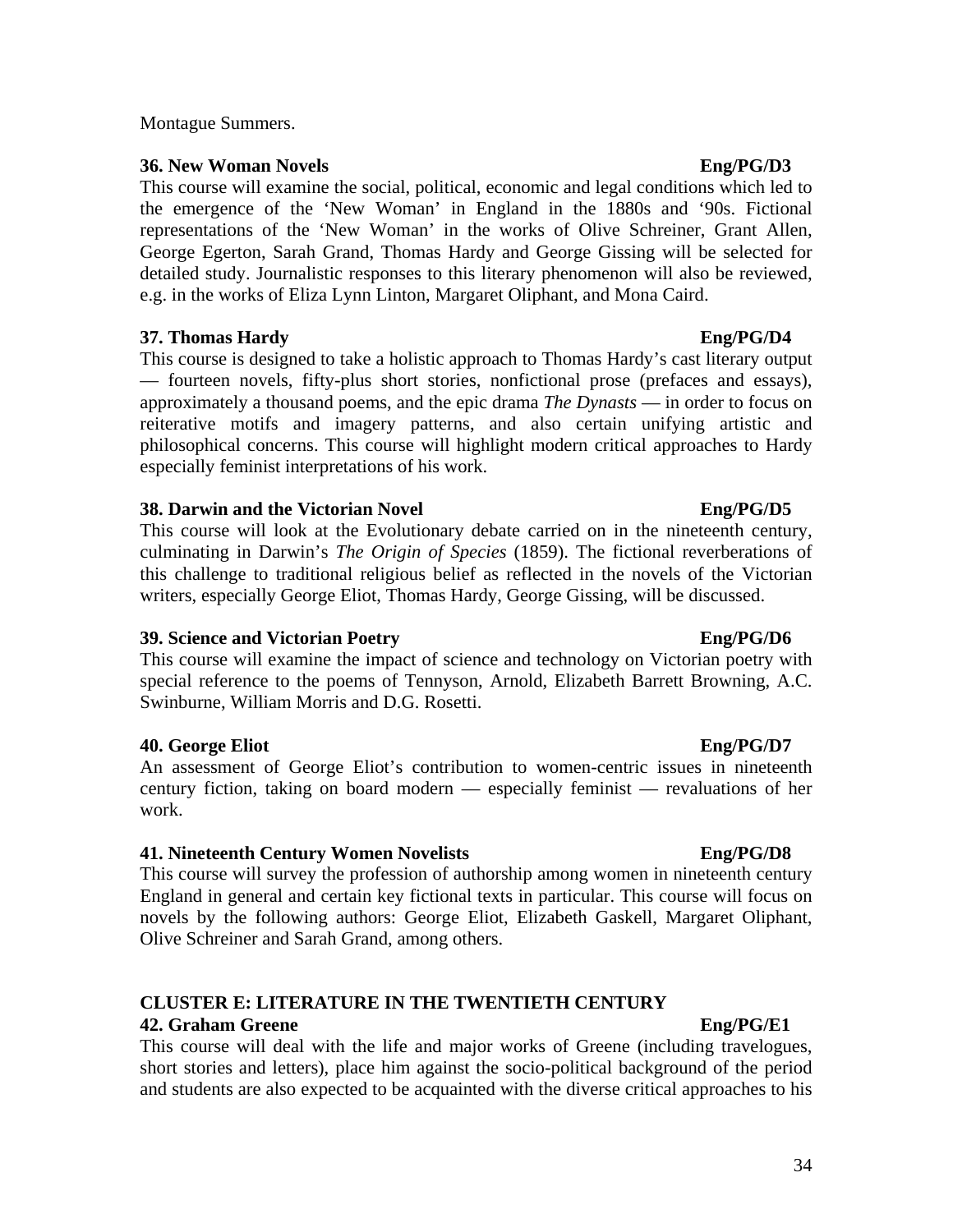writing.

### **43. Modern Theatre Eng/PG/E2**

The theory, practice and literature of the modern stage form the focus of this course. Readings include Stanislavsky, Brecht, Artaud, Ibsen, Chekhov, Strindberg, Pirandello, Lorca, Tagore, Beckett, Ionesco, Genet, Pinter, Grotowski, Brook and Sircar.

### **44. British Fiction Between the Wars Eng/PG/E3**

This course includes a study of the socio-political background of the period (1914-1939) relating it to novelists such as Joyce, Lawrence, Woolf, Huxley, Waugh, Isherwood and Orwell.

### **45. Modern European Fiction Eng/PG/E4**

This will be a reading course in some of the most significant examples of the modern European novel from the late nineteenth to the late twentieth centuries. Students will move from texts of high bourgeois realism (such as Tolstoy) through modernism (Kafka) to postmodernism (Kundera). The emphasis of the course will be on reading a wide variety of texts, placing them in their appropriate historical, political and formal contexts.

### **46. Modernism and Poetry Eng/PG/E5**

This course will consider the impact of Modernism as a cultural and aesthetic movement in English poetry of the early twentieth century, taking into account the major European influences. Beginning with the works of the Symbolists and the Imagists, it will trace the lines of development represented in the poetry of Yeats and Eliot. It will then go on to consider the poetry of the post-war period, looking at the influence of radical politics, social change and altered notions of individuality, selfhood and psychological process.

### **47. Postmodern Fictions Eng/PG/E6**

This course will introduce students to the range and variety of postmodern fiction, especially the novel, produced in the second half of the twentieth century. It will begin with theoretical considerations regarding the nature and definition of postmodernism, and continue by applying these theoretical insights to the study of a number of fiction texts.

# **CLUSTER F: POSTCOLONIAL AND AMERICAN LITERATURE**

### **48. Indian Writing in English Eng/PG/F1**

This course will cover Indian writing in the nineteenth and twentieth centuries, written originally in English or in translation. Themes such as nation-building, the politics of language, and the rewriting of history will be examined. The development of the novel, the short story, drama and poetry will be traced from the colonial to the postcolonial period. The relevance of the development of print media (especially the press) the publishing industry and popular culture to Indian literature will be explored. Contemporary writing in English is one of the thrust areas of the course.

### **49. Subaltern Studies Eng/PG/F2**

This course introduces the student to issues in subaltern studies not only as they apply to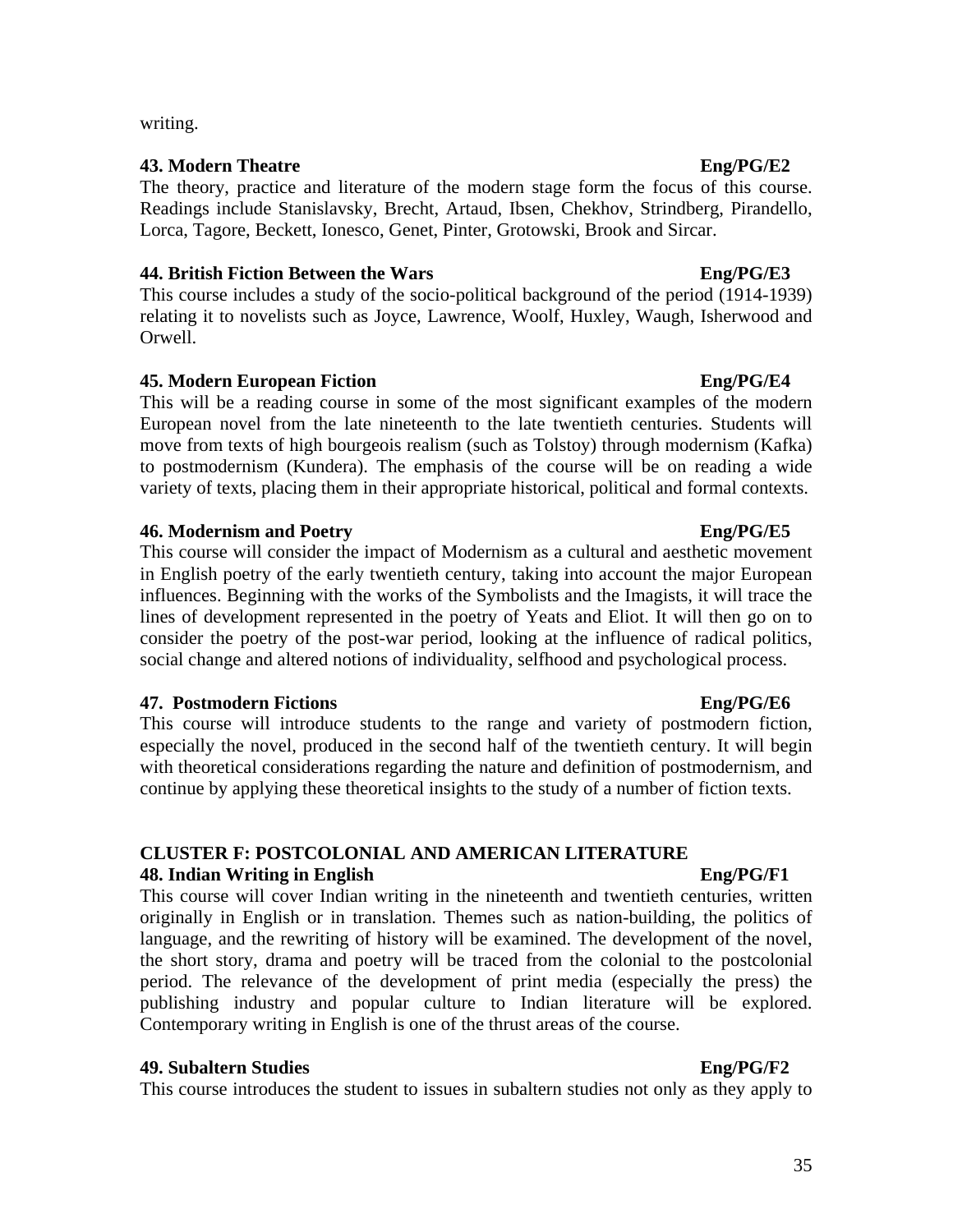India but to alternative writing of other indigenous peoples of the world. The course will introduce students to relevant concepts and controversies in the social sciences regarding subaltern groups and develop sensitivity to key issues in nation-building in India, North America and Australia such as reservations, separatism and land rights and the way literary/paraliterary texts deal with them. Audio-visual elements may be included in the course. Lectures may cover such areas as: the subaltern studies project; orality and literacy; Dalit issues and Dalit literature; women and subalternity; Fourth World studies; native writing; culture and history; constructing identity.

### **50. American Literature in the Nineteenth Century Eng/PG/F3**

This course will outline the social, historical, cultural and critical contexts of American literature in the nineteenth century. It will seek to define 'trends' in the different genres and link them up with individual authors/texts.

### **51. American Literature in the Twentieth Century Eng/PG/F4**

This course will look at some of the major American novelists of the twentieth century like Fitzgerald, Hemingway, Saul Bellow, Toni Morrison, dramatists like O'Neill, Tennessee Williams, and poets like Frost, Wallace Stevens, Langston Hughes, and Alan Ginsberg.

### **52. Ethnic-American Literature Eng/PG/F5**

This course directs attention to the Ethnic –American writers who, despite inhabiting 'borderlands', are determining national discourse. This course seeks to analyse different texts by Native American, Indian-American, Chinese-American and Mexican-American writers and relate them to the 'borderland' theory.

### **53. African Writing in English Eng/PG/F6**

This course will cover the history and development of African literatures in English, looking at politics, culture and social transformations. Notable texts from the literatures of Nigeria, Kenya and South Africa, among others, will be covered.

### **54. Caribbean Writing in English Eng/PG/F7**

This course will focus not only on literary texts but on the various forms and manifestations of popular and performance texts — such as Calypso, dub poetry etc tracing the origins of these forms in the social and historical contexts of the Caribbean islands.

### **55. Diaspora Studies Eng/PG/F8**

This course provides an opportunity to students to specialize in diaspora writing of the category of their choice, such as the literature of the South Asian diaspora, Caribbean diaspora and so on. Some of the theoretical aspects of the course may overlap with the requirements of the core paper in Postcolonial studies. Since this optional paper offers several categories of diaspora literature from which the student can choose, emphasis will be laid on individual research work, projects and student seminars. The general lectures will focus on the themes of immigration patterns in colonial and postcolonial history; displacement and the nation; hybridity; multiculturalism; authenticity/ethnicity;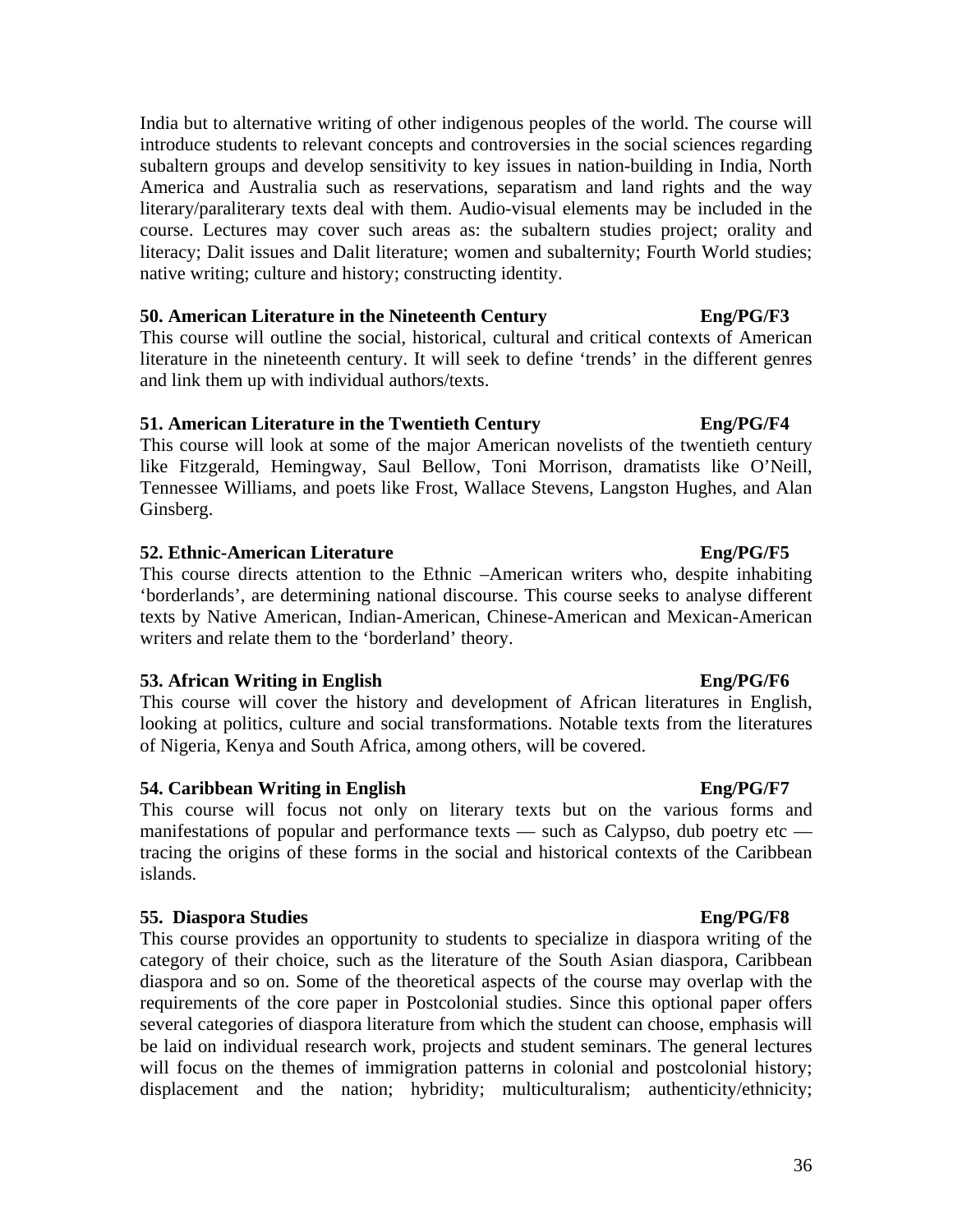### imagining homelands.

### **56. Canadian Literature Eng/PG/F9**

This course explores the development of the Canadian canon and the exclusions from it. As this is a course on the literature of a geographically and culturally diverse region that has traditionally defined itself in relation to or in opposition to Britain and the USA, students will be given an overview of Canadian politics and history and contemporary issues of national importance. Works by prominent Canadian theorists of nationalism and multiculturalism will be examined and the course may include Quebecois or French Canadian writing in translation.

## **57. The Literature of New Zealand, Australia and the Asia Pacific Eng/PG/F10**

The course will introduce the students to the major developments in Australian literature, from the literature of contact to various movements in poetry and contemporary writing. Mainstream writing, immigrant literature and popular/fringe culture will feature in the course. The interaction of the Maori and white populations and the persistent influence of British literary traditions in New Zealand will be explored. Literature and theoretical writing emerging out of Southeast Asia may be incorporated in order to develop an understanding of Asian/Australian identity.

### **58.** Shakespeare and Empire Englished Englished Englished Englished Englished Englished Englished Englished Englished Englished Englished Englished Englished Englished Englished Englished Englished Englished Englished Eng

This course will deal with the emergence of Shakespeare studies in colonial India and the political and cultural implications of introducing Shakespeare in Indian curricula by British educationists and colonial administrators from the 1830s.The course will include the diverse range of responses to Shakespeare by the indigenous elite of mid-19<sup>th</sup> and early  $20<sup>th</sup>$  century Bengal and the ambivalence of such encounters between Shakespeare the intelligentsia of colonial Bengal. Ultimately the course will be directed at exploring the connection between Shakespeare and the Empire.

### **CLUSTER G: LITERARY THEORY AND CULTURAL STUDIES 59. Textual Criticism Eng/PG/G1**

This course will be among the options offered on critical theory. It will deal with principles of textual criticism in the post-print era, basic concepts, and a brief outline of the debates centres on bibliography, textual scholarship and editing in English studies. Students will have to know about the contribution of such major figures as Greg, Bowers, Tanselle and McGann. The basic text recommended is Philip Gaskell's *From Writer to Reader*.

### **60. Many Feminisms Eng/PG/G2**

This course is designed to make students aware of the multiplicity of theoretical and methodological approaches within what appears to be the monolithic structure of feminist discourse. The readings, however, will not be confined to a discussion of feminist theory as a tool for literary criticism only, but will attempt to capture some of the diversity of motivation and experience informing feminist academic debates related to other areas of cultural practice.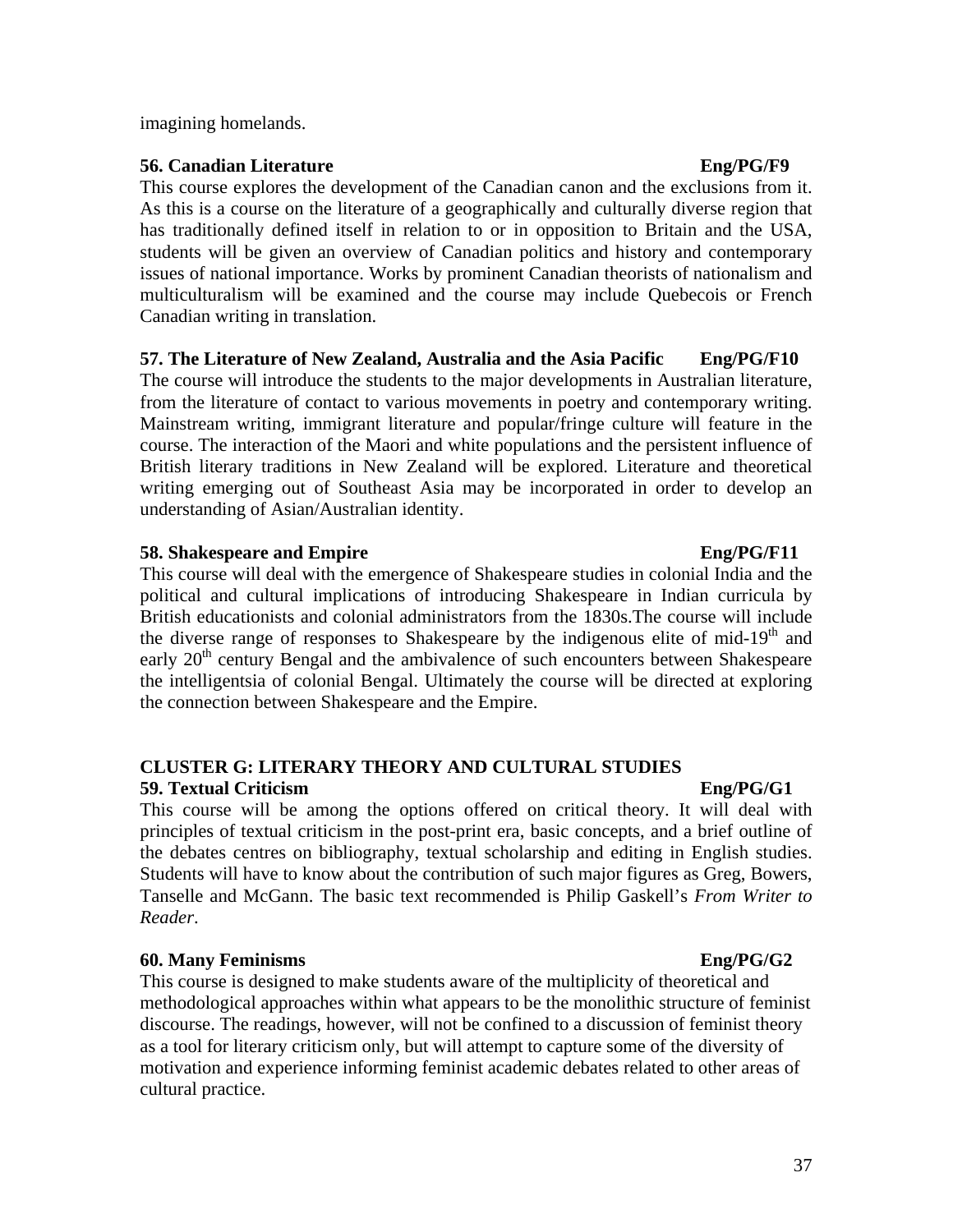### **61. Foucault Eng/PG/G3**

This course will introduce students to selected writings of the French poststructuralist Michel Foucault, whose work on the frontier between philosophy and history has helped to transform many disciplines including literary criticism. Special emphasis will be laid on Foucault's contribution to Discourse Theory and his exploration of the constitutive relationship between knowledge and politics, including a study of Edward Said's application of Foucault's approach to the analysis of Orientalism as a discourse.

### **62. Literature and Psychoanalysis Eng/PG/G4**

Candidates are expected to study some of the fundamental concepts of Freudian and Lacanian psychoanalysis through a close reading of selected primary texts, to familiarize themselves with some of the important theories of application, and to use psychoanalysis in interpreting literary works.

## **63. Greek Literary and Aesthetic Thought Eng/PG/G5**

This course will study the major strands in Greek aesthetic thought, starting with an examination of the beginnings in epic poetry, and go on to study seminal texts from Plato, Aristotle, Demetrius, Hermogenes and Longinus. The texts will be selected from those translated in D.A. Russell and M. Winterbottom, Ancient Literary Criticism (Oxford 1979)

## **64. Romantic Critical Thought Eng/PG/G6**

This course will look at the work of German thinkers like Schiller, Moritz, Schlegel and others as well as the critical writings of Wordsworth, Coleridge, Shelley, etc, to examine the development of ideas during this crucial period of the history of aesthetics and critical thought.

### **65. Realism Eng/PG/G7**

This course will combine theoretical and textual study, examining theories of literary realism against signal instances of realist fictional texts, especially from the nineteenth century. It will look at the ideological investment in realist representation as well as the hold that such fictions have on the structures of feeling.

### **66. Structure, Sign and Play Eng/PG/G8**

This course will study the meaning and influence attached to terms like 'structure', 'sign' and 'play' in twentieth century critical theory, especially in structuralist, semiotic and poststructuralist textual analysis. Discussion will focus on the work of Saussure, Jakobson, C.S. Pierce, Eco, Barthes, Derrida, Lacan, Baudrillard, and Lyotard among others.

## **67. Image and Text Eng/PG/G9**

This course will look at all the major genres which deploy image and text in relation to each other, such as the medieval illuminated manuscripts, the *biblia paupera*, early modern printed books, ephemera, story-pictures, cartoons, illustrated books, comic strips, comic books and graphic novels. The course will pay attention to the production,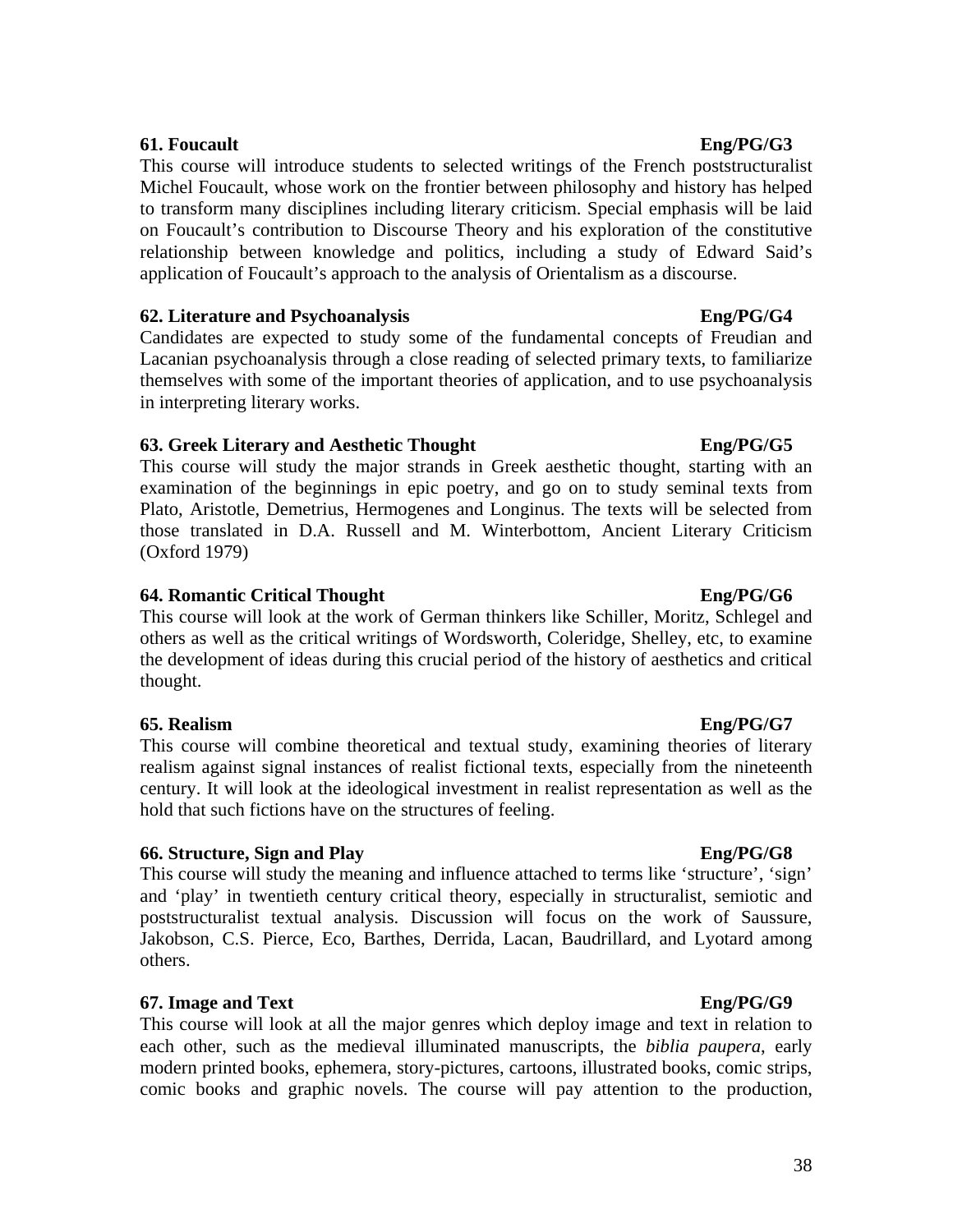consumption and dissemination of such texts as well as their visual and narrative protocols.

### **68. A Change of Mind: Literature and the Human Brain Eng/PG/G10**

Ideas about the nature and functioning of the human mind have influenced the writing of texts, shaping form, content and techniques of composition from Aristotle to the Beat Generation and beyond. This course offers students the opportunity to explore the interface between literature and Western philosophy, particularly with reference to language and creativity. In this course, students examine selected literary texts in which writers explore the processes by which they think, remember, recreate and write, as well as learn about the historical and philosophical backgrounds which shape their thinking.

## **69. The Dream in Literature Eng/PG/G11**

The dream has a very important space in literature. Students will be expected to study prototypes of the dream from classical and Biblical sources, from medieval ones like the *Roman de la Rose* and the dream literature in Medieval England and from hagiographical texts. This portion of the reading may be done in modern English translation In this section, the dream as frame in narrative poems will be discussed. We shall move on to more modern ways of the interpretation and analysis of dreams within narratives, poems and prose writings. This section will require readings from Freud, Jung and Lacan along with a wide ranging selection from literary texts which will be announced from time to time.

## **CLUSTER H: SPECIAL AREAS**

## **70. Women, Writing, Madness Eng/PG/H1**

This course will examine the relationship between constructions of women's madness, femininity and creativity. It will focus on the works of Virginia Woolf, Sylvia Plath, Anne Sexton, Antonia White and others. It will read them in the context of feminist and psychoanalytic theory (Freud, Lacan, Juliet Mitchell, Helene Cixous, Julia Kristeva, Luce Irigaray, Elaine Showalter, Shoshana Felman, Phyllis Chesler and others.)

## **71. History of the Book Eng/PG/H2**

This course will survey the various manifestations of the book, ranging from the invention of movable type in Germany in the fifteenth century to the rapid proliferation of the digital word in the present day. The course will concentrate on the book trade in England in particular, as well as the various technological innovations in the history of the printed and digital book.

## **72. Shakespeare in Performance Eng/PG/H3**

The performance of Shakespeare's plays, from his own times to the present, and covering theatrical, cinematic and dance productions from across the world, forms the focus of this course. It starts with a detailed survey of the Elizabethan and Jacobean stage, and concludes with a study of screen versions of the plays.

## **73. Literature and the Visual Arts Eng/PG/H4**

This course will examine the range of aesthetic influences across visual and verbal media.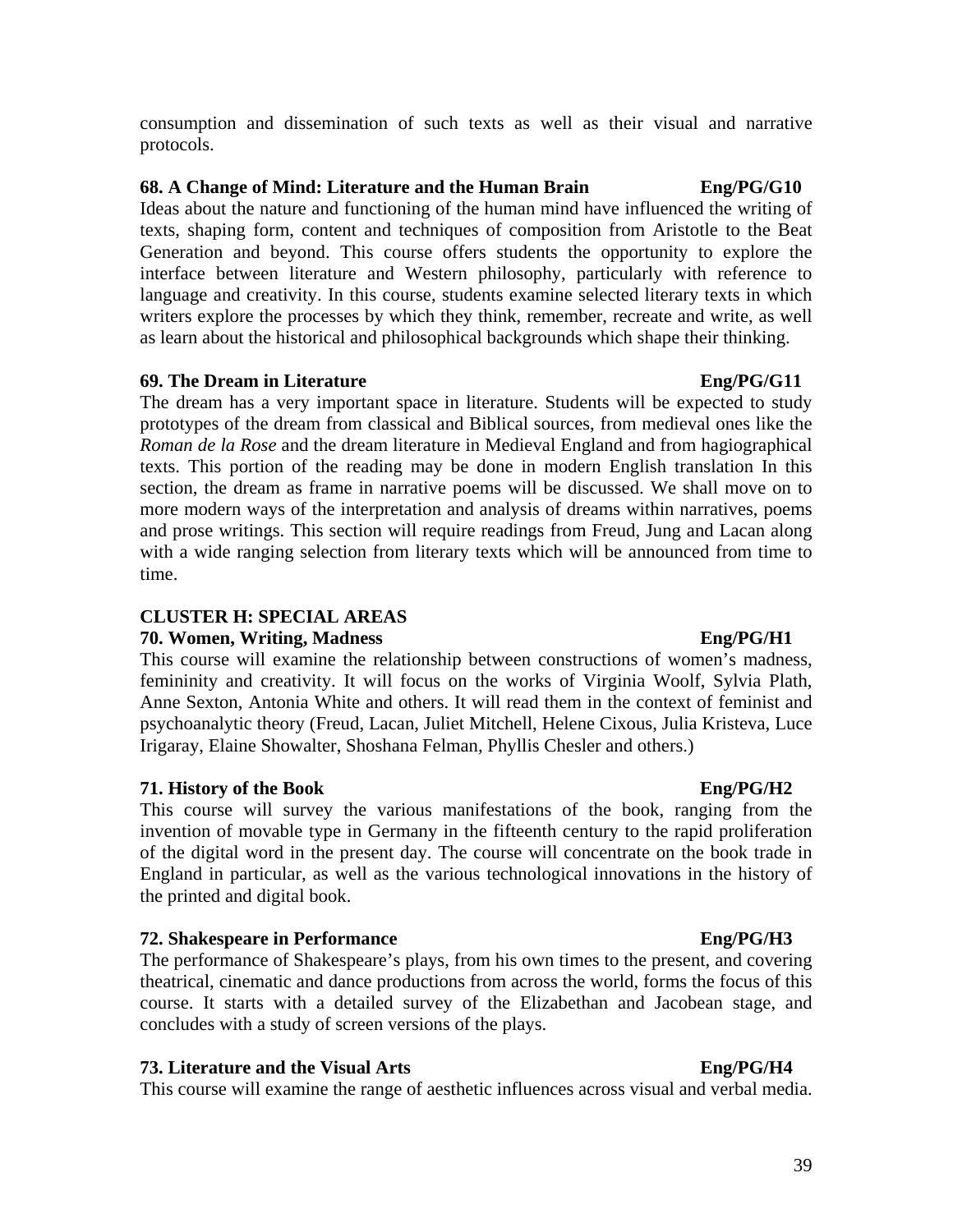40

It will enquire into the possibility of a 'common aesthetic' and study the many ways in which painting and other visual arts have influenced, or been affected by, literature. Students will make a special study of periods in which the relationships are particularly close, such as the Renaissance, the nineteenth century and the Modernist period.

### **74. Popular Literature Eng/PG/H5**

Besides the theoretical background, this course may focus on specific authors who were/are popular, and investigate the reasons behind their continuing/extinct popularity. Also, a study of how 'characters' in prose fiction become part of the popular literary consciousness.

### **75. Translation:** A Case Study of Tagore Eng/PG/H6

Tagore's career and canon offer multiple perspectives on translation. This course examines his own translating practice as an example of auto-translation, as well as his Bengali works translated into English by others. The aim is to sensitize students to the demands of translation, so that they may be able to apply these principles in any translation activity that they undertake. Perquisite: familiarity with the Bengali language.

### **76.** Literature and Gender **Eng/PG/H7**

This course is an introduction to the concept of gender as a cultural category and how it is constructed in literature. It will introduce students to the major critical approaches to literature that feminist theorists have devised to understand 'woman' as a single or variable entity n literature.

### **77. Queer Studies Eng/PG/H**

This course will be an introduction to lesbian, gay and bisexual studies, focussing on such issues as theories of sexual orientation, the history of the gay movement, AIDS, queer theory, the lesbian/gay artist/writer and lesbian and gay literary theories.

### **78. Utopian Literature Eng/PG/H9**

This course will be a selective reading of Utopian literature, including its dystopian and satirical variations, ranging from the Renaissance to the present day. The readings will be discussed in the context of relevant political and social theory, with special attention to some of the literary techniques employed to create a distinct tradition.

### **79.** The Literature of Espionage Engles Engles Engles

This course will study the 'spy thriller' and its antecedents as a distinctly marked subgenre in modern fiction. It will begin with theoretical considerations of form and genre, examine the psychology of surveillance and espionage in social and historical manifestations, and look at the development of the genre in the twentieth century, reaching its peak in the Cold War novel. Texts for special study may include Kipling, Buchan, Greene, Deighton, Fleming and Le Carre among others.

### **80.** Writing Leisure Eng/PG/H11

The first part of this course will identify the construction of the notions of 'leisure' in the post-Industrial Revolution period. We will look at examples of products for the 'leisure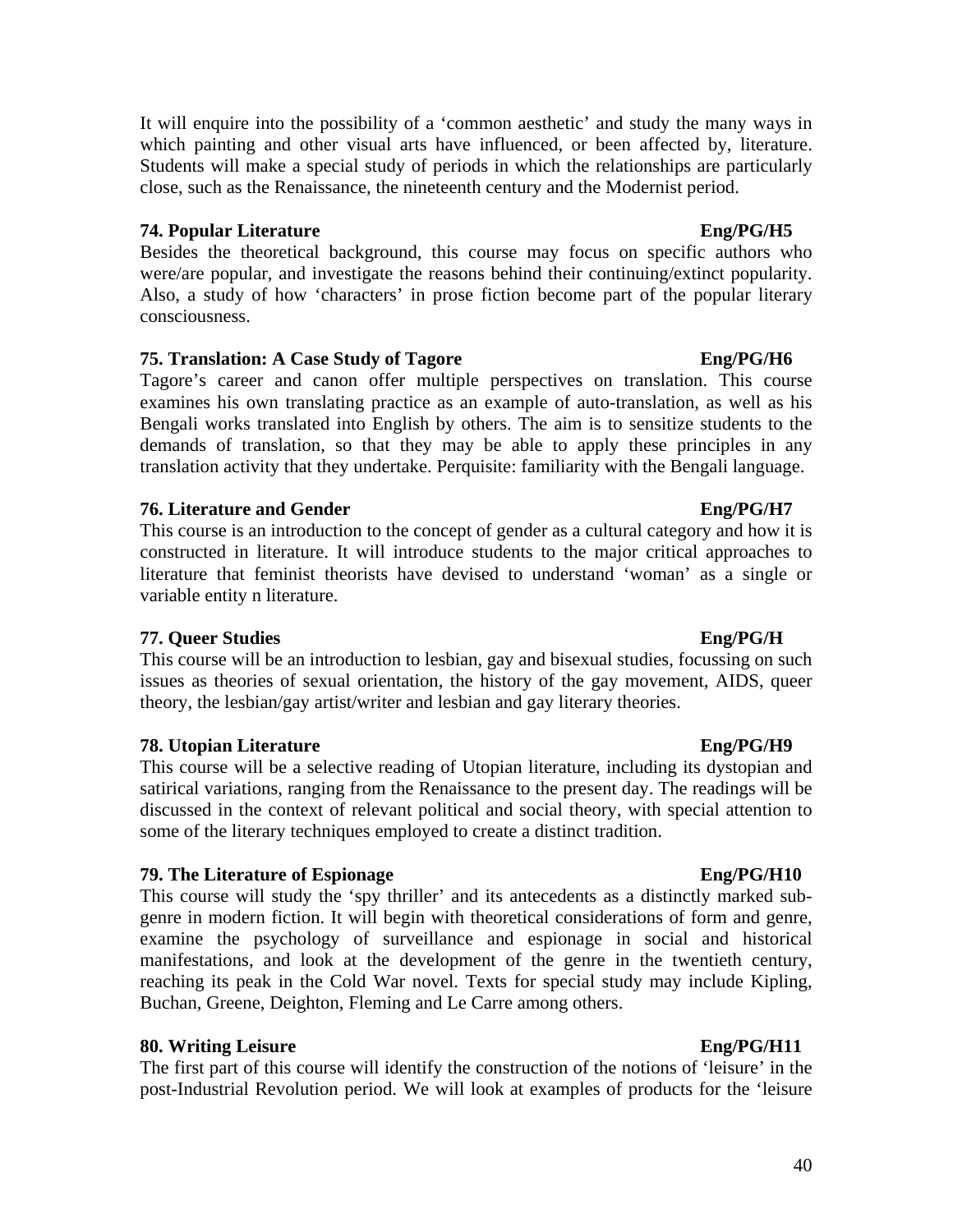**81. Learning English? A Study of Text Books in English Eng/PG/H12**  The history of English teaching in India; relevant reports of various Commissions on Education; analysis of textbooks. The first part of the course will consist of reading

secondary texts like Gauri Vishwanathan. The second part will consist of reading relevant sections of Commissions and policy statements like Macaulay, Sadler Commission, Tara Chand Commission, Kothari Commission. The third part will consist of project work where students will look at textbooks for teaching English to analyse them. They will submit a project report for evaluation.

markets' — both texts and non-text commodities. The primary texts will be examples of the evolution of the 'popular taste'. Secondary texts will consist primarily of books and essays from 'Culture Studies' and will include books/essays by Graham Murdock, Nicholas Garnham, Adorno and Horkheimer, Bakhtin, Barthes, Stuart Hall, Laura

### **82. Literature and Film Eng/PG/H13**

Mulvey, Ien Ang.

This course will examine the relationship between literature and film using some key cinematic transformations of classical literary texts (Bibhutibhushan Bandyopadhyay and Rays' trilogy; Shakespeare and Kurosawa; Dostoyevsky and Bresson etc) as well as popular texts (Frankenstein and its several film versions, Dracula and the films it has spawned, more recently the film versions of the works of Tolkien and Rowling etc.) It will study the role of literature in the development of cinema, its growing independence from the literary and the body of debate surrounding the role of literature in cinema. It will also investigate issues of the influence of cinema on literary writing.

### **83. Performative Play: The Literature and Culture of Sport Eng/PG/H14**

This course will study the complex cultural notion of 'play' and its embodiment in forms of human activity variously described as art, recreation, sport, games or literature. Beginning from the Greek *paedeia*, it will examine the culture of sport as well as the literature devoted to it, looking at risk-taking, game theory, and performance practices. Using Huizinga's description of man as *homo ludens*, a being who plays, it will study the analogies between sport and literature as mimetic forms, and their social and historical interrelations. Texts to be read will range from Plato to Malamud and beyond.

### **84. The Theban Plays of Sophocles Eng/PG/H15**

Candidates are expected to read Sophocles's *Oedipus the King, Antigone* and *Oedipus at Colonus* closely, and to explore some of the important questions raised in the plays with reference to selected landmark commentaries on them through the ages.

### **85. Classical Tragedy Eng/PG/H16**

This course will examine the origins and development of classical tragedy from Aeschylus to Seneca. It will require students to make a special study of major Greek and Latin tragedies, considering these plays in relation to myth, ritual, religion and law. The formal and structural characteristics of classical tragedy and the questions it raises concerning human freedom and responsibility will also be examined.

### 41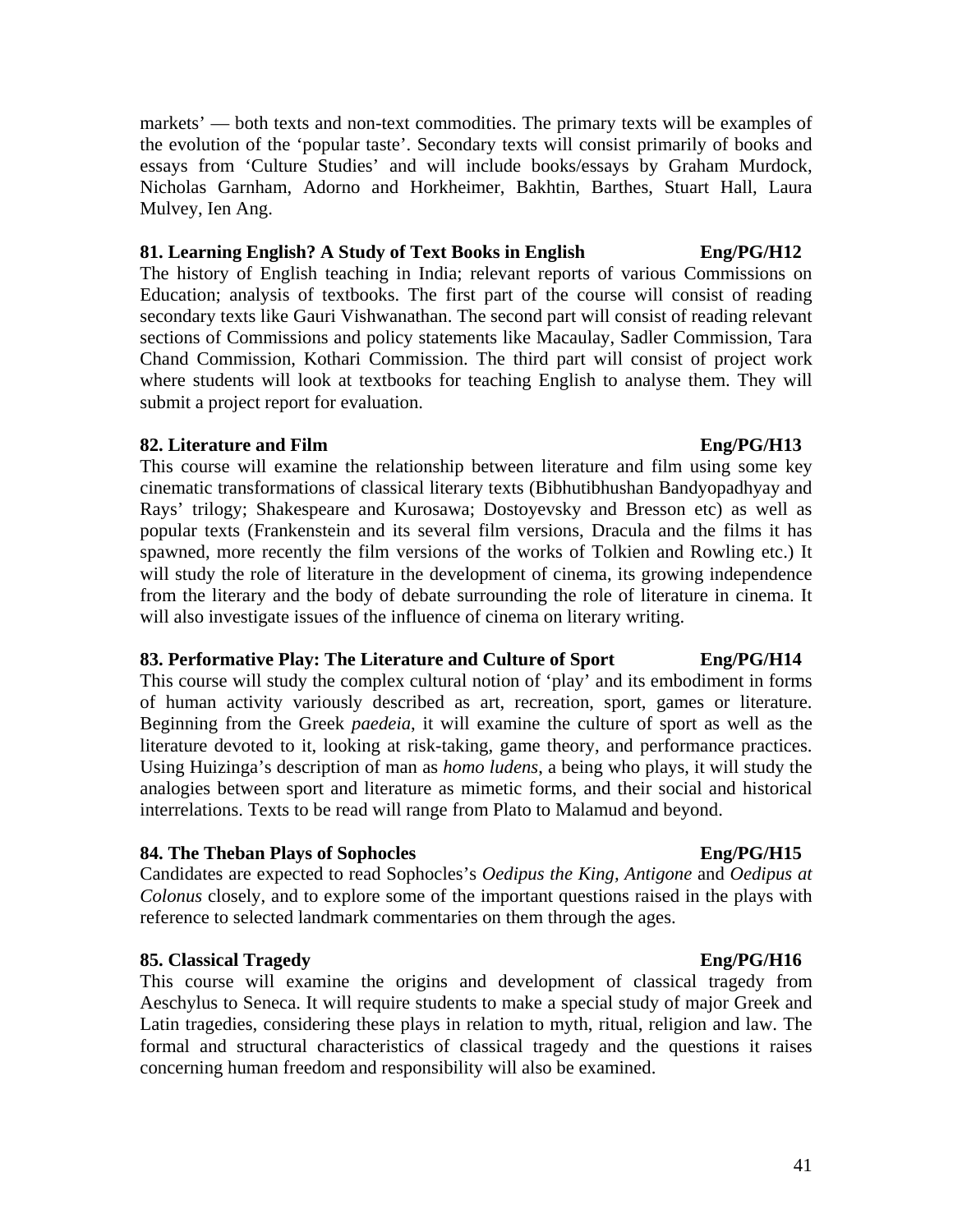### **86. Classical Comedy Eng/PG/H17**

Course components: Origins of comedy; comedy and the polis; the dramatization of intelligence; reading of two plays by Aristophanes, one each by Menander and Plautus.

### **87. Drama in Practice Eng/PG/H18**

The idea that plays must be studied with reference to their staging is the pedagogical aim of this course. The instructor will direct a production of a text involving students in both onstage and backstage activities. Evaluation comprises papers and/or examinations on the selected play or author, as well as assessment of the students' involvement and creative contribution to the project. Admission to this course will depend on auditions and tests conducted in the first week. Therefore, interested students must submit their resumes with relevant information to the instructor in advance.

### **88. Special Author Eng/PG/H19**

This course will offer students the opportunity to specialize in the work of any author of substantial importance.

### **89. Children's Literature Eng/PG/H20**

Literature written specially for children emerges as a significant category only in the nineteenth century (though there are antecedents in earlier periods) in the wake of pedagogical reform and new notions regarding the socialization of children. By the twentieth century it had come to constitute an influential and widely disseminated subgenre, with its own divisions of 'high' and 'low', 'literary' and 'popular'. This course will study the nature and historical development of the genre, looking at the great age of Victorian children's fiction as well as contemporary development sin the genre to suit changed markets.

### **90. Science Fiction Eng/PG/H21**

The course will be an introduction to science fiction, from the late nineteenth century to the present day. Apart from studying key SF texts — both novels and short stories — the course will also examine the social, historical, scientific and cultural contexts of the origin and growth of the genre.

### **91. Linguistics Eng/PG/H22**

This course will offer an overview of the scope of contemporary linguistics, emphasizing both theoretical and practical applications. Students will gain an insight into historical linguistics and sociolinguistics as well as transformational-generative grammar.

### **92. Language and Thought Eng/PG/H23**

This course will explore fundamental questions of cognition and verbalization, linking the discipline of literary studies with the cognitive sciences and linguistics. It will focus upon the generation of meaning in human discourse and examine problems of semantics and philosophical linguistics.

### **93. Death in Western Civilization Eng/PG/H24**

The course begins with the Plaotinc view of death and moves through an historical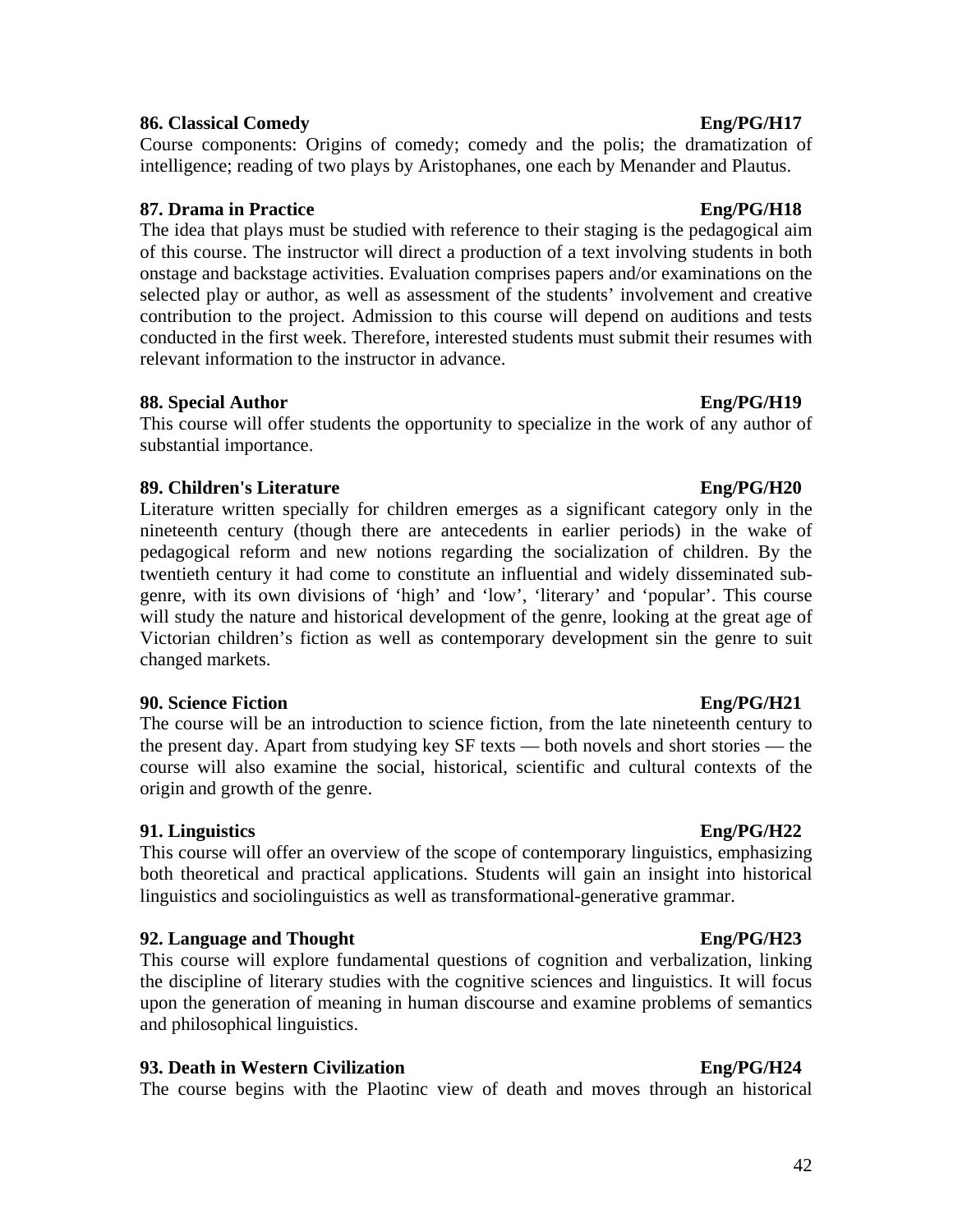overview of Western civilization's attitudes and practices vis-à-vis death and mortality. What did death mean in antiquity? Did Christianity offer a different notion of death? How did politics, philosophy and psychoanalysis transform the understanding of the literary representations of death? These are some of the questions that the course will explore.

### **94. Literature and Medicine Eng/PG/H25**

This course will include literature about illness, epidemics and the science and practice of medicine. The course aims to look at the ways in which representations of disease and health in literary texts are determined by the science and practice of medicine. The course will also explore the cultural context within which notions about healers and healing can be understood in literary texts.

## **95. Writing in Practice Eng/PG/H26**

This course is designed to give students the basic technical and stylistic skills necessary to write creative prose. It will use insights from critical theory but focus on the craft of writing and the art of evoking reader response. Students will develop their creativity through writing exercises and performance and become acquainted with the basics of writing professionally. They will be evaluated on the artistic quality, originality, and polish of their works. As evaluation there will be four one-hour-long sessions of presentations open to the entire department in the final week of the course, and a final written examination.